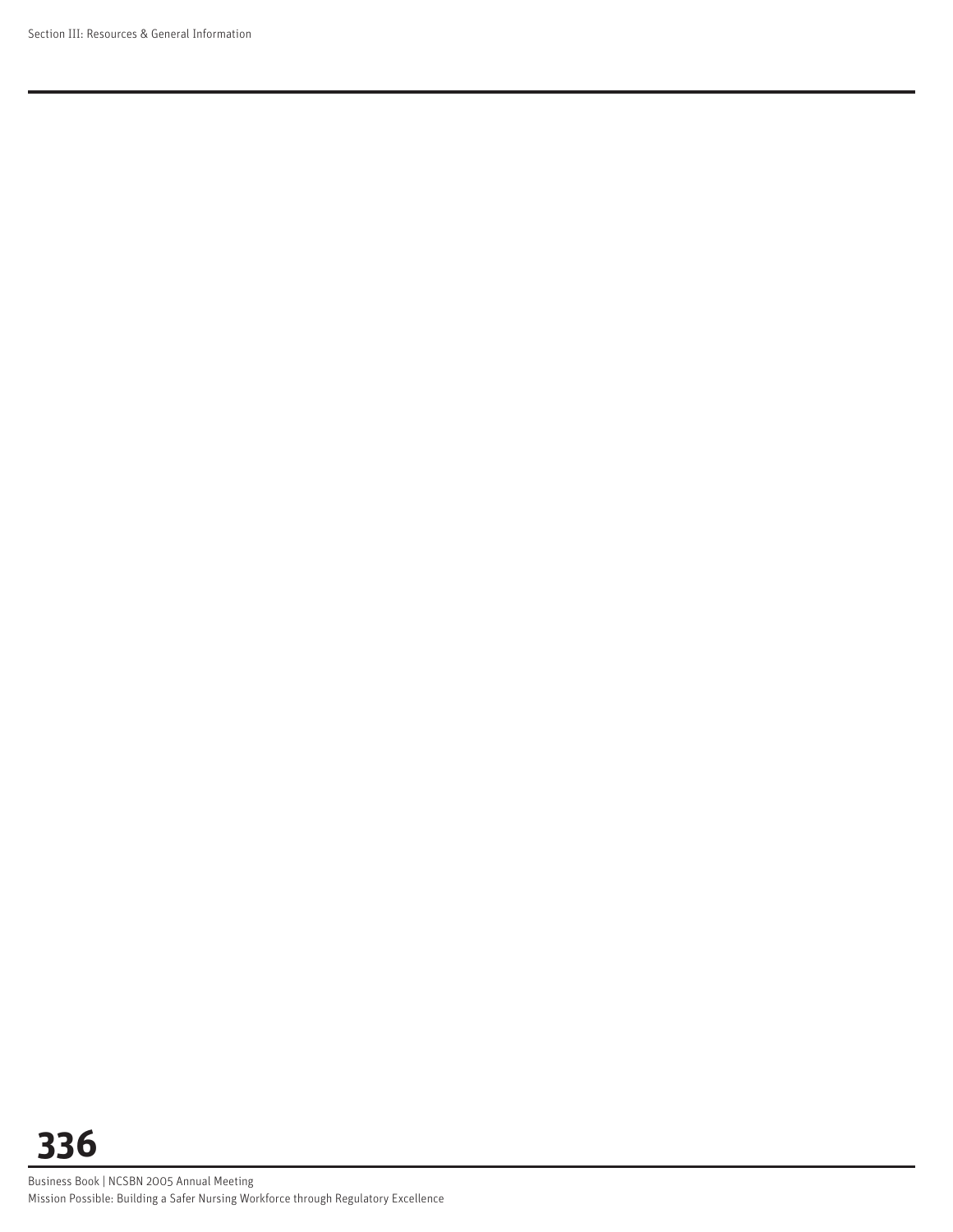**Capital Hilton Hotel – Second Floor Map**



## **CAPITAL HILTON - SECOND FLOOR**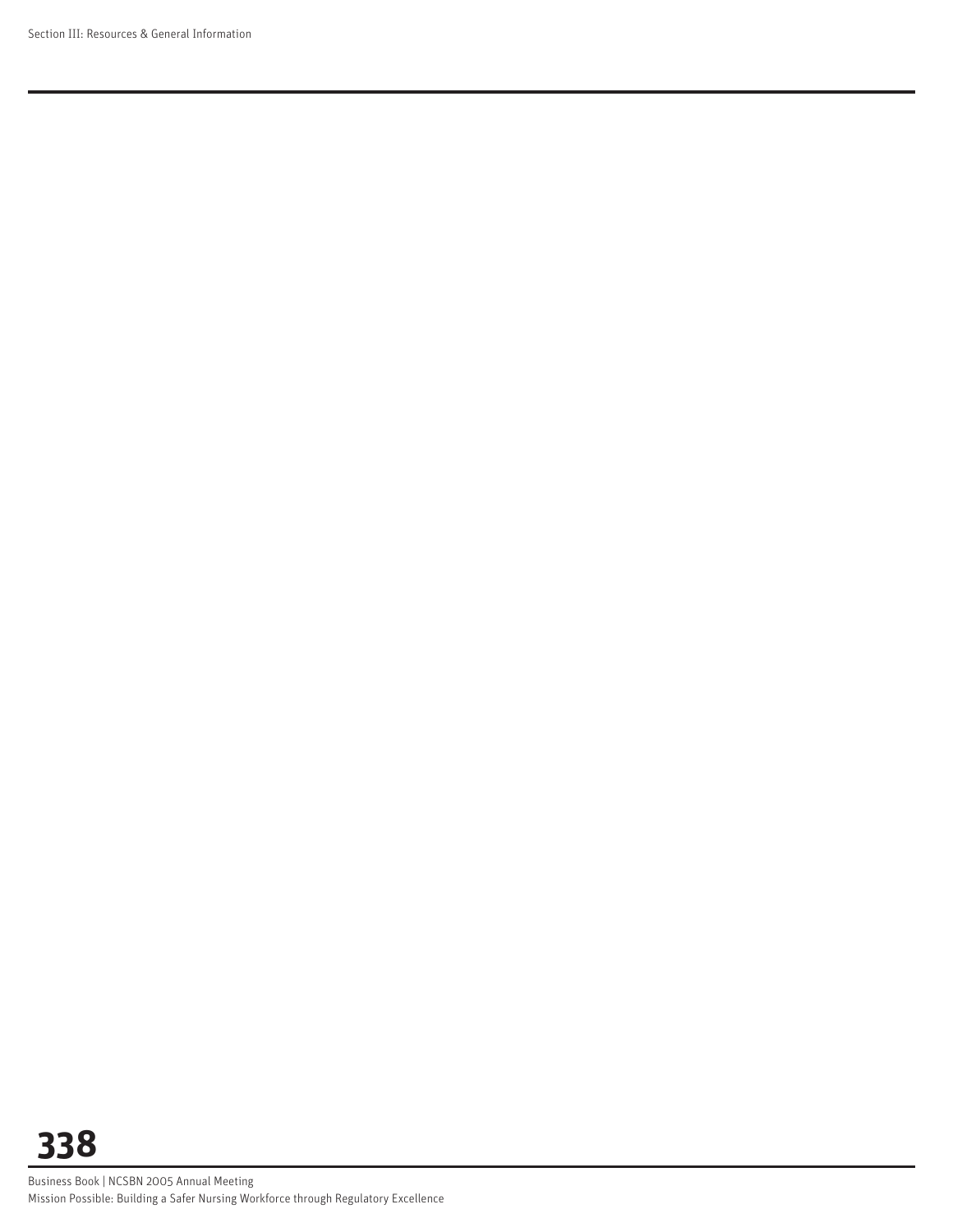# **Orientation Manual for Delegate Assembly Participants**

The purpose of the Orientation Manual is to provide information about the mission, governance and operations of NCSBN. It is hoped that this manual will facilitate the active participation of all Delegate Assembly participants as well as the Board of Directors and committee members.

Following a brief discussion of NCSBN's history, this manual will describe the organization's structure, functions, policies and procedures.

## **History**

The concept of an organization such as NCSBN had its roots as far back as August 1912 when a special conference on state registration laws was held during the American Nurses Association (ANA) convention. At that time, participants voted to create a committee that would arrange an annual conference for people involved with state boards of nursing to meet during the ANA convention. It soon became evident that the committee required a stronger structure to deal with the scope of its concerns. However, for various reasons, the committee decided to remain within the ANA.

Boards of nursing also worked with the National League for Nursing Education (NLNE), which, in 1932, became the ANA's Department of Education. In 1933, by agreement with ANA, NLNE accepted responsibility for advisory services to the State Boards of Nurse Examiners (SBNE) in all education and examination-related matters. Through its Committee on Education, NLNE set up a subcommittee that would address, over the following decade, state board examination issues and problems. In 1937, NLNE published *A Curriculum Guide for Schools of Nursing*. Two years later, NLNE initiated the first testing service through its Committee on Nursing Tests.

Soon after the beginning of World War II, nurse examiners began to face mounting pressures to hasten licensing and to schedule examinations more frequently. In response, participants at a 1942 NLNE conference suggested a "pooling of tests" whereby each state would prepare and contribute examinations in one or more subjects that could provide a reservoir of test items. They recommended that the Committee on Nursing Tests, in consultation with representative nurse examiners, compile the tests in machine-scorable form. In 1943, the NLNE board endorsed the action and authorized its Committee on Nursing Tests to operate a pooling of licensing tests for interested states (the State Board Test Pool Examination or SBTPE). This effort soon demonstrated the need for a clearinghouse whereby state boards could obtain information needed to produce their test items. Shortly thereafter, a Bureau of State Boards of Nursing began operating out of ANA headquarters.

The bureau was incorporated into the ANA bylaws and became an official body within that organization in 1945. Two years later, the ANA board appointed the Committee for the Bureau of State Boards of Nurse Examiners, which was comprised of full-time professional employees of state boards.

In 1961, after reviewing the structure and function of the ANA and its relation to state boards of nursing, the committee recommended that a council replace it. Although council status was achieved, many people continued to be concerned about potential conflicts of interest and recognized the often-heard criticism that professional boards serve primarily the interests of the profession they purport to regulate.

In 1970, following a period of financial crisis for the ANA, a council member recommended that a free-standing federation of state boards be established. After a year of study by the state boards, this proposal was overwhelmingly defeated when the council adopted a resolution to remain with the ANA. However, an ad hoc committee was appointed later to examine the feasibility of the council becoming a self-governing incorporated body. At the council's 1977 meeting, a task force was elected and charged with the responsibility of proposing a specific plan for the formation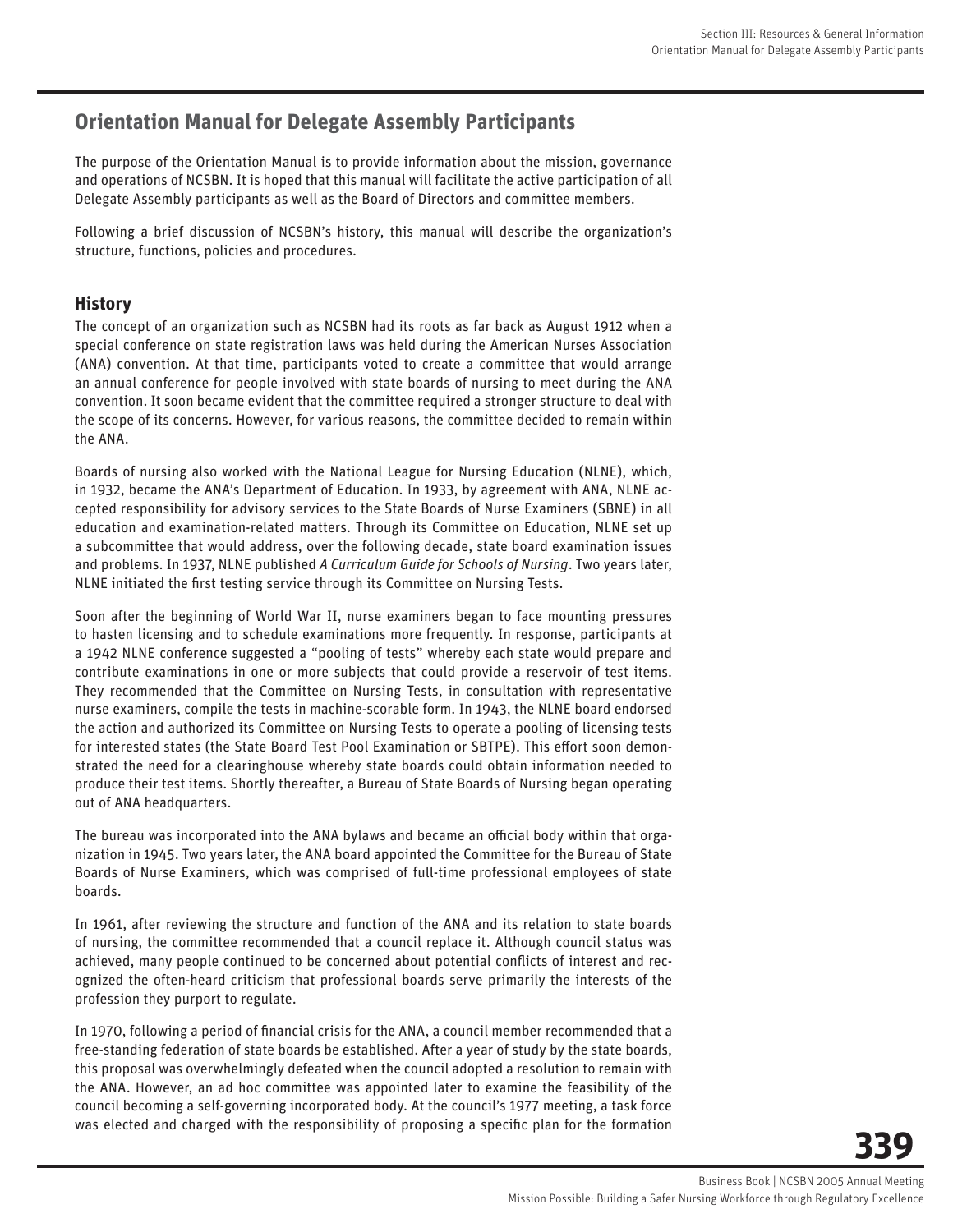of a new independent organization. On June 5, 1978, the Delegate Assembly of ANA's Council of State Boards of Nursing voted 83 to 8 to withdraw from ANA to form the National Council of State Boards of Nursing.

## **Organizational Mission, Strategic Initiatives and Outcomes**

*The National Council of State Boards of Nursing (NCSBN), composed of Member Boards, provides leadership to advance regulatory excellence for public protection.*

The Strategic Iniatives for 2005-2007, adopted by the 2004 Delegate Assembly, are:

- 1. Facilitate Member Board excellence through individual and collective development. (Member Boards)
- 2. Promote evidence-based regulation that provides for public protection. (Regulatory Excellence)
- 3. Enhance the organizational culture to support change and innovation. (PERC)
- 4. Position NCSBN as the premier organization to measure entry and continuing competence of nurses and related health care providers. (Competence)
- 5. Advance NCSBN as the leading source of data, information, and research regarding nursing regulation and related health care issues. (Data)
- 6. Advance NCSBN as a key partner in nursing and health care regulation in the U.S. and internationally. (U.S./International Partner)

To achieve its strategic initiatives, NCSBN identifies expected outcomes, under which tactics for achieving these outcomes are developed, assessed and refined each fiscal year and provide the organization with a flexible plan within a disciplined focus. Annually, the Board of Directors evaluates the accomplishment of strategic initiatives and outcomes and the directives of the Delegate Assembly.

## **Organizational Structure and Function**

#### **MEMBERSHIP**

Membership in NCSBN is extended to those boards of nursing that agree to use, under specified terms and conditions, one or more types of licensing examinations developed by NCSBN. At the present time, there are 60 Member Boards, including those from the District of Columbia, the U.S. Virgin Islands, Puerto Rico, Guam, American Samoa and the Northern Mariana Islands. Boards of nursing may become Member Boards upon approval of the Delegate Assembly, payment of the required fees and execution of a contract for using the NCLEX-RN® examination and/or the NCLEX-PN® examination.

Member Boards maintain their good standing through remittance of fees and compliance with all contract provisions and bylaws. In return, they receive the privilege of participating in the development and use of NCSBN's licensure examinations. Member Boards also receive information services, public policy analyses and research services. Member Boards that fail to adhere to the conditions of membership may have delinquent fees assessed or their membership terminated by the Board of Directors. They may then choose to appeal the Board's decision to the Delegate Assembly.

#### **AREAS**

NCSBN's membership is divided into four geographic areas. The purpose of this division is to facilitate communication, encourage regional dialogue on relevant issues and provide diversity of board and committee representation. Delegates elect Area Directors from their respective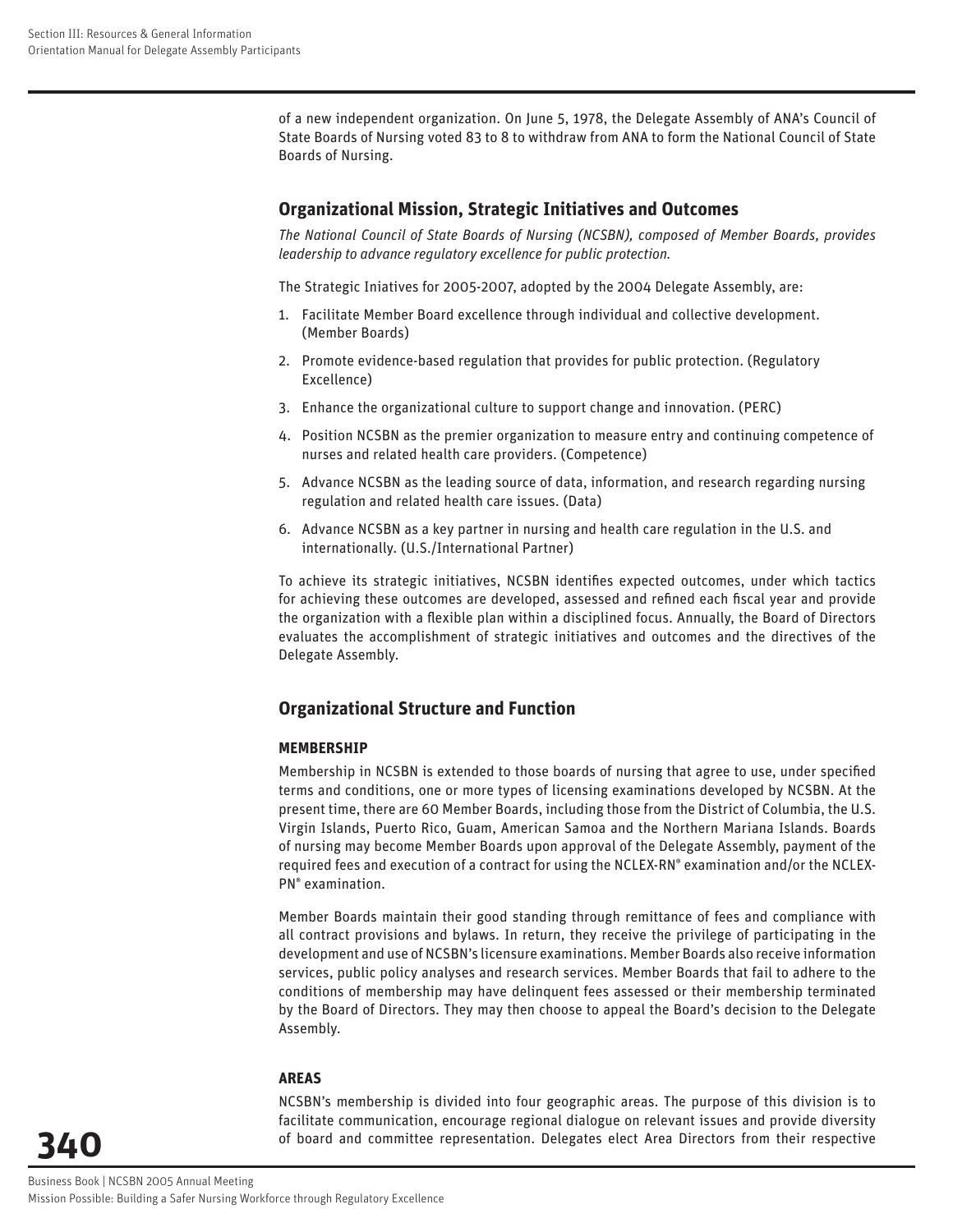Areas through a majority vote of the Delegate Assembly. In addition, there are two Directorsat-Large who are elected by all delegates voting at the Annual Meeting. (See Glossary for list of jurisdictions by Area.)

#### **DELEGATE ASSEMBLY**

The Delegate Assembly is the membership body of NCSBN and comprises delegates who are designated by the Member Boards. Each Member Board has two votes and may name two delegates and alternates. The Delegate Assembly meets at NCSBN's Annual Meeting, traditionally held in late July/early August. Special sessions can be called under certain circumstances. Regularly scheduled sessions are held on a rotation basis among Areas.

At the Annual Meeting, delegates elect officers and directors and members of the Committee on Nominations by majority and plurality vote respectively. They also receive and respond to reports from officers and committees and to receive a copy of the annual audit report. They may revise and amend the bylaws by a two-thirds vote, providing the proposed changes have been submitted at least 45 days before the session. In addition, the Delegate Assembly adopts the mission statement and strategic initiatives of NCSBN and approves the substance of all NCLEX® examination contracts between NCSBN and Member Boards, and adopts test plans to be used for the development of the NCLEX examination and the NCLEX examination test service and establishes the fee for the NCLEX examination.

#### **OFFICERS AND DIRECTORS**

NCSBN officers include the President, Vice President and Treasurer. Directors consist of four Area Directors and two Directors-at-Large. Only members or staff of Member Boards may hold office, subject to exclusion from holding office if other professional obligations result in an actual or perceived conflict of interest.

No person may hold more than one elected office at the same time. The President shall have served as a delegate, a committee member or an officer prior to being elected to office. An officer shall serve no more than four consecutive years in the same officer position.

The President, Vice President and Treasurer are elected for terms of two years or until their successors are elected. The President, Vice President and Treasurer are elected in even-numbered years.

The four Area Directors are elected for terms of two years or until their successors are elected. Area Directors are elected in odd-numbered years. The two Directors-at-Large are elected each year for a one-year term.

Officers and directors are elected by ballot during the annual session of the Delegate Assembly. Delegates elect Area Directors from their respective areas.

Election is by a majority vote. Write-in votes are prohibited. In the event a majority is not established, the bylaws dictate the reballoting process.

Officers and directors assume their duties at the close of the session at which they were elected. The Vice President fills a vacancy in the office of President. Board appointees fill other officer vacancies until the term expires.

#### **BOARD OF DIRECTORS**

The Board of Directors, the administrative body of NCSBN, consists of the nine elected officers. The Board is responsible for the general supervision of the affairs of NCSBN between sessions of the Delegate Assembly. The Board authorizes the signing of contracts, including those between NCSBN and its Member Boards. It also engages the services of legal counsel, approves and adopts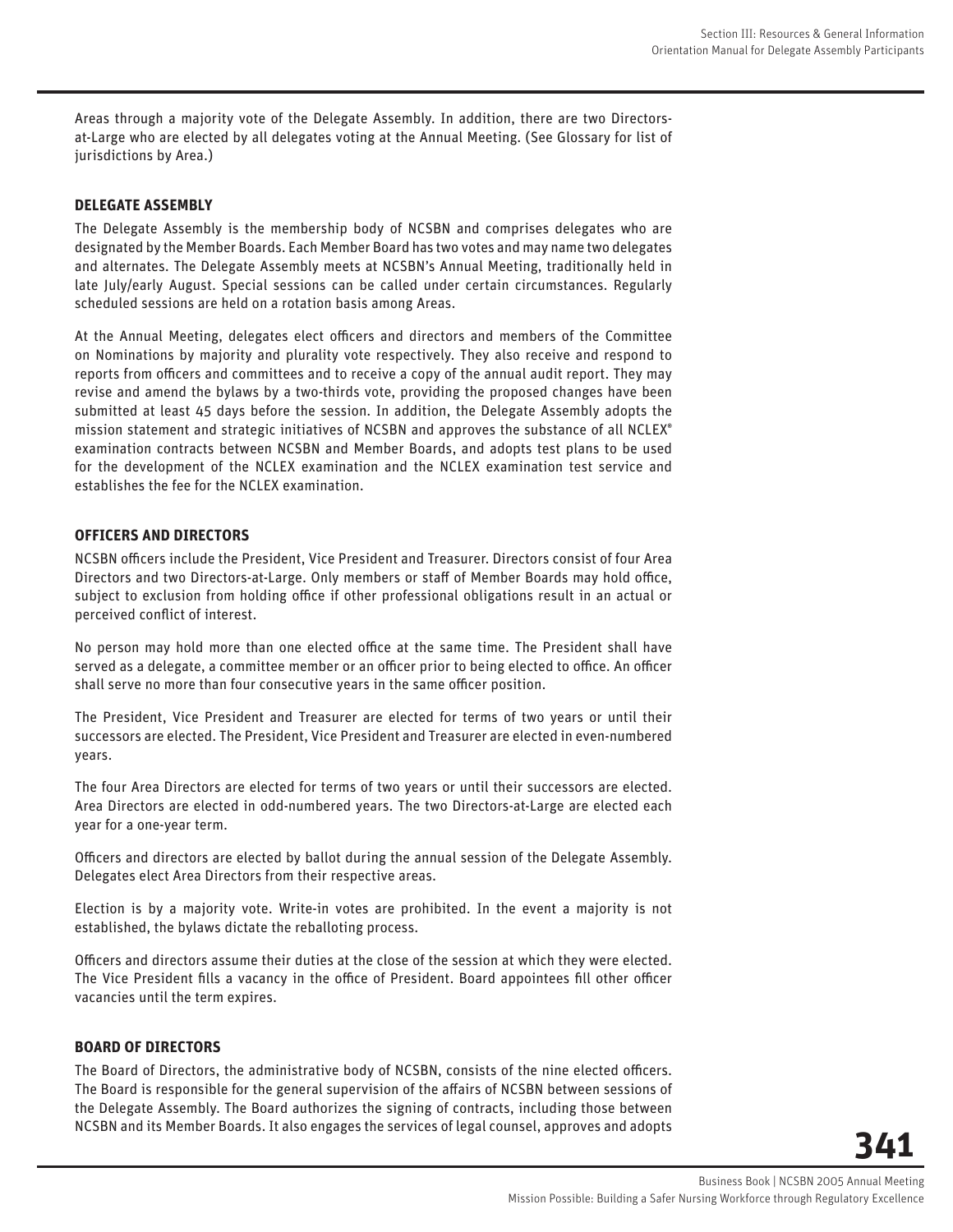an annual budget, reviews membership status of noncompliant Member Boards and renders opinions, when needed, about actual or perceived conflicts of interest.

Additional duties include the adoption of personnel policies for all staff, appointment of committees, monitoring of committee progress, approval of studies and research pertinent to NCSBN's purpose, and provision for the establishment and maintenance of the administrative offices.

#### **MEETINGS OF THE BOARD OF DIRECTORS**

All Board meetings are typically held in Chicago, with the exception of the pre- and post- Annual Meeting Board meetings that are held at the location of the Annual Meeting. Board officers and directors are asked to submit reports and other materials for the meeting at least three weeks prior to each meeting so that they can be copied and distributed with other meeting materials. The call to meeting, agenda and related materials are mailed to Board officers and directors two weeks before the meeting. The agenda is prepared by staff, in consultation with the President, and provided to the membership via the NCSBN Web site (www.ncsbn.org).

A memo or report that describes the item's background and indicates the Board action needed accompanies items for Board discussion and action. Motion papers are available during the meeting and are used so that an accurate record will result. Staff takes minutes of the meeting. A summary of the Board's major decisions is provided for dissemination prior to the release of approved minutes following the next Board meeting.

Resource materials are available to each Board officer and director for use during Board meetings. These materials, which are updated periodically throughout the year, are kept at the NCSBN office and include copies of the articles of incorporation and bylaws, strategic plan, policies and procedures, contracts, budget, test plan, committee rosters, minutes and personnel manual.

#### **COMMUNICATIONS WITH THE BOARD OF DIRECTORS**

Communication between Board meetings takes place in several different ways. The Executive Director communicates weekly with the President regarding major activities and confers as needed with the Treasurer about financial matters. In most instances, the Executive Director is the person responsible for communicating with NCSBN consultants about legal, financial and accounting concerns.

This practice was adopted primarily as a way to monitor and control the costs of consultant services. Conference calls can be scheduled, if so desired by the President. Written materials are generally forwarded to Board Members in advance of the call. These materials include committee or staff memos detailing the issue's background as well as Board action required. Staff prepares minutes of the call and submits them at the next regularly scheduled Board meeting.

Board Members use NCSBN letterhead when communicating as representatives of NCSBN.

## **Committee on Nominations**

NCSBN delegates elect representatives to the Committee on Nominations. The committee consists of four people, one from each area, who may be either Board Members or staff of Member Boards. Committee members are elected to two-year terms. One half of the committee members are elected in even-numbered years and one half in odd-number years. They are elected by ballot with a plurality vote. The member receiving the highest number of votes shall serve as Vice Chair in the first year of the member's term and as Chair in the second year of the term. The first meeting of the committee is held concurrent with the first meeting of the Board of Directors in the subsequent fiscal year.

The Committee on Nominations' function is to consider the qualifications of all candidates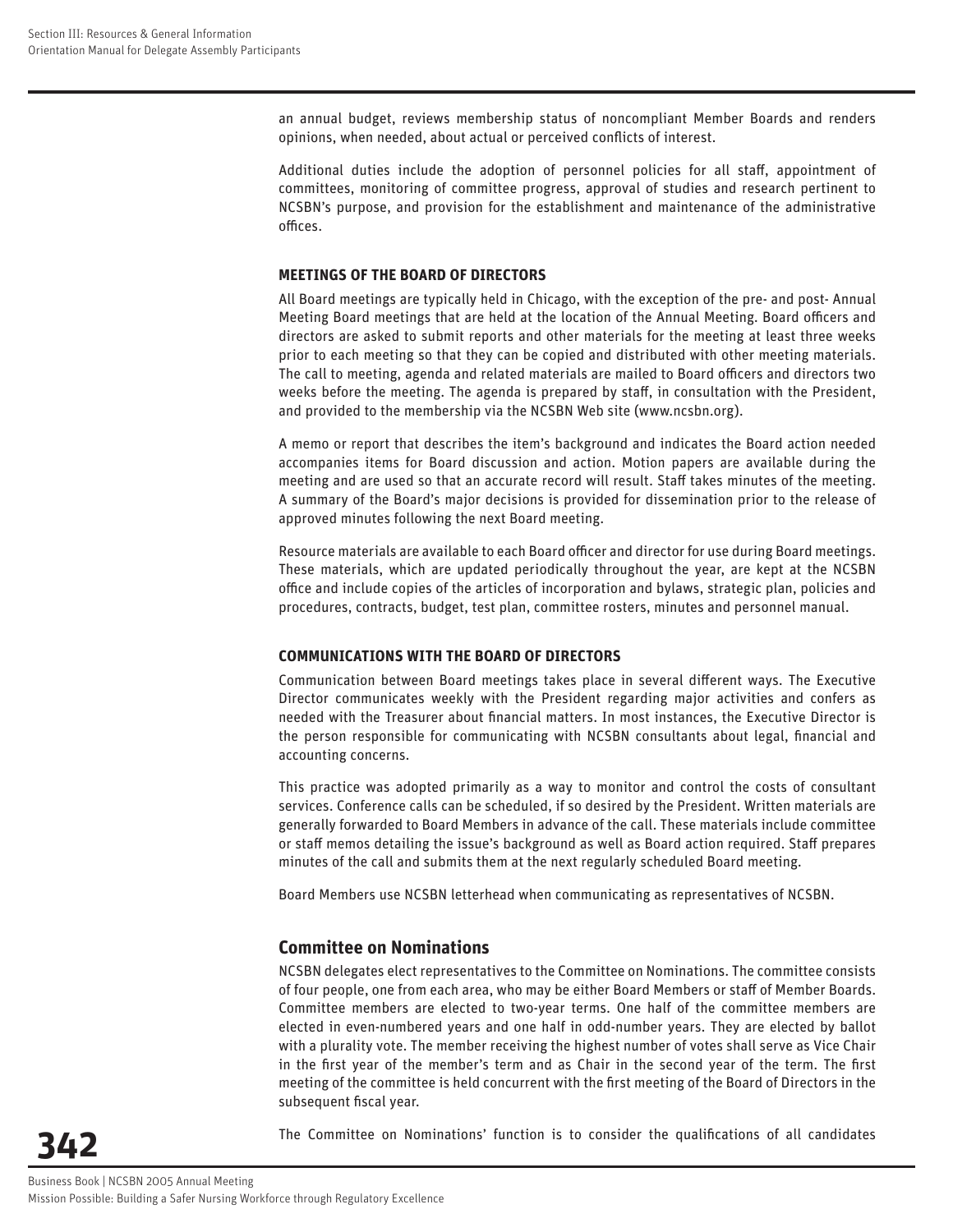for Board of Director officers and for the committee itself and to prepare a slate of qualified candidates. During the Delegate Assembly, additional nominations may be made from the floor.

#### **COMMITTEES**

Many of NCSBN's objectives are accomplished through the committee process. Every year, the committees report on their activities and make recommendations to the Board of Directors. At the present time, NCSBN has five standing committees: Examination; Finance; Practice, Regulation, and Education; Bylaws; and Resolutions. Subcommittees, such as the Item Review Subcommittee (Exam), may assist standing committees.

In addition to standing committees, special committees are appointed by the Board of Directors for a defined term to address special issues and concerns. NCSBN conducts an annual call for committee member nominations prior to the beginning of each fiscal year. Committees are governed by their specific charge, and NCSBN policies and procedures. The appointment of Committee Chairs and committee members is a responsibility of the Board of Directors. Committee membership is extended to all current members and staff of Member Boards.

In the appointment process, every effort is made to match the expertise of each individual with the needs of NCSBN. Also considered is balanced representation, whenever possible, among areas, Board Members and staff; registered and licensed practical/vocational nurses; and consumers. Nonmembers may be appointed to special committees as consultants to provide specialized expertise to committees. A Board of Director Liaison and an NCSBN staff member are assigned to assist each committee. The respective roles of Board Liaison, Committee Chairperson and committee staff are provided in NCSBN policy. Each work collaboratively to facilitate committee work and provide support and expertise to committee members to complete the charge. Neither the Board Liaison nor the NCSBN staff are entitled to a vote, but can advise the committee regarding the strategic or operational impact of decisions and recommendation.

## **Description of Standing Committees**

#### **EXAMINATION COMMITTEE**

The Examination Committee is comprised of at least nine members. One of the committee members shall be a licensed practical/vocational nurse or a board or staff member of an LPN/VN board of nursing. The Committee Chair shall have served as a member of the committee prior to being appointed as Chair. The purpose of the Examination Committee is to develop the licensure examinations and evaluate procedures needed to produce and deliver the licensure examinations. Toward this end, it recommends test plans to the Delegate Assembly and suggests enhancements, based on research that is important to the development of licensure examinations.

The Examination Committee provides general oversight of National Council Licensure Examination (NCLEX® ) process, including psychometrics, item development, test security and administration and quality assurance. Other duties include the selection of appropriate item development panels, test service evaluation, oversight of test service transitions and preparation of written information about the examinations for Member Boards and other interested parties. The committee also regularly evaluates the licensure examinations by means of item analysis, and test and candidate statistics.

One of NCSBN's major objectives is to provide psychometrically sound and legally defensible nursing licensure examinations to Member Boards. Establishing examination validity is a key component of this objective. Users of examinations have certain expectations about what an examination measures and what its results mean; a valid examination is simply one that legitimately fulfills these expectations.

Validating a licensure examination is an evidence-gathering process to determine two things: (1)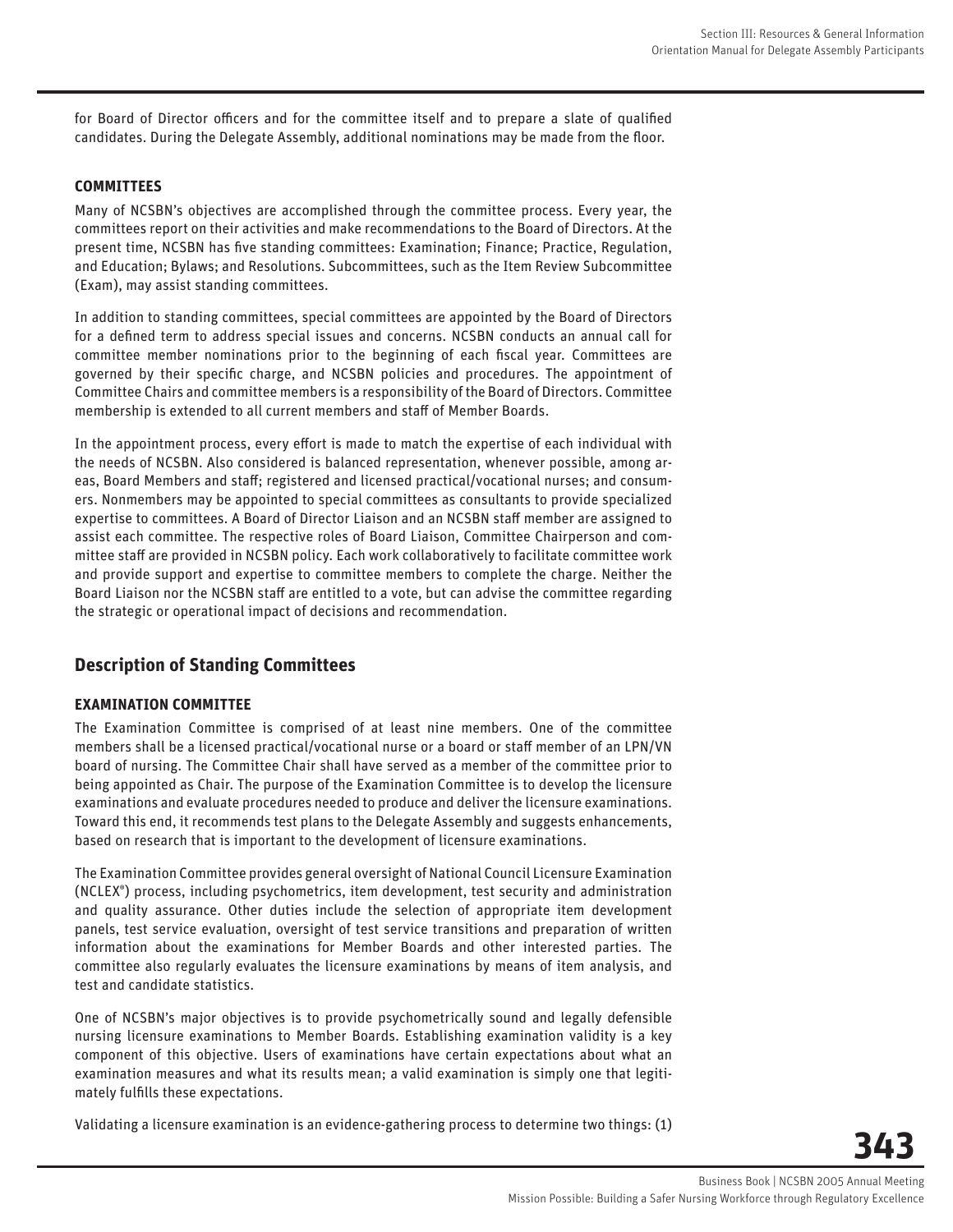whether or not the examination actually measures competencies required for safe and effective job performance, and (2) whether or not it can distinguish between candidates who do and do not possess those competencies. An analysis of the job for which the license is given is essential to validation.

There are several methods for analyzing jobs, including compilation of job descriptions, opinions of experts and surveys of job incumbents. Regardless of the method used, the outcome of the job analysis is a description of those tasks that are most important for safe and effective practice. The results of the job analysis can be used to devise a framework describing the job, which can then be used as a basis for a test plan and for a set of instructions for item writers. The test plan is the blueprint for assembling forms of the test, and usually specifies major content or process dimensions and percentages of questions that will be allotted to each category within the dimension. The instructions for item writers may take the form of a detailed set of knowledge, skills and abilities (KSA) statements or competency statements which the writers will use as the basis for developing individual test items. By way of the test plan and KSA statements, the examination is closely linked to the important job functions revealed through the job analysis. This fulfills the first validation criterion: a test that measures important job-related competencies.

The second criterion, related to the examination's ability to distinguish between candidates who do and do not possess the important competencies, is most frequently addressed in licensure examinations through a criterion-referenced standard setting process. Such a process involves the selection of a passing standard to determine which candidates pass and which fail. Expert judges with first-hand knowledge of what constitutes safe and effective practice for entry-level nurses are selected to recommend a series of passing standards for this process. Judges are trained in conceptualizing the minimally competent candidate (performing at the lowest acceptable level), and they go through a structured process of judging success rates on each individual item of the test. Their pooled judgments result in identification of a series of recommended passing standards. Taking these recommendations along with other data relevant to identification of the level of competence, the Board of Directors sets a passing standard that distinguishes between candidates who do and do not possess the essential competencies, thus fulfilling the second validation criterion.

Having validation evidence based on job analysis and criterion-referenced standard setting processes and utilizing item construction and test delivery processes based on sound psychometric principles constitute the best legal defense available for licensing examinations. For most of the possible challenges that a candidate might bring against an examination, if the test demonstrably measures the possession of important job-related skills, its use in the licensure process is likely to be upheld in a court of law.

#### **FINANCE COMMITTEE**

The Finance Committee is comprised of at least four members and the Treasurer, who serves as the Chair. The committee's primary purpose is to assure prudence and integrity of fiscal management and responsiveness to Member Board needs. It also reviews financial status on a quarterly basis and provides the Board of Directors with a proposed annual budget prior to each new fiscal year.

#### **PRACTICE, REGULATION AND EDUCATION COMMITTEE**

The Practice, Regulation and Education Committee is comprised of at least six members. The committee's purpose is to provide general oversight of nursing practice, regulation and education issues. It periodically reviews and revises the *Model Nursing Practice Act* and *Model Nursing Administrative Rules*, and recommends white papers, guidelines or other resources to the Board of Director for Member Board use. It also reviews NCSBN research data, conducts membership surveys and disseminates information to Member Boards and other interested parties. In the past, the committee has utilized subcommittees to study various issues (e.g., continued competence,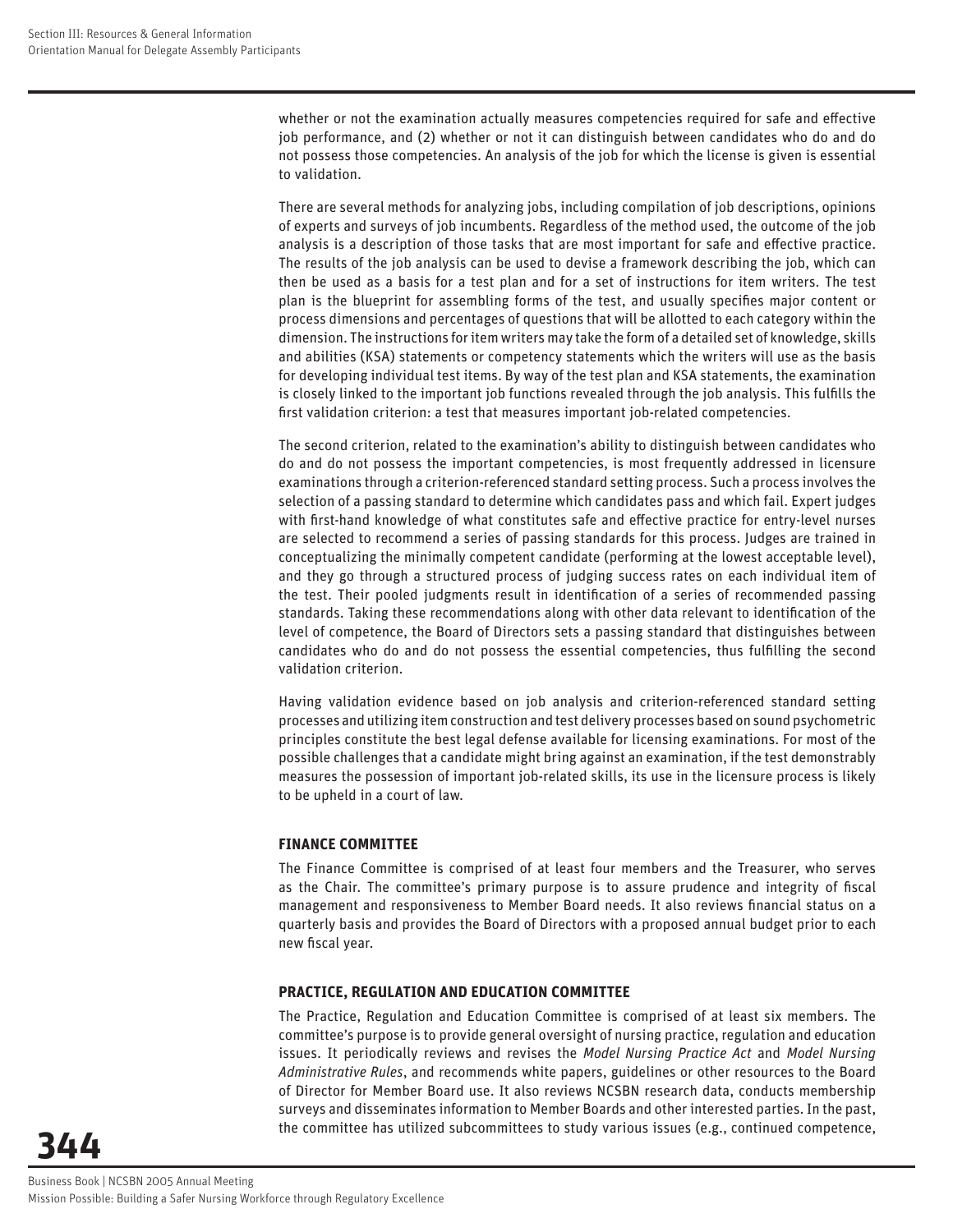foreign nurse issues and accreditation/approval in nursing education).

#### **RESOLUTIONS COMMITTEE**

The Resolutions Committee is comprised of at least four members generally representing each of the four NCSBN geographic areas and also includes one member of the Finance Committee. The committee's purpose is to review, evaluate and report to the Delegate Assembly on all resolutions and motions submitted by Member Boards. The committee is governed by the operational policies and procedures, the standing rules and the bylaws.

#### **BYLAWS COMMITTEE**

The Bylaws Committee is comprised of at least four members. The committee reviews and makes recommendations on proposed bylaws amendments as directed by the Board of Directors or the Delegate Assembly. The bylaws may be amended at any annual meeting or special session of the Delegate Assembly upon written notice to the Member Boards of the proposed amendments at least 45 days prior to the Delegate Assembly session and a two-thirds affirmative vote of the delegates present and voting or written notice that proposed amendments may be considered at least five days prior to the Delegate Assembly session and a three-quarters affirmative vote of the delegates present, and in no event shall any amendments be adopted without at least five days written notice prior to the Delegate Assembly session that proposed amendments may be considered at such session.

#### **NCSBN STAFF**

NCSBN staff members are hired by the Executive Director. Their primary role is to implement the Delegate Assembly's and Board of Directors' policy directives and provide assistance to committees.

#### **GENERAL DELEGATE ASSEMBLY INFORMATION**

Agendas for each session of the Delegate Assembly are prepared by the President in consultation with the Board of Directors and Executive Director and approved by the Board of Directors. At least 45 days prior to the Annual Meeting, Member Boards are sent the recommendations to be considered by the Delegate Assembly. A Business Book is provided to all Annual Meeting registrants, which contains the agenda, reports requiring Delegate Assembly action, reports of the Board of Directors, reports of special and standing committees, and strategic initiatives and outcomes.

Prior to the annual session of the Delegate Assembly, the President appoints the Credentials and Elections Committees, as well as the Committee to Approve Minutes. The President must also appoint a Timekeeper, a Parliamentarian and Pages.

The function of the Credentials Committee is to provide delegates with identification bearing the number of votes that the delegate is entitled. It also presents oral and written reports at the opening session of the Delegate Assembly and immediately preceding the election of officers and Committee on Nominations. The Elections Committee conducts all elections that are decided by ballot in accordance with the bylaws and standing rules. The Resolutions Committee initiates resolutions if deemed necessary and receives, edits and evaluates all others in terms of their relationship to NCSBN's mission and fiscal impact to the organization. At a time designated by the President, it reports to the Delegate Assembly.

The parliamentarian keeps minutes of the Delegate Assembly. These minutes are then reviewed, corrected as necessary and approved by the Committee to Approve Minutes, which includes the Executive Director who serves as Corporate Secretary.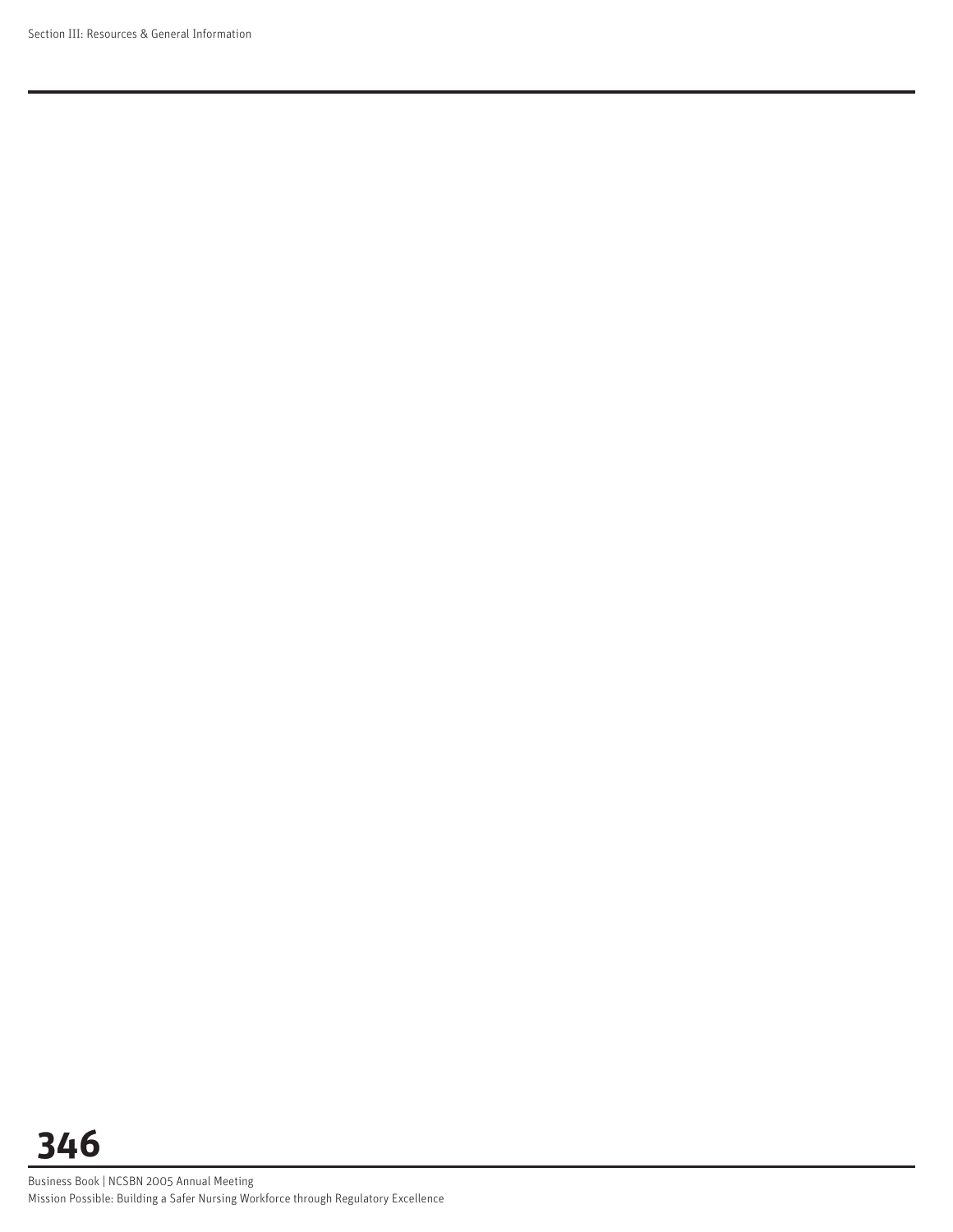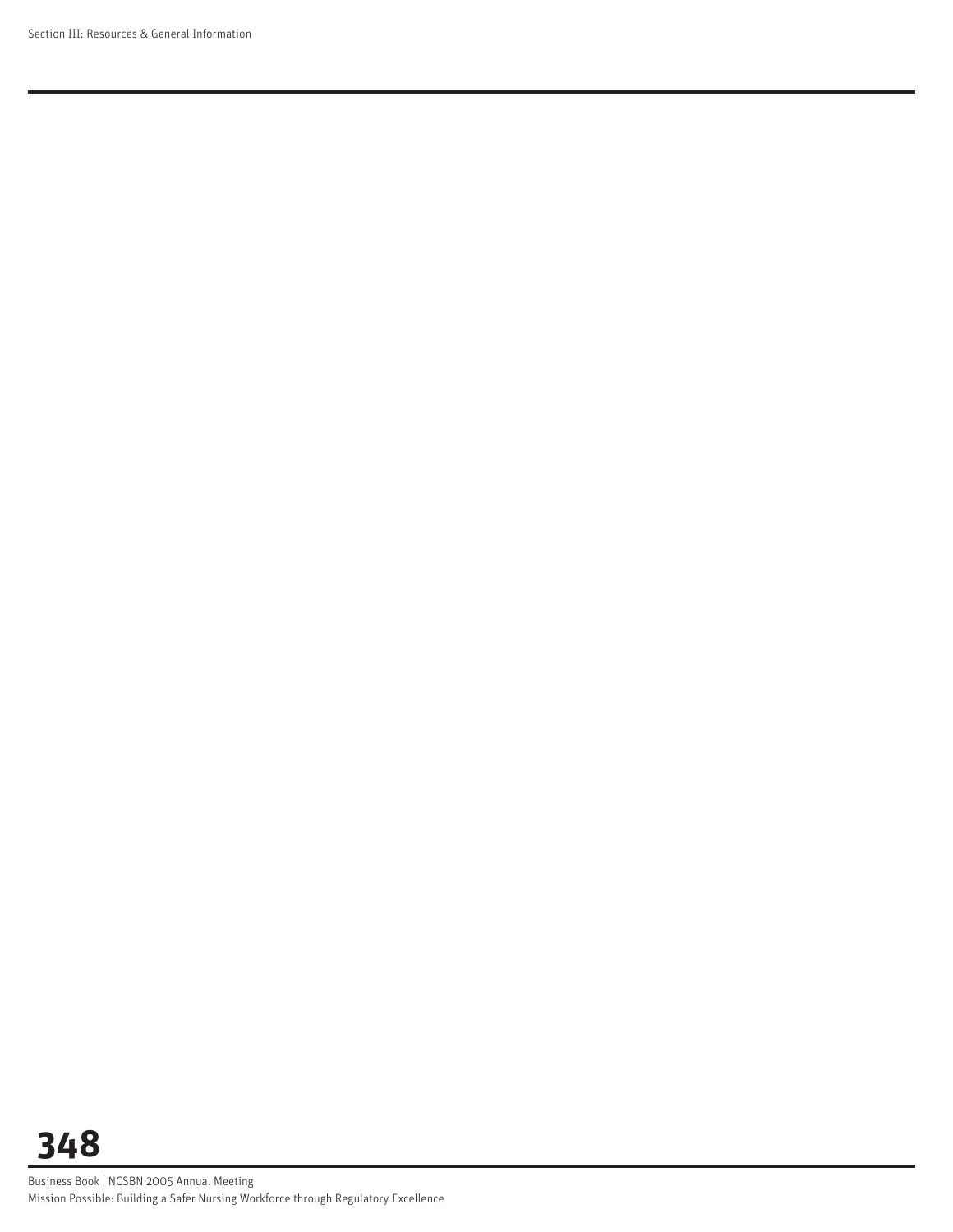## **NCSBN Bylaws**

*Revisions adopted - 8/29/87 Amended - 8/19/88 Amended - 8/30/90 Amended - 8/01/91 Revisions adopted - 8/05/94 Amended - 8/20/97 Amended - 8/8/98 Revisions adopted – 8/11/01 Amended – 08/07/03*

## **Article I**

## **NAME**

The name of this organization shall be the National Council of State Boards of Nursing, Inc. (the "National Council").

## **Article II**

#### **PURPOSE AND FUNCTIONS**

*Section 1. Purpose.* The purpose of the National Council is to provide an organization through which state boards of nursing act and counsel together on matters of common interest and concern affecting the public health, safety and welfare, including the development of licensing examinations in nursing.

*Section 2. Functions.* The National Council's functions shall include but not be limited to providing services and guidance to its members in performing their regulatory functions regarding entry into nursing practice, continued safe nursing practice and nursing education programs. The National Council provides Member Boards with examinations and standards for licensure and credentialing; promotes uniformity in standards and expected outcomes in nursing practice and education as they relate to the protection of the public health, safety and welfare; provides information, analyses and standards regarding the regulation of nursing practice and nursing education; promotes the exchange of information and serves as a clearinghouse for matters related to nursing regulation.

## **Article III**

#### **MEMBERS**

**Section 1. Definition.** A state board of nursing is the governmental agency empowered to license and regulate nursing practice in any state, territory or political subdivision of the United States of America.

**Section 2. Qualifications.** Any state board of nursing that agrees to use one or more National Council Licensing Examinations (the "NCLEX® examination") under the terms and conditions specified by the National Council and pays the required fees may be a member of the National Council ("Member Board").

*Section 3. Admission.* A state board of nursing shall become a member of the National Council and be known as a Member Board upon approval by the Delegate Assembly, as described in Article IV, payment of the required fees and execution of a contract for using the NCLEX® examination.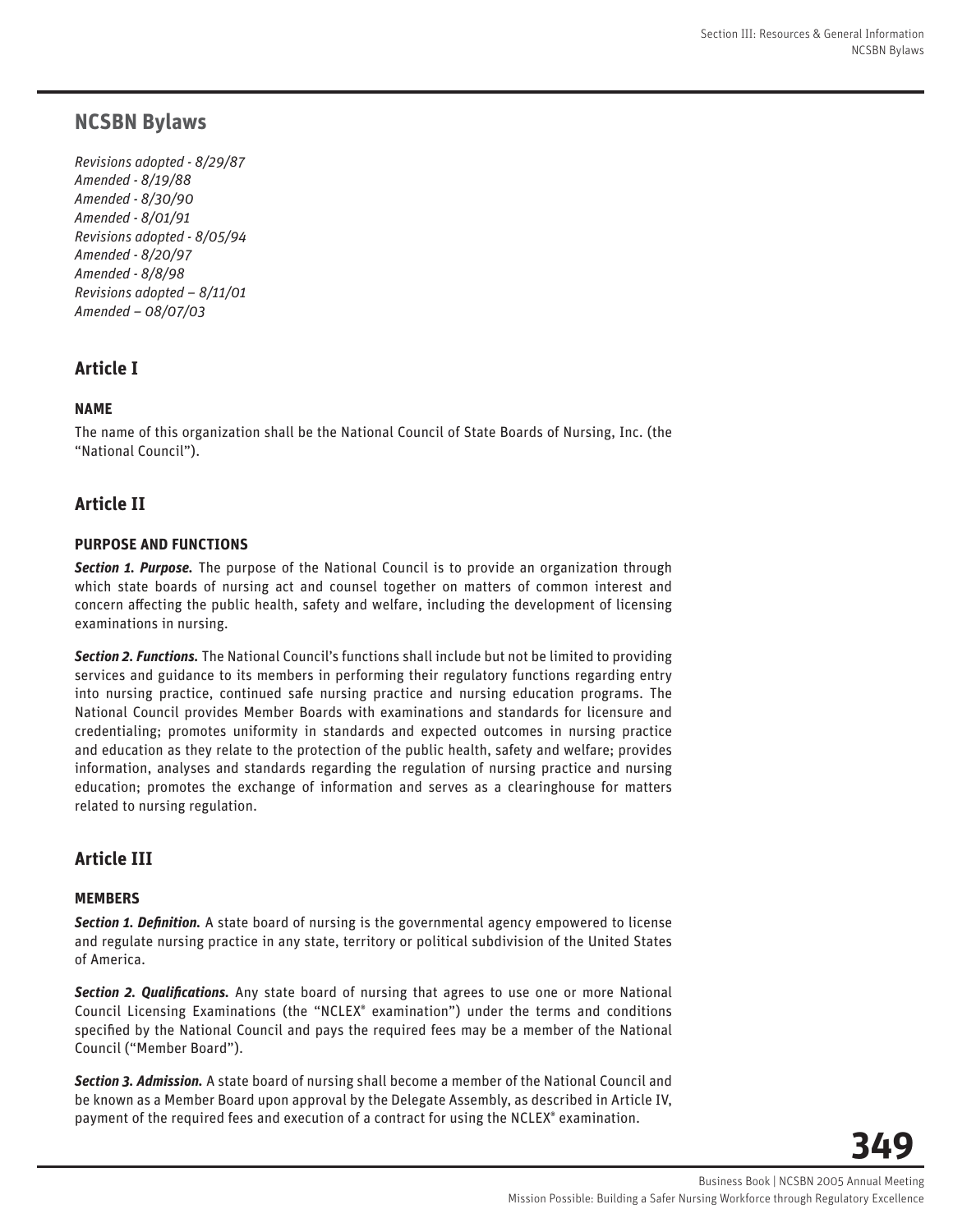*Section 4. Areas.* The Delegate Assembly shall divide the membership into numbered geographical Areas. At no time shall the number of Areas be less than three nor more than six. New members shall be assigned to existing Areas by the Board of Directors. The purpose of this division is to facilitate communication, encourage regional dialogue on National Council issues and provide diversity of representation on the Board of Directors and on committees.

*Section 5. Fees.* The annual member fees, as set by the Delegate Assembly, shall be payable each October 1.

*Section 6. Privileges.* Membership privileges include but are not limited to the right to vote as prescribed in these bylaws and the right to assist in the development of the NCLEX® examination, except that a Member Board that uses both the NCLEX® examination and another examination leading to the same license shall not participate in the development of the NCLEX® examination to the extent that such participation would jeopardize the integrity of the NCLEX® examination.

*Section 7. Noncompliance.* Any Member Board whose fees remain unpaid after January 15 is not in good standing. Any Member Board which does not comply with the provisions of the bylaws and contracts of the National Council shall be subject to immediate review and possible termination by the Board of Directors.

*Section 8. Appeal.* Any termination of membership by the Board of Directors is subject to appeal to the Delegate Assembly.

*Section 9. Reinstatement.* A Member Board in good standing that chooses to terminate membership shall be required to pay only the current fee as a condition of future reinstatement. Any membership that has been terminated for nonpayment of fees shall be eligible for reinstatement to membership upon payment of the current fee and any delinquent fees.

## **Article IV**

#### **DELEGATE ASSEMBLY**

#### *Section 1. Composition.*

- (a) *Designation of Delegates.* The Delegate Assembly shall be comprised of no more than two (2) delegates designated by each Member Board as provided in the Standing Rules of the Delegate Assembly ("Standing Rules"). An alternate duly appointed by a Member Board may replace a delegate and assume all delegate privileges.
- (b) *Qualification of Delegates*. Members and employees of Member Boards shall be eligible to serve as delegates until their term or their employment with a Member Board ends. A National Council officer or director may not represent a Member Board as a delegate.
- (c) *Term.* Delegates and alternates serve from the time of appointment until replaced.

#### *Section 2. Voting.*

- (a) *Annual Meetings*. Each Member Board shall be entitled to two votes. The votes may be cast by either one or two delegates. There shall be no proxy or absentee voting at the Annual Meeting.
- (b) *Special Meetings.* A Member Board may choose to vote by proxy at any special session of the Delegate Assembly. A proxy vote shall be conducted by distributing to Member Boards a proxy ballot listing a proposal requiring either a yes or no vote. A Member Board may authorize the secretary of the National Council or a delegate of another Member Board to cast its votes.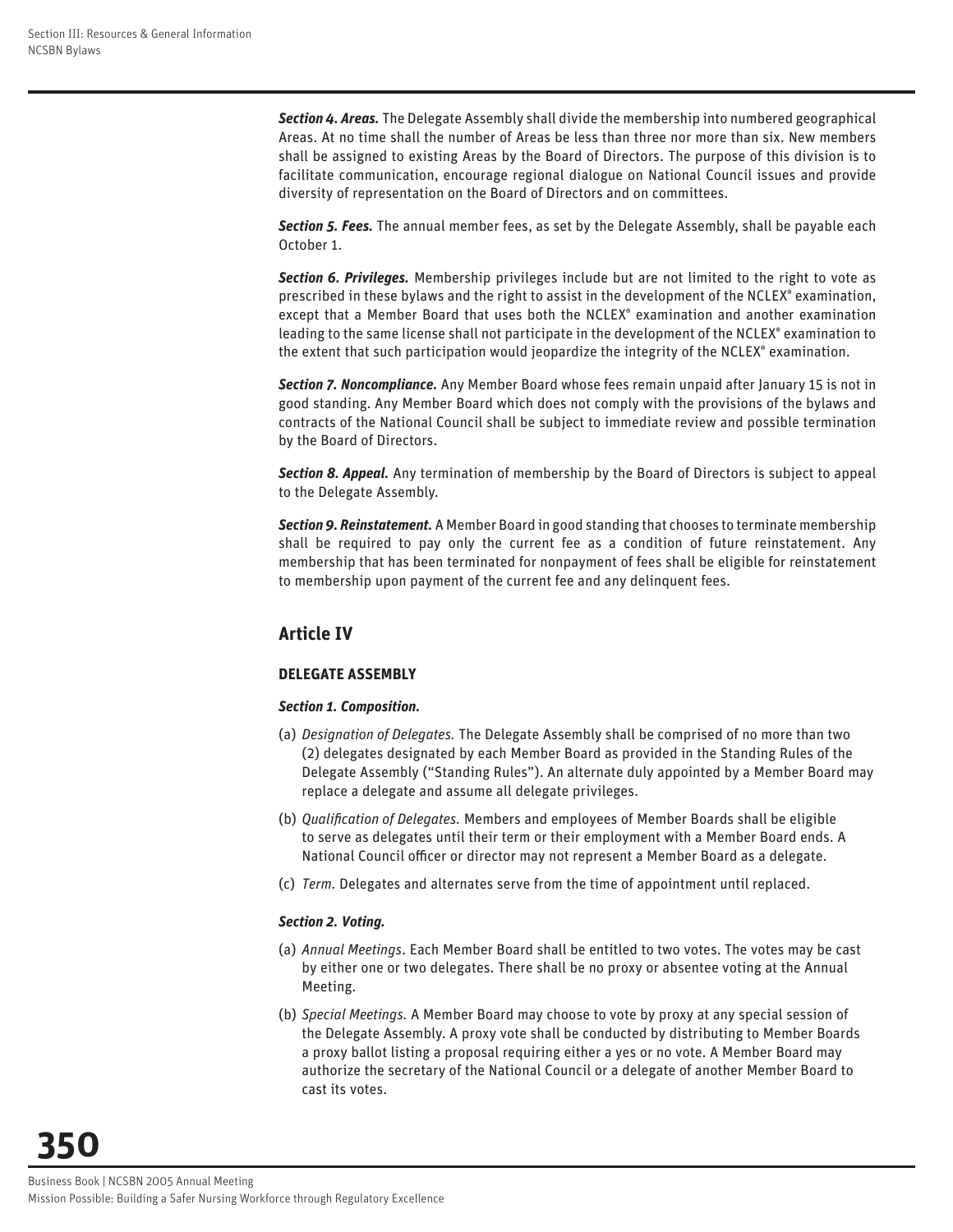*Section 3. Authority.* The Delegate Assembly, the membership body of the National Council, shall provide direction for the National Council through resolutions and enactments, including adoption of the mission and strategic initiatives, at any Annual Meeting or special session. The Delegate Assembly shall approve all new National Council memberships; approve the substance of all NCLEX® examination contracts between the National Council and Member Boards; adopt test plans to be used for the development of the NCLEX® examination; approve the NCLEX® examination test service; and establish the fee for the NCLEX® examination.

*Section 4. Annual Meeting.* The National Council Annual Meeting shall be held at a time and place as determined by the Board of Directors. The Delegate Assembly shall meet each year during the Annual Meeting. The official call to that meeting, giving the time and place, shall be conveyed to each Member Board at least 90 days before the Annual Meeting. In the event of a national emergency, the Board of Directors by a two-thirds vote may cancel the Annual Meeting and shall schedule a meeting of the Delegate Assembly as soon as possible to conduct the business of the National Council.

*Section 5. Special Session.* The Board of Directors may call and, upon written petition of at least 10 Member Boards made to the Board of Directors, shall call a special session of the Delegate Assembly. Notice containing the general nature of business to be transacted and date and place of said session shall be sent to each Member Board at least 10 days before the date for which such special session is called.

**Section 6. Quorum.** The quorum for conducting business at any session of the Delegate Assembly shall be at least one delegate from a majority of the Member Boards and two officers present in person or, in the case of a special session, by proxy.

*Section 7. Standing Rules.* The Board of Directors shall present and the Delegate Assembly shall adopt Standing Rules for each Delegate Assembly meeting.

## **Article V**

#### **OFFICERS AND DIRECTORS**

**Section 1. Officers.** The elected officers of the National Council shall be a President, a Vice President and a Treasurer.

*Section 2. Directors.* The directors of the National Council shall consist of two Directors-at-Large and a Director from each Area.

*Section 3. Qualifi cations.* Members and employees of Member Boards shall be eligible to serve as National Council officers and directors until their term or their employment with a Member Board ends. Members of a Member Board who become permanent employees of a Member Board will continue their eligibility to serve.

**Section 4. Qualifications for President.** The President shall have served National Council as either a delegate, a committee member, a director or an officer before being elected to the office of President.

#### **Section 5. Election of Officers and Directors.**

- (a) *Time and Place*. Election of officers and directors shall be by ballot of the Delegate Assembly during the Annual Meeting.
- (b) Officers and Directors-at-Large. Officers and Directors-at-Large shall be elected by majority vote of the Delegate Assembly.
- (c) *Area Directors.* Each Area shall elect its Area Director by majority vote of the delegates from each such Area.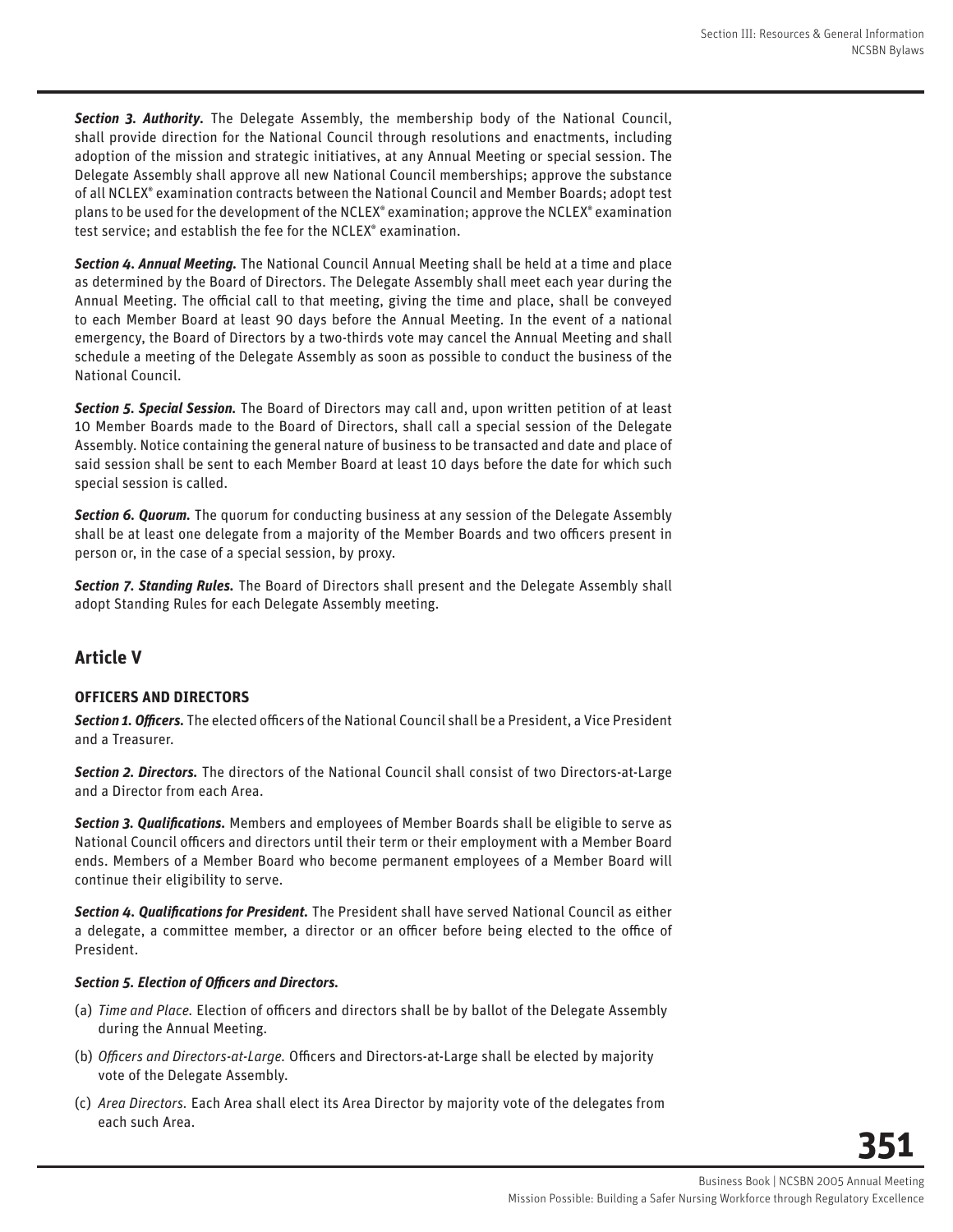- (d) *Run-Off Balloting*. If a candidate for officer or director does not receive a majority vote on the first ballot, reballoting shall be limited to the two candidates receiving the highest numbers of votes for each position. In the case of a tie on the reballoting, the final selection shall be determined by lot.
- (e) Voting. Voting for officers and directors shall be conducted in accordance with these bylaws and the Standing Rules. Write-in votes shall be prohibited.

Section 6. Terms of Office. The President, Vice President, Treasurer and Area Directors shall be elected for a term of two years or until their successors are elected. Directors-at-Large shall be elected for a term of one year or until their successors are elected. The President, Vice President and Treasurer shall be elected in even numbered years. The Area Directors shall be elected in odd numbered years. Officers and directors shall assume their duties at the close of the Annual Meeting of the Delegate Assembly at which they are elected. No person shall serve more than four consecutive years in the same position.

**Section 7. Limitations.** No person may hold more than one officer position or directorship at one time. No officer or director shall hold elected or appointed office or a salaried position in a state, regional or national association or body if the office or position might result in a potential or actual, or the appearance of, a conflict of interest with the National Council, as determined by the Committee on Nominations before election to office and as determined by the Board of Directors after election to office. If incumbent officers or directors stand for election for another office or director position, the term in their current position shall terminate at the close of the Annual Meeting at which the election is held.

**Section 8. Vacancies.** A vacancy in the office of President shall be filled by the Vice President. The Board of Directors shall fill all other vacancies by appointment. The person filling the vacancy shall serve until the next Annual Meeting and a successor is elected. The Delegate Assembly shall elect a person to fill any remainder of the term.

*Section 9. Responsibilities of the President.* The President shall preside at all meetings of the Delegate Assembly and the Board of Directors, assume all powers and duties customarily incident to the office of President, and speak on behalf of and communicate the policies of the National Council.

*Section 10. Responsibilities of the Vice President.* The Vice President shall assist the President, perform the duties of the President in the President's absence, and fill any vacancy in the office of the President until the next Annual Meeting.

Section 11. Responsibilities of the Treasurer. The Treasurer shall serve as the Chair of the Finance Committee and shall assure that quarterly reports are presented to the Board of Directors, and that annual financial reports are provided to the Delegate Assembly.

## **Article VI**

#### **BOARD OF DIRECTORS**

Section 1. Composition. The Board of Directors shall consist of the elected officers and directors of the National Council.

Section 2. Authority. The Board of Directors shall transact the business and affairs and act on behalf of the National Council except to the extent such powers are reserved to the Delegate Assembly as set forth in these bylaws and provided that none of the Board's acts shall conflict with resolutions or enactments of the Delegate Assembly. The Board of Directors shall report annually to the Delegate Assembly.

*Section 3. Meetings of the Board of Directors.* The Board of Directors shall hold its annual meeting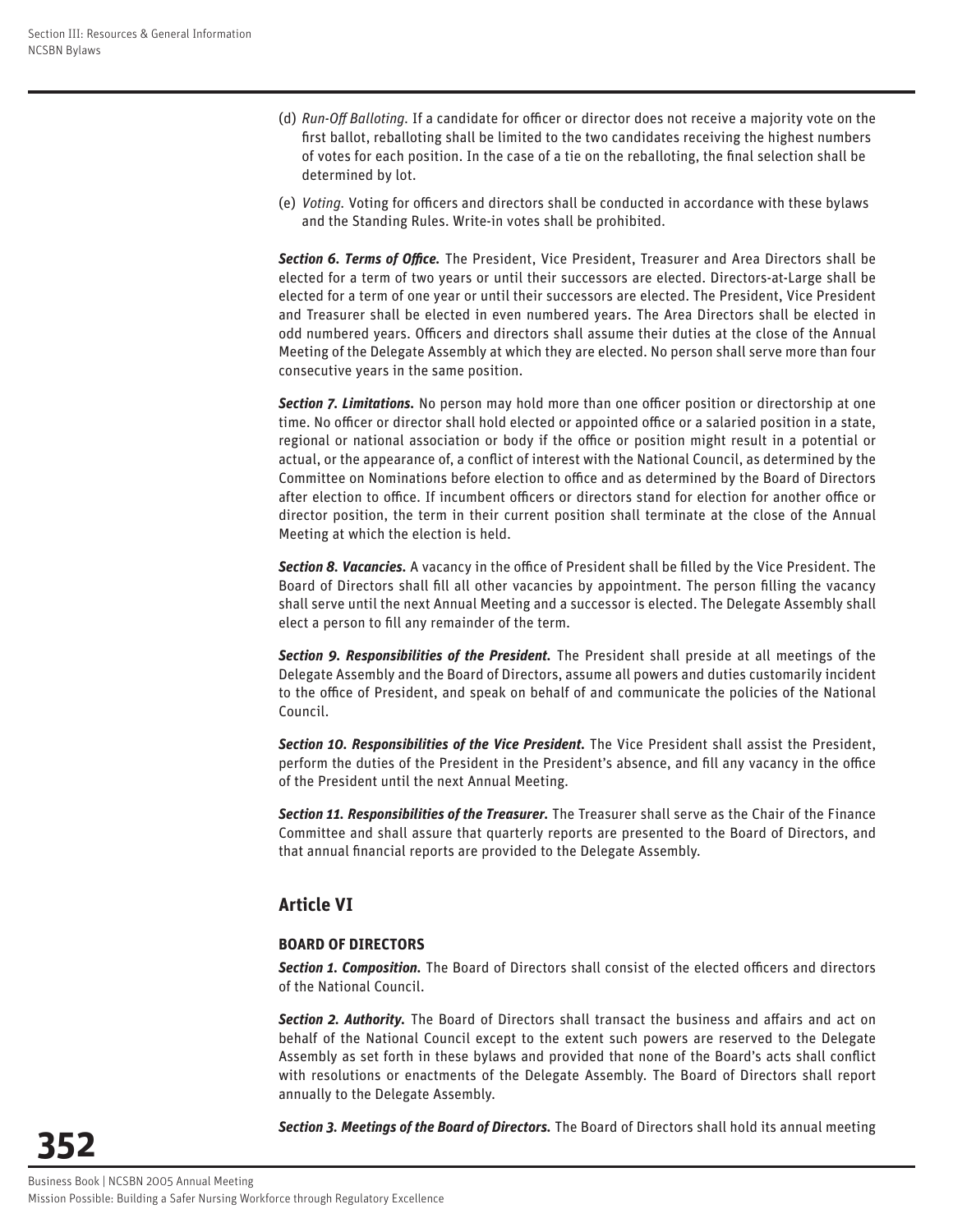in association with the Annual Meeting. The Board may schedule other regular meetings of the Board at other times as necessary to accomplish the work of the Board. Publication of the dates for such regular meetings in the minutes of the Board meeting at which the dates are selected shall constitute notice of the scheduled regular meetings. Special meetings of the Board of Directors may be called by the President or shall be called upon written request of at least three members of the Board of Directors. At least 24 hours notice shall be given to each member of the Board of Directors of a special meeting. The notice shall include a description of the business to be transacted.

**Section 4. Removal from Office.** A member of the Board of Directors may be removed with or without cause by a two-thirds vote of the Delegate Assembly. The Board of Directors may remove any member of the Board of Directors from office upon conviction of a felony, gross misconduct, failure to perform, dereliction of duties or conflict of interest by a two-thirds vote of the Board of Directors. The individual shall be given 30 days written notice of the proposed removal.

*Section 5. Appeal.* A member of the Board of Directors removed by the Board of Directors may appeal to the Delegate Assembly at its next Annual Meeting. Such individual may be reinstated by a two-thirds vote of the Delegate Assembly.

## **Article VII**

#### **NOMINATIONS AND ELECTIONS**

#### *Section 1. Committee on Nominations.*

- (a) *Composition.* The Committee on Nominations shall be comprised of one person from each Area. Committee members shall be members or employees of Member Boards within the Area.
- (b) *Term*. The term of office shall be two years. One half of the Committee members shall be elected in even-numbered years and one-half in odd-number years. Members shall assume duties at the close of the Annual Meeting at which they are elected.
- (c) *Election.* The Committee shall be elected by plurality vote of the Delegate Assembly at the Annual Meeting. The member receiving the highest number of votes shall serve as Vice Chair in the first year of the member's term and as Chair in the second year of the term.
- (d) *Limitation.* A member elected or appointed to the Committee on Nominations may not be nominated for an officer or director position during the term for which that member was elected or appointed.
- (e) *Vacancy.* A vacancy occurring in the committee shall be fi lled from the remaining candidates from the Area in which the vacancy occurs, in order of votes received. If no remaining candidates from an Area can serve, the Board of Directors shall fill the vacancy with an individual from the Area who meets the qualifications of Section 1(a) of this Article. If the vacancy is the Chair, the other person serving the second year of a two-year term shall be the Chair. If the vacancy is the Vice Chair, the other person serving the first year of a two-year term shall become the Vice Chair. The person filling the vacancy shall serve the remainder of the term.
- (f) *Duties*. The Committee on Nominations shall consider the qualifications of all nominees for officers and directors and the Committee on Nominations and present a slate of qualified candidates for vote at the Annual Meeting. The Committee's report shall be read at the first session of the Delegate Assembly, when additional nominations may be made from the floor. No name shall be placed in nomination without the written consent of the nominee.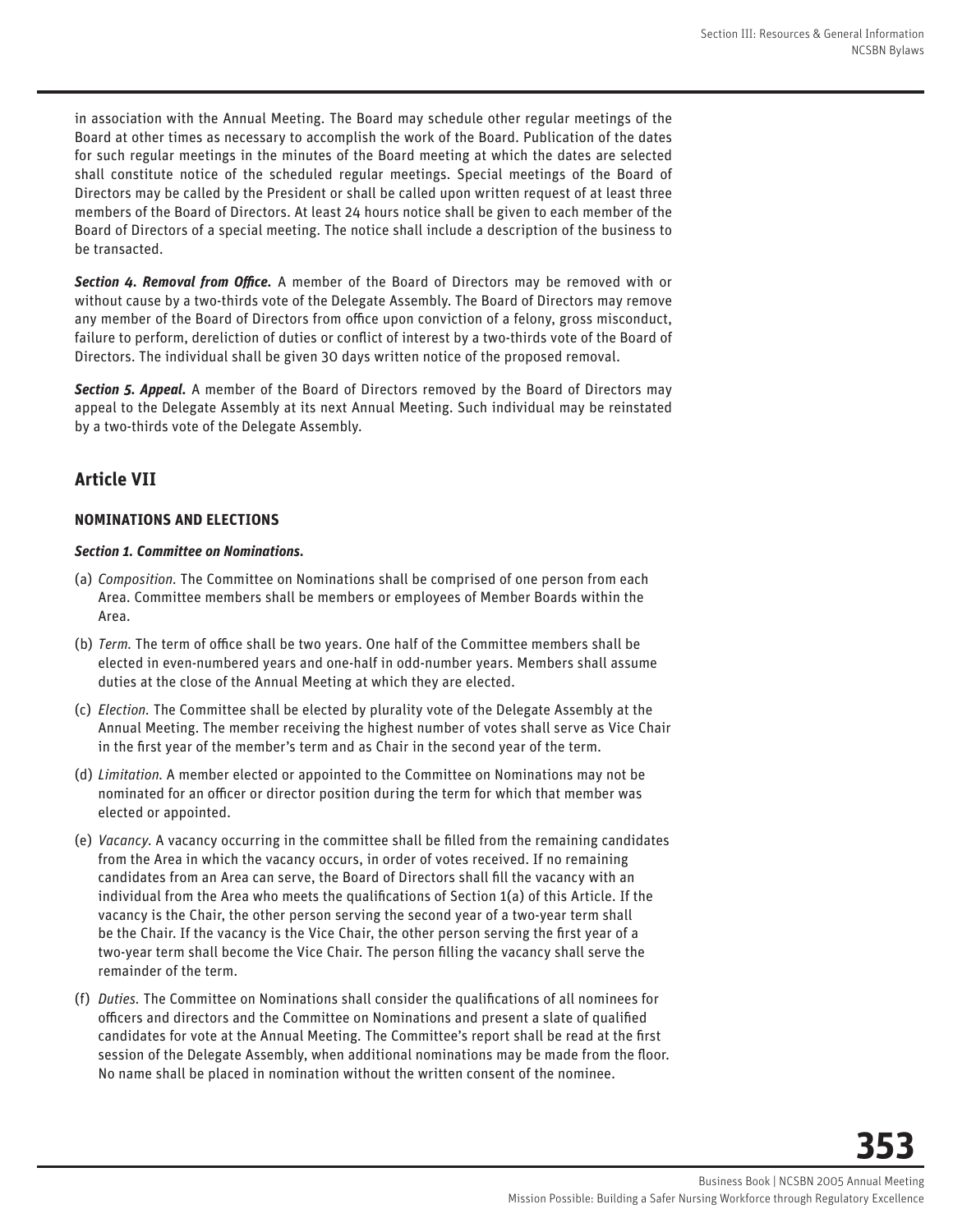## **Article VIII**

#### **MEETINGS**

#### *Section 1. Participation.*

- (a) *Delegate Assembly Session.*
	- (i) *Member Boards.* Members and employees of Member Boards shall have the right, subject to the Standing Rules of the Delegate Assembly, to speak at all open sessions and forums of the Delegate Assembly, provided that only delegates shall be entitled to vote and only delegates and members of the Board of Directors may make motions at the Delegate Assembly, except the Examination Committee may bring motions to approve test plans pursuant to Article X, Section 1(a).
	- (ii) *Public.* All sessions of the Delegate Assembly held in accordance with Sections 4 and 5 of Article IV of these bylaws shall be open to the public, except executive sessions, provided that the minutes reflect the purpose of, and any action taken in, executive session.
- (b) *Delegate Assembly Forums.* Participation in forums conducted in association with the Annual Meeting shall be governed by the Standing Rules of the Delegate Assembly.
- (c) *Meetings.* National Council, including all committees thereof, may establish methods of conducting its business at all other meetings provided that the meetings of the Board of Directors and committees are open to members and employees of Member Boards.
- (d) *Interactive Communications.* Meetings held with one or more participants attending by telephone conference call, video conference or other interactive means of conducting conference communications constitute meetings where valid decisions may be made. A written record documenting that each member was given notice of the meeting, minutes reflecting the names of participating members and a report of the roll call on each vote shall be distributed to all members of the group and maintained at the National Council Office.
- (e) *Manner of Transacting Business.* To the extent permitted by law and these bylaws, business may be transacted by electronic communication or by mail, in which case a report of such action shall be made part of the minutes of the next meeting.

## **Article IX**

#### **EXECUTIVE DIRECTOR**

*Section 1. Appointment.* The Executive Director shall be appointed by the Board of Directors. The selection or termination of the Executive Director shall be by a majority vote of the Board of Directors.

*Section 2. Authority.* The Executive Director shall serve as the agent and Chief Administrative Officer of the National Council and shall possess the authority and shall perform all duties incident to the office of Executive Director, including the management and supervision of the office, programs and services of National Council, the disbursement of funds and execution of contracts (subject to such limitations as may be established by the Board of Directors). The Executive Director shall serve as Corporate Secretary and oversee maintenance of all documents and records of the National Council and shall perform such additional duties as may be defined and directed by the Board.

*Section 3. Evaluation.* The Board of Directors shall conduct an annual written performance appraisal of the Executive Director, and shall set the Executive Director's annual salary.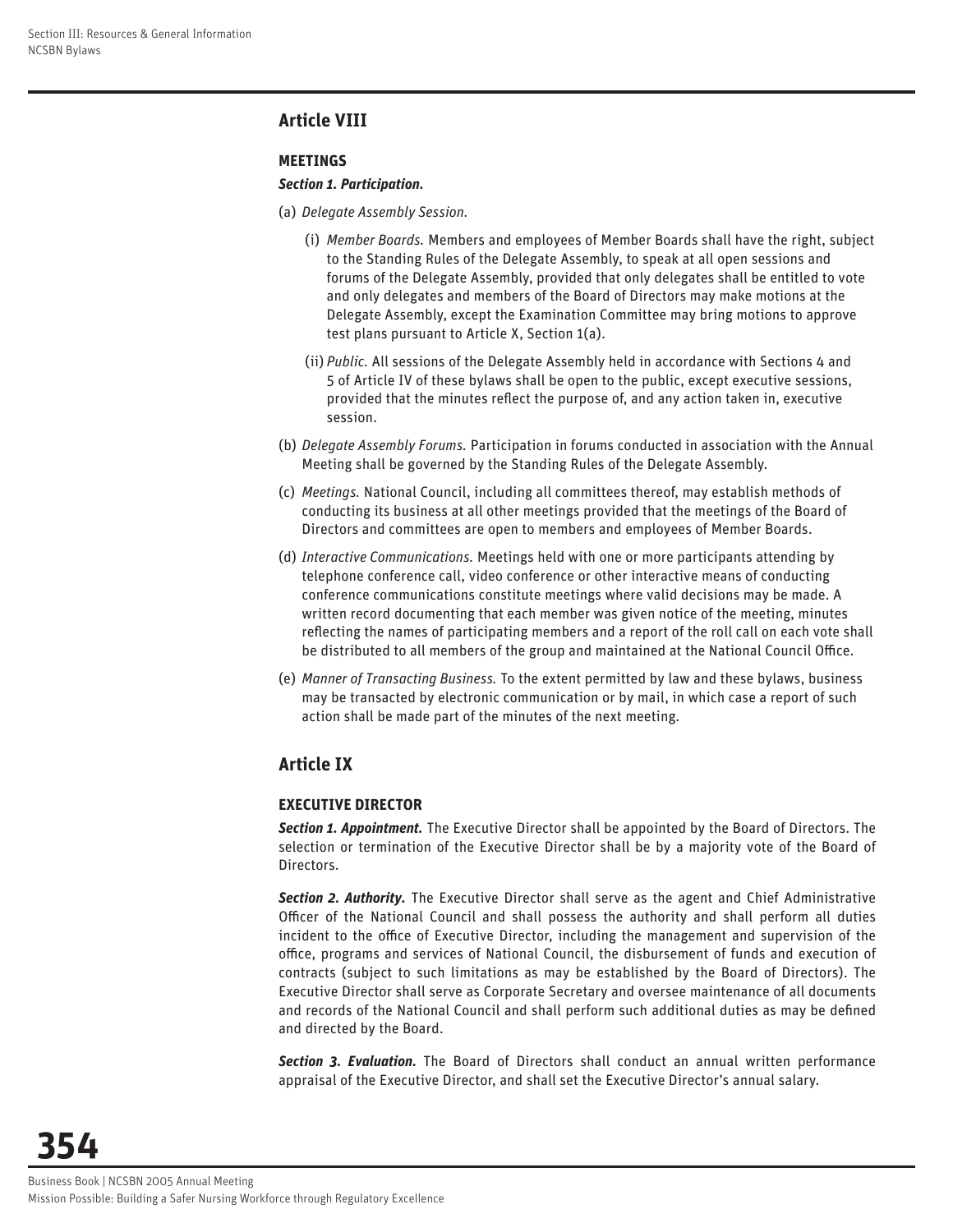## **Article X**

#### **COMMITTEES**

*Section 1. Standing Committees.* National Council shall maintain the following standing committees.

- (a) *Examination Committee.* The Examination Committee shall be comprised of at least nine members. One of the committee members shall be a licensed practical/vocational nurse or a board or staff member of an LPN/VN board. The Committee Chair shall have served as a member of the committee prior to being appointed as Chair. The Examination Committee shall provide general oversight of the NCLEX® examination process, including examination item development, security, administration and quality assurance to ensure consistency with the Member Boards' need for examinations. The Examination Committee shall approve item development panels and recommend test plans to the Delegate Assembly. Subcommittees may be appointed to assist the Examination Committee in the fulfillment of its responsibilities.
- (b) *Finance Committee.* The Finance Committee shall be comprised of at least four members and the Treasurer, who shall serve as Chair. The Finance Committee shall review the annual budget, the National Council's investments and the audit. The Committee shall recommend a budget to the Board of Directors and advise the Board on fiscal policy to assure prudence and integrity of fiscal management and responsiveness to Member Board needs.
- (c) *Practice, Regulation, and Education Committee.* The Practice, Regulation and Education Committee shall be comprised of at least six members. The Committee shall provide general oversight of nursing practice, regulation and education issues.
- (d) *Bylaws Committee.* The Bylaws Committee shall be comprised of at least four members. The Committee shall review and make recommendations on proposed bylaws amendments as directed by the Board of Directors or the Delegate Assembly.
- (e) *Resolutions Committee.* The Resolutions Committee shall be comprised of at least four members, including one member from the Finance Committee. The Committee shall, in accordance with the Standing Rules, review, evaluate and report to the Delegate Assembly on all resolutions and motions submitted by Member Boards.

*Section 2. Special Committees.* The Board of Directors may appoint special committees as needed to accomplish the mission of the National Council and to assist any standing committee in the fulfillment of its responsibilities. Special committees may include subcommittees, task forces, focus groups, advisory panels or other groups designated by the Board of Directors.

*Section 3. Delegate Assembly Committees.* The President shall appoint such Delegate Assembly Committees as provided in the Standing Rules and as necessary to conduct the business of the Delegate Assembly.

#### *Section 4. Committee Membership.*

- (a) *Composition.* Members of standing and special committees shall be appointed by the Board of Directors. Standing committees shall include only current members and employees of Member Boards. Special committees may also include consultants or other individuals selected for their special expertise to accomplish a committee's charge. In appointing committees, one representative from each Area shall be selected unless a qualified member from each Area is not available considering the expertise needed for the committee work. The President, or President's delegate, shall be an ex-officio member of all committees except the Committee on Nominations.
- (b) *Term.* The standing committee members shall be appointed for two years or until their successors are appointed. Standing committee members may apply for reappointment to the committee. Members of special committees shall serve at the discretion of the Board of Directors.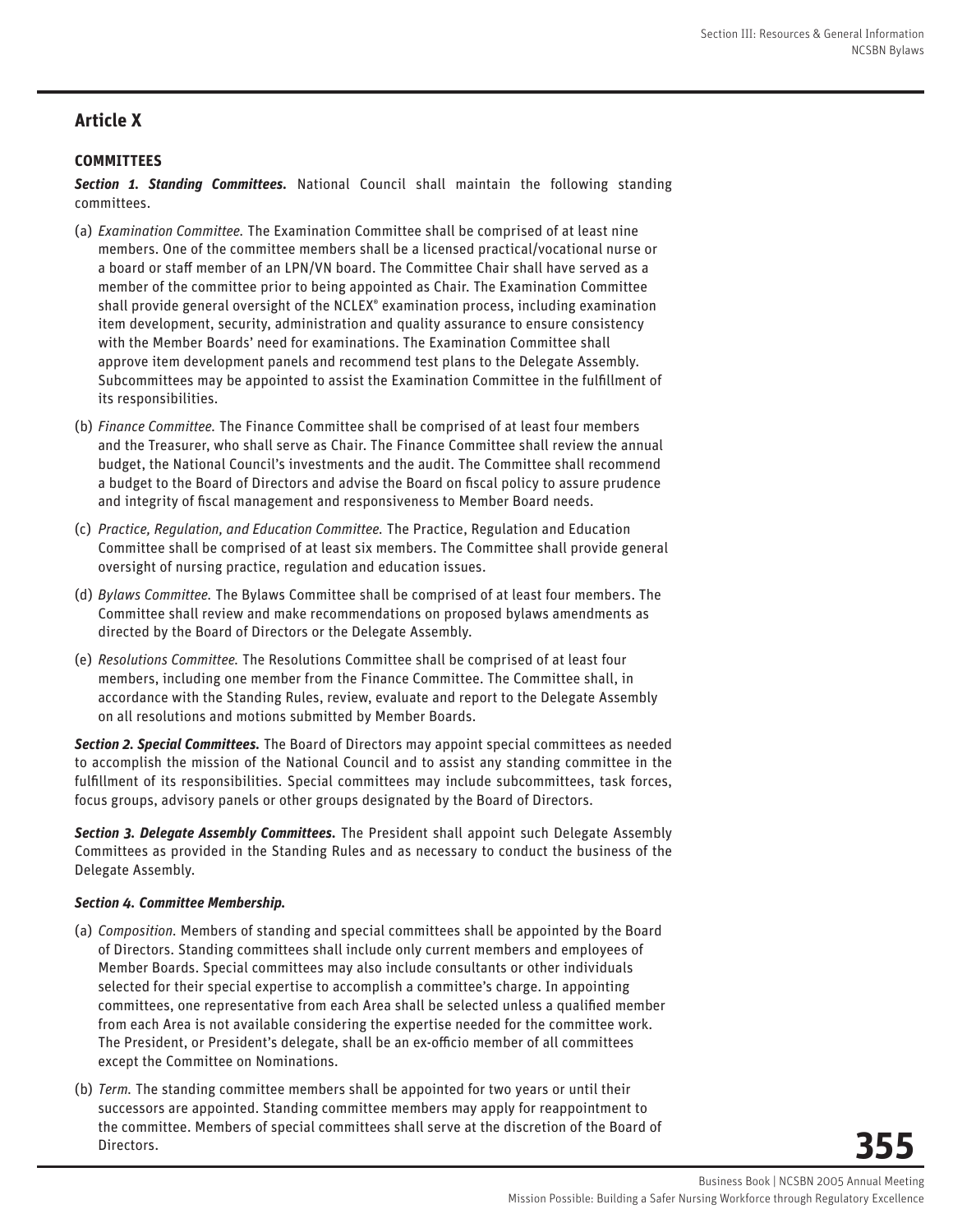- (c) *Vacancy.* A vacancy may occur when a committee member resigns or fails to meet the responsibilities of the committee as determined by the Board of Directors. The vacancy may be filled by appointment by the Board of Directors for the remainder of the term.
- (d) *Committee Duties.*
	- 1. *Budget*. Standing committees shall operate within the assigned budget for the fiscal year. Special committees will be assigned a budget to use in accomplishing the charge. Committees shall not incur expenses in addition to the approved budgeted amount without prior authorization of the Board of Directors.
	- 2. *Policies.* Each standing committee shall establish policies to expedite the work of the committee, subject to review and modification by the Board of Directors. Special committees shall comply with general policies established by the Board of Directors.
	- 3. *Records and Reports.* Each committee shall keep minutes. Special committees shall provide regular updates to the Board of Directors regarding progress toward meeting their charge. Standing committees shall submit quarterly reports to, and report on proposed plans as requested by, the Board of Directors. Special committees shall submit a report and standing committees shall submit annual reports to the Delegate Assembly.

## **Article XI**

#### **FINANCE**

**Section 1. Audit.** The financial records of the National Council shall be audited annually by a certified public accountant appointed by the Board of Directors. The annual audit report shall be provided to the Delegate Assembly.

**Section 2. Fiscal Year.** The fiscal year shall be from October 1 to September 30.

## **Article XII**

## **INDEMNIFICATION**

**Section 1. Direct Indemnification.** To the full extent permitted by, and in accordance with the standards and procedures prescribed by Sections 5741 through 5750 of the Pennsylvania Nonprofit Corporation Law of 1988 or the corresponding provision of any future Pennsylvania statute, the corporation shall indemnify any person who was or is a party or is threatened to be made a party to any threatened, pending, or completed action, suit or proceeding, whether civil, criminal, administrative or investigative, by reason of the fact that he or she is or was a director, officer, employee, agent or representative of the corporation, or performs or has performed volunteer services for or on behalf of the corporation, or is or was serving at the request of the corporation as a director, officer, employee, agent or representative of another corporation, partnership, joint venture, trust or other enterprise, against expenses (including but not limited to attorney's fees), judgments, fines and amounts paid in settlement actually and reasonably incurred by the person in connection with such action, suit or proceeding.

**Section 2. Insurance.** To the full extent permitted by Section 5747 of the Pennsylvania Nonprofit Corporation Law of 1988 or the corresponding provision of any future Pennsylvania statute, the corporation shall have power to purchase and maintain insurance on behalf of any person who is or was a director, officer, employee, agent or representative of the corporation; or performs or has performed volunteer services for or on behalf of the corporation; or is, or was serving at the request of the corporation as a director, officer, employee, agent or representative of another corporation, partnership, joint venture, trust or other enterprise, against any liability asserted against him or her and incurred by him or her in any such capacity, whether or not the corporation would have the power to indemnify him or her against such liability under the provisions of Section 1 of this Article.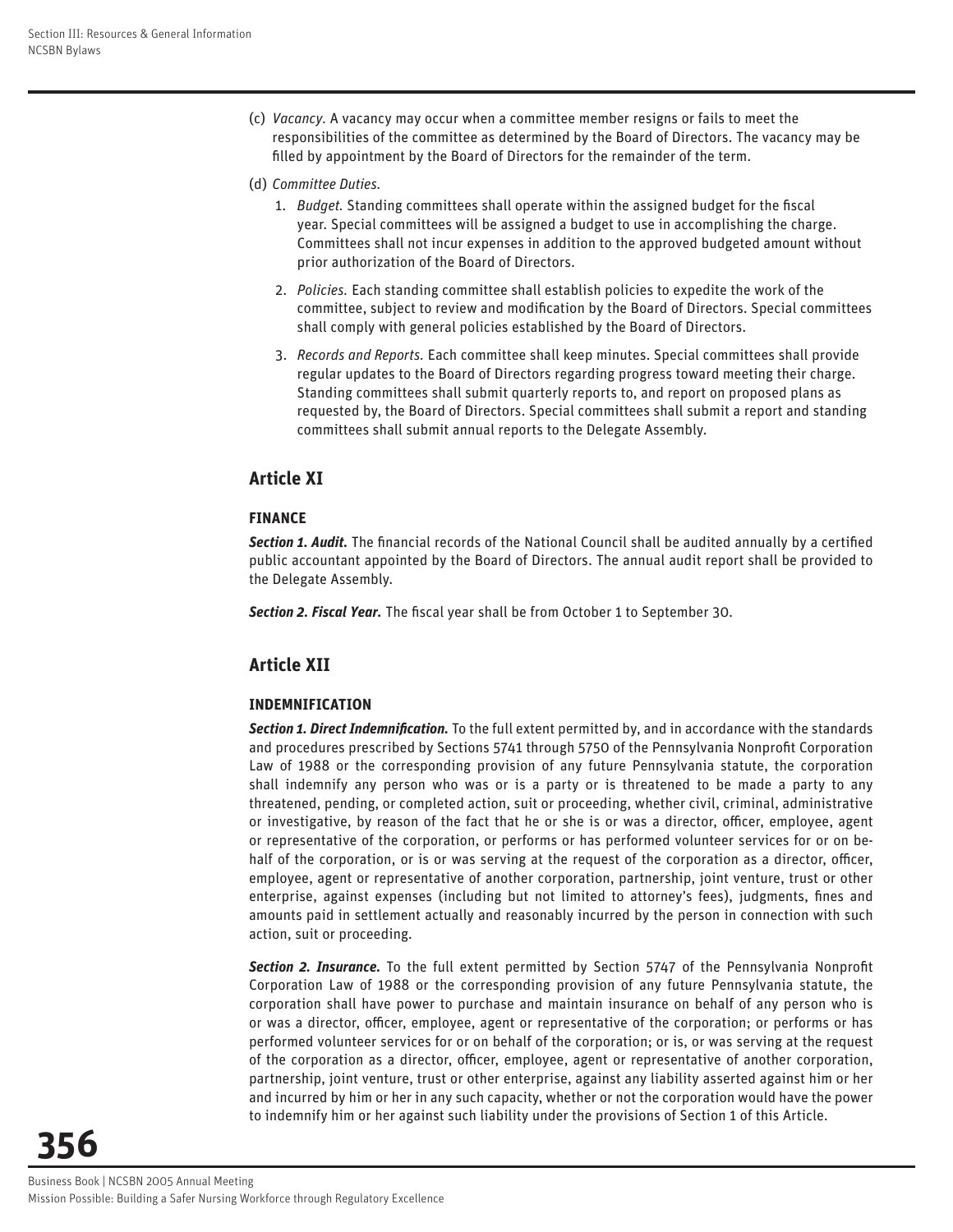**Section 3. Additional Rights.** Pursuant to Section 5746 of the Pennsylvania Nonprofit Corporation Law of 1988 or the corresponding provisions of any future Pennsylvania statute, any indemnification provided pursuant to Sections 1 or 2 of this Article shall:

- (a) Not be deemed exclusive of any other rights to which a person seeking indemnification may be entitled under any future bylaw, agreement, vote of members or disinterested directors or otherwise, both as to action in his or her official capacity and as to action in another capacity while holding such official position; and
- (b) Continue as to a person who has ceased to be a director, officer, employee, agent or representative of, or provider of volunteer services for or on behalf of the corporation and shall inure to the benefit of the heirs, executors and administrators of such a person.

## **Article XIII**

#### **PARLIAMENTARY AUTHORITY**

The rules contained in the current edition of *Robert's Rules of Order Newly Revised* shall govern the National Council in all cases not provided for in the articles of incorporation, bylaws and any special rules of order adopted by the National Council.

## **Article XIV**

#### **AMENDMENT OF BYLAWS**

These bylaws may be amended at any Annual Meeting or special session of the Delegate Assembly upon:

- (a) Written notice to the Member Boards of the proposed amendments at least 45 days prior to the Delegate Assembly session and a two-thirds affirmative vote of the delegates present and voting; or
- (b) Written notice that proposed amendments may be considered at least five days prior to the Delegate Assembly session and a three-quarters affirmative vote of the delegates present and voting.

In no event shall any amendments be adopted without at least five days written notice prior to the Delegate Assembly session that proposed amendments may be considered at such session.

## **Article XV**

## **DISSOLUTION**

*Section 1. Plan.* The Board of Directors at an annual, regular or special meeting may formulate and adopt a plan for the dissolution of the National Council. The plan shall provide, among other things, that the assets of the National Council be applied as follows:

Firstly, all liabilities and obligations of the National Council shall be paid or provided for.

Secondly, any assets held by the National Council that require return, transfer or conveyances, as a result of the dissolution, shall be returned, transferred or conveyed in accordance with such requirement.

Thirdly, all other assets, including historical records, shall be distributed in considered response to written requests of historical, educational, research, scientific or institutional health tax exempt organizations or associations, to be expended toward the advancement of nursing practice, regulation and the preservation of nursing history.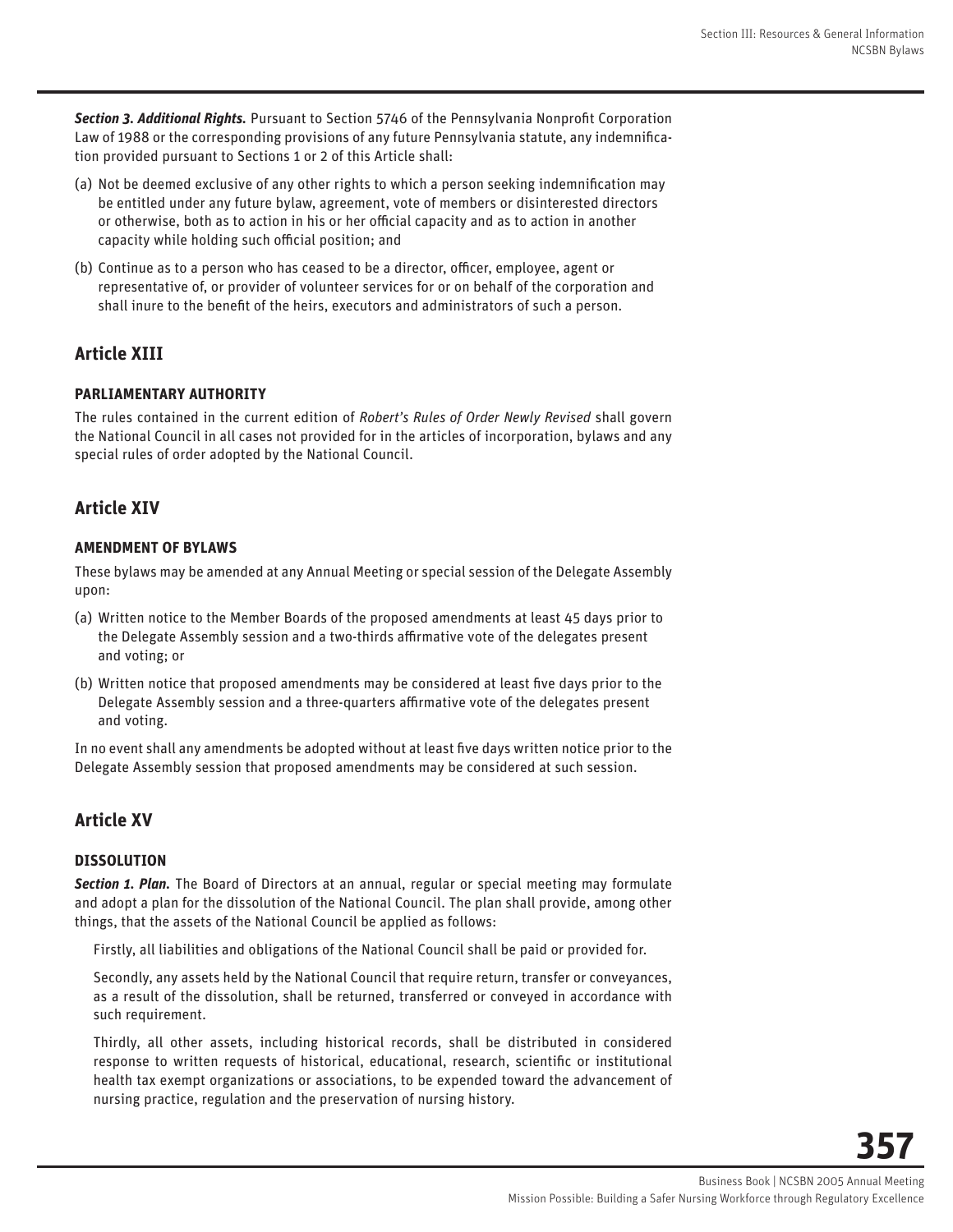*Section 2. Acceptance of Plan.* Such plan shall be acted upon by Delegate Assembly at an Annual or legally constituted special session called for the purpose of acting upon the proposal to dissolve. Seventy-five percent (75%) of all Delegates present at a meeting at which a quorum is present must vote affirmatively to dissolve.

*Section 3. Conformity to Law.* Such plan to dissolve must conform to the law under which National Council is organized and to the Internal Revenue Code concerning dissolution of exempt corporations. This requirement shall override the provisions of Sections 1 and 2 herein.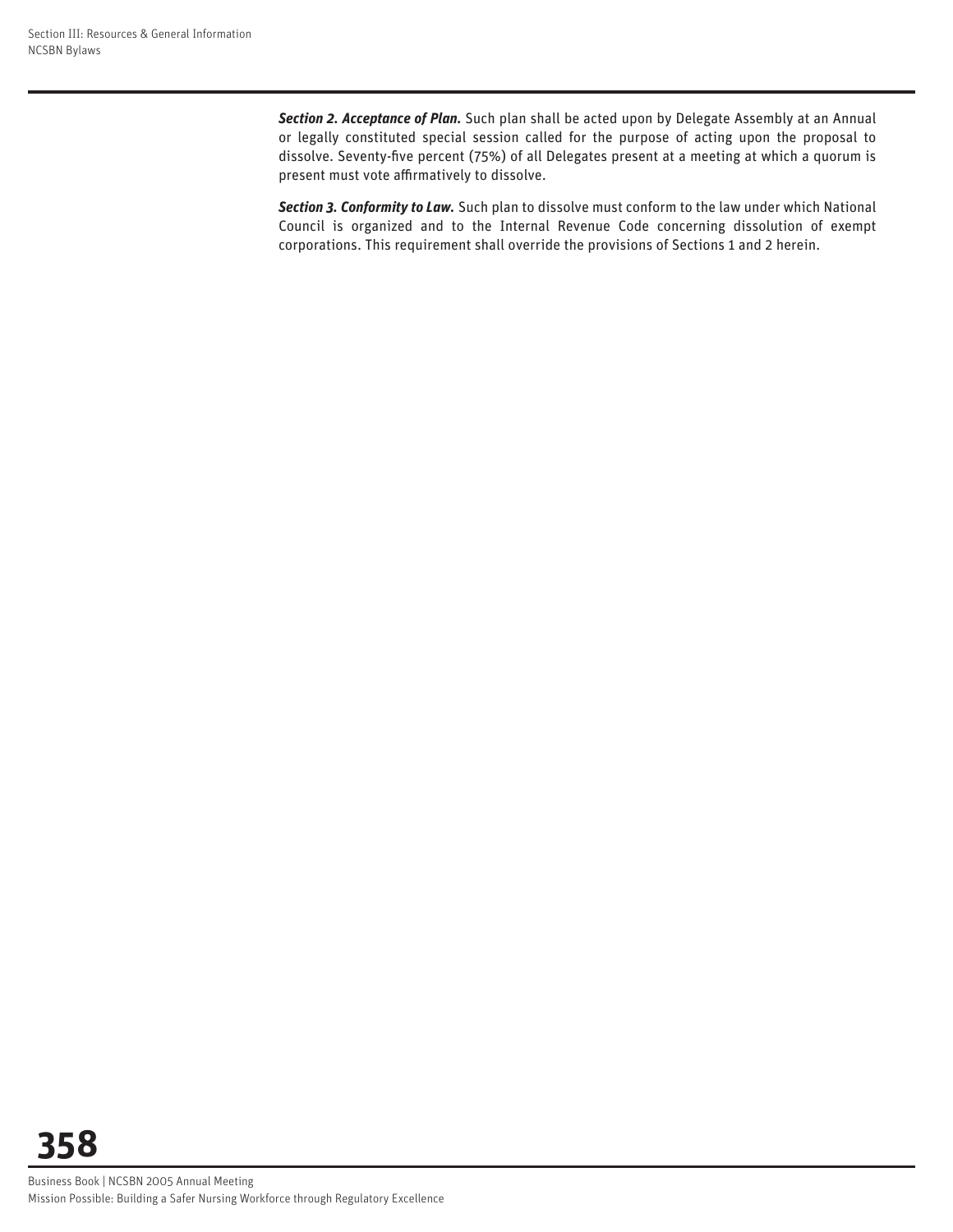## **NCSBN Glossary**

## **A**

#### **Accredit**

To recognize (an educational institution) as maintaining standards that qualify the graduates for admission to higher or more specialized institutions or for professional practice.1

#### **Accrediting Agency**

See Nursing School Accrediting Agency

#### **ACNM Certification Council Inc. (ACC)**

National certifying body for Certified-Nurse Midwives (CNMs) and Certified Midwives (CMs). ACC's mission is to protect and serve the public by providing the certification standard for individuals educated in the profession of midwifery.<sup>2</sup>

#### **Administrative Rules**

Used by boards of nursing to promulgate rules/ regulations to further interpret and implement the Nursing Practice Act, as authorized in most jurisdictions. Rules/regulations cannot conflict with law and once adopted, have the force and effect of law.

#### **Advanced Assessment Strategies: Assessing Higher-Level Thinking**

Online course offered through NCSBN Learning Extension for nursing educators. Users earn 15.6 contact hours for completing the course.

#### **Advanced Practice Registered Nurse (APRN)**

A master's prepared nurse holding a graduate degree in nursing, who has completed a program of study in a specialty area in an accredited nursing program, has taken a licensing examination in the same area and has been granted a license to practice as an APRN. The hallmark of APRN practice is the assumption by the APRN of primary responsibility for the direct care of patients/clients in relation to their human needs, disease states, and therapeutic and technologic interventions. Subcategories of APRN licensure include: nurse practitioner (NP), certified registered nurse anesthetist (CRNA), certified nurse midwife (CNM) and clinical nurse specialist (CNS). A nurse seeking recognition as an APRN must be academically

prepared for the expanded scope of practice described as APRN nursing.

#### **Agent Role**

NCSBN once served as an agent for 41 boards of nursing for reporting past, or legacy data (1996-1999). NCSBN continues to serve as an agent (for ongoing discipline reporting) for 26 boards. NCSBN Member Boards continue to share discipline data through Nur*sys*® . NCSBN is also working to obtain discipline information from states that either directly report to the HIPDB or use another agent, so that the discipline data NCSBN has is complete. Although all boards of nursing are authorized to query the HIPDB, there is also a fee; NCSBN continues to provide discipline data for use by Member Boards at no charge.

#### **Alternative Dispute Resolution (ADR)**

A forum or means for resolving disputes (as arbitration or private judging) that exists outside the state or federal judicial system.<sup>3</sup>

#### **Alternative Item Format**

Previously known as an innovative item format; an NCLEX® examination item (question) that takes advantage of technology and uses a format other than standard, four-option, multiple-choice items to assess candidate ability. Alternative item formats may include multiple-response items (requiring a candidate to select one or more than one response), fillin-the-blank items (requiring a candidate to type in number(s) within a calculation item), hot spot items (asking a candidate to identify an area on a picture or graphic), a chart/exhibit format (where candidates are presented with a problem and use the information in the chart/ exhibit to answer the problem), and a dragand-drop item type (requiring a candidate to rank or move options to provide the correct answer). Any item format, including standard multiple-choice items, may include charts, tables or graphic images.

#### **Alternative Program**

A voluntary, private opportunity for chemically dependent nurses who meet specified criteria to have their recovery closely monitored by program staff in lieu of disciplinary action.

#### **American Academy of Nurse Practitioners (AANP)**

The largest and only full-service professional

**References**

- 1. Mirriam-Webster's Collegiate Dictionary. Eleventh Ed. (n.d.) s.v. *Accredit*.
- 2. The ACNM Certification Council Web site. (n.d.) The ACNM certification *council*. Retrieved 4 April 2005, from http://www.accmidwife.org/misc\_ aboutacc.php.
- 3. Dictionary.com Web site. s.v. *Alternative dispute resolution*. (n.d.) Retrieved 18 April 2005, from http:// dictionary.reference.com/search?q=A lternative%20Dispute%20Resolution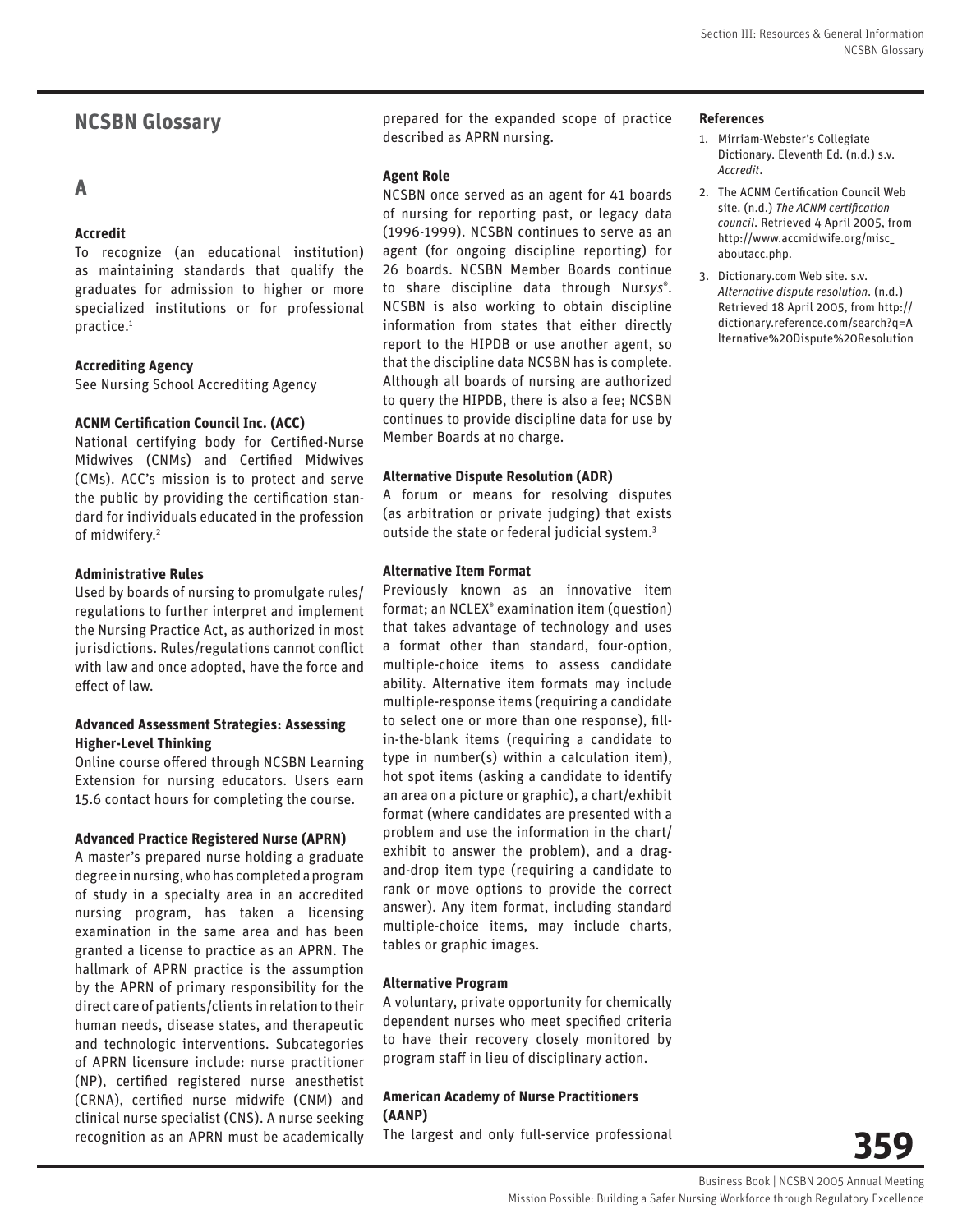- 4. American Academy of Nurse Practitioners Web site. (n.d.) *American academy of nurse practitioners fact sheet*. Retrieved 4 April 2005, from http://www.aanp. org/About+AANP/AANP+Information/ About+AANP.htm
- 5. American Association of Colleges of Nursing Web site. (n.d.) *About AACN*. Retrieved 4 April 2005, from http:// www.aacn.nche.edu/ContactUs/ index.htm
- 6. American Association of Critical Care Nurses Web site. (n.d.) *About critical care nursing*. Retrieved 4 April 2005, from http://www.aacn.org/AACN/ mrkt.nsf/vwdoc/AboutCriticalCareNu rsing?opendocument
- 7. American Association of Nurse Anesthetists Web site. (n.d.) *About the American association of nurse anesthetists – who we are*. Retrieved 4 April 2005, from http://www.aana. com/Default.asp
- 8. *American College of Nurse-Midwives Web site*. Retrieved 4 April 2005, from http://www.midwife.org/about/
- 9. *American Dental Association Home Page*. Retrieved 4 April 2005, from http://www.ada.org/
- 10. American Dietetic Association Web site. (n.d.) *What is ADA*? Retrieved 4 April 2005, from http://www. eatright.org/Public/index\_adafaq.cfm
- 11. AILA.org Web site. (n.d.) *About AILA*. Retrieved 4 April 2005, from http://www.aila.org/contentViewer. aspx?bc=39
- 12. American Medical Association Web site. (n.d.) *About AMA*. Retrieved 4 April 2005, from http://www.amaassn.org/ama/pub/category/1815. html
- 13. ANA Nursing World Web site. (n.d.) *About the American nurses association*. Retrieved 4 April 2005, from http://www.nursingworld. org/about/

**360**

membership organization in the U.S. for nurse practitioners of all specialties.4

#### **American Association of Colleges of Nursing (AACN)**

A national voice for America's baccalaureate and higher degree nursing education programs. AACN's educational, research, governmental advocacy, data collection, publications and other programs work to establish quality standards for bachelor- and graduate-degree nursing education, assist deans and directors to implement those standards, influence the nursing profession to improve health care, and promote public support of baccalaureate and graduate education, research, and practice in nursing — the nation's largest health care profession.<sup>5</sup>

#### **American Association of Critical Care Nurses (AACN)**

Provides and inspires leadership to establish work and care environments that are respectful, healing and humane. AACN is committed to providing the highest quality resources to maximize nurses' contribution to caring and improving the health care of critically ill patients and their families.<sup>6</sup>

#### **American Association of Nurse Anesthetists (AANA)**

A professional association representing more than 30,000 Certified Registered Nurse Anesthetists (CRNAs) nationwide. The AANA promulgates education, and practice standards and guidelines, and affords consultation to both private and governmental entities regarding nurse anesthetists and their practice.<sup>7</sup>

#### **American College of Nurse Midwives (ACNM)**

Provides research, accredits midwifery education programs, administers and promotes continuing education programs, establishes clinical practice standards, and creates liaisons with state and federal agencies and members of Congress. The mission of ACNM is to promote the health and well being of women and infants within their families and communities through the development and support of the profession of midwifery as practiced by certified nurse-midwives (CNMs), and certified midwives (CMs). The philosophy inherent in the profession states that nursemidwives believe every individual has the right to safe, satisfying health care with respect for human dignity and cultural variations.<sup>8</sup>

#### **American Dental Association (ADA)**

A professional association of dentists committed to the public's oral health, ethics, science and professional advancement; leading a unified profession through initiatives in advocacy, education, research and the development of standards.<sup>9</sup>

#### **American Dietetic Association (ADA)**

The nation's largest organization of food and nutrition professionals.10

#### **American Immigration Lawyers Association (AILA)**

A national association of over 8,000 attorneys and law professors who practice and teach immigration law. AILA member attorneys represent tens of thousands of U.S. families who have applied for permanent residence for their spouses, children, and other close relatives to lawfully enter and reside in the United States. AILA members also represent thousands of U.S. businesses and industries which sponsor highly skilled foreign workers seeking to enter the United States in a temporary or — having proven the unavailability of U.S. workers permanent basis. AILA members also represent foreign students, entertainers, athletes, and asylum seekers, often on a pro bono basis.<sup>11</sup>

#### **American Medical Association (AMA)**

The national professional organization for all physicians. The AMA serves as the steward of medicine and leader of the medical profession. The AMA speaks out on issues important to patients and the nation's health.12

#### **American Nurses Association (ANA)**

The only full-service professional organization representing the nation's 2.7 million registered nurses (RNs) through its 54 constituent member associations. The ANA advances the nursing profession by fostering high standards of nursing practice, promoting the economic and general welfare of nurses in the workplace, projecting a positive and realistic view of nursing, and by lobbying the Congress and regulatory agencies on health care issues affecting nurses and the public.<sup>13</sup>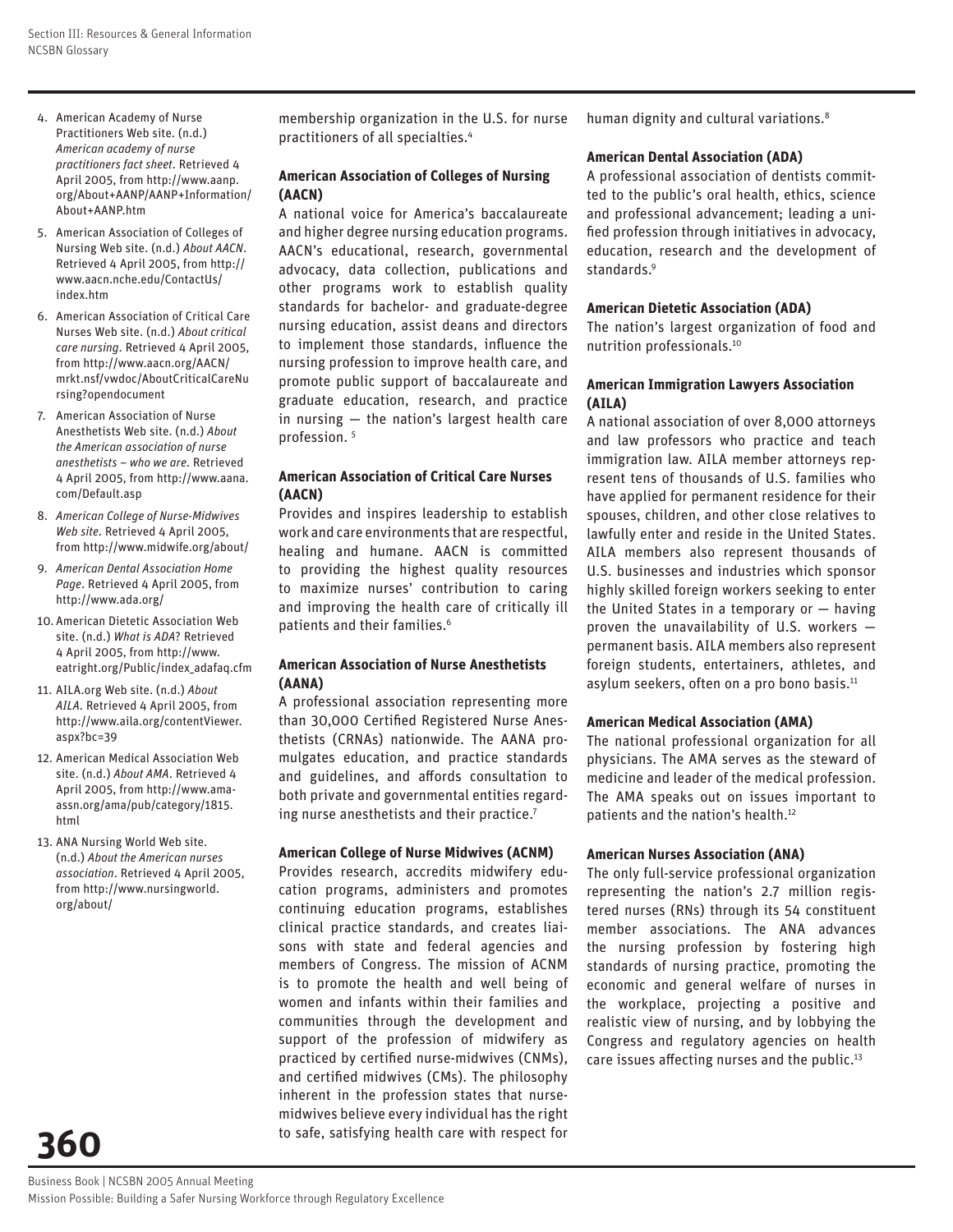#### **American Nurses Credentialing Center (ANCC)**

A subsidiary of American Nurses Association that provides tangible recognition of professional achievement in a defined functional or clinical area of nursing. More than 150,000 nurses throughout the U.S. and its territories in 40 specialty and advanced practice areas of nursing carry ANCC certification. While the role for nurses continues to evolve, ANCC has responded positively by the reconceptualization of certification and Open Door 2000, a program that enables all qualified RNs, regardless of their educational preparation, to become certified in any of five specialty areas: Gerontology, Medical-Surgical, Pediatrics, Perinatal and Psychiatric and Mental Health Nursing.14

#### **American Organization of Nurse Executives (AONE)**

A subsidiary of the American Hospital Association, and national organization of nearly 4,000 nurses who design, facilitate and manage care. Its mission is to represent nurse leaders who improve health care. AONE members are leaders in collaboration and catalysts for innovation.15

#### **Americans for Nursing Shortage Relief (ANSR)**

An alliance of 49 national nursing organizations and five friends of nursing organizations and companies. ANSR is committed to promoting legislative and regulatory solutions to the current and impending nursing shortage.16

#### **Americans with Disabilities Act (ADA)**

Effective July 26, 1992, this federal law prohibits private employers, state and local governments, employment agencies and labor unions from discriminating against qualified individuals with disabilities in job application procedures, hiring, firing, advancement, compensation, job training, and other terms, conditions and privileges of employment. An individual with a disability is a person who has a physical or mental impairment that substantially limits one or more major life activities; has a record of such an impairment; or is regarded as having such an impairment.<sup>17</sup>

#### **APRN Certification Programs**

In January 2002, the Board of Directors approved criteria for both the certification programs and the accrediting agencies that were developed by the Advanced Practice Task Force. The Requirements for Accrediting

Agencies and the Criteria for Certification Programs (available for download at ncsbn.org) represent required elements of certification programs that would result in a legally defensible examination suitable for the regulation of advanced practice nurses.

#### **APRN Compact**

Addresses the need to promote consistent access to quality, advanced practice nursing care within states and across state lines. The Uniform APRN Licensure/Authority to Practice Requirements, developed by NCSBN with APRN stakeholders in 2000, establishes the foundation for this APRN Compact. Similar to the existing Nurse Licensure Compact for recognition of RN and LPN licenses, the APRN Compact offers states the mechanism for mutually recognizing APRN licenses/authority to practice. This is a significant step forward for the increasing access and accessibility to qualified APRNs. A state must either be a member of the current nurse licensure compact for RN and LPN, or choose to enter into both compacts simultaneously to be eligible for the APRN Compact.

#### **Area**

Wyoming

One of four designated geographic regions of NCSBN Member Boards.

| Area I     | Area II     | Area III    | Area IV              |
|------------|-------------|-------------|----------------------|
| Alaska     | Illinois    | Alabama     | Connecticut          |
| American   | Indiana     | Arkansas    | Delaware             |
| Samoa      | Iowa        | Florida     | District of          |
| Arizona    | Kansas      | Georgia     | Columbia             |
| California | Michigan    | Kentucky    | Maine                |
| Colorado   | Minnesota   | Louisiana   | Maryland             |
| Guam       | Missouri    | Mississippi | Massachusetts        |
| Hawaii     | Nebraska    | N. Carolina | <b>New Hampshire</b> |
| Idaho      | N. Dakota   | Oklahoma    | New Jersey           |
| Montana    | Ohio        | S. Carolina | <b>New York</b>      |
| Nevada     | S. Dakota   | Tennessee   | Pennsylvania         |
| New Mexico | W. Virginia | Texas       | <b>Puerto Rico</b>   |
| N. Mariana | Wisconsin   | Virginia    | Rhode Island         |
| Islands    |             |             | Vermont              |
| Oregon     |             |             | U.S. Virgin          |
| Utah       |             |             | Islands              |
| Washington |             |             |                      |
|            |             |             |                      |

- 14. ANCC: American Nurses Credentialing Center Web Site. (n.d.) *American nurses credentialing center - certified nursing excellence*. Retrieved 4 April 2005, from http://www. nursingworld.org/ancc/inside.html
- 15. Hospitalconnect.com: AONE Web site. (n.d.) *About AONE*. American Organization of Nurse Executives (AONE). Retrieved 4 April 2005, from http://www.aone.org/aone/about/ home.html
- 16. Association of Women's Health, Obstetric and Neonatal Nurses Web site. (n.d.) *Americans for Nursing Shortage Relief*. Retrieved 26 May 2005, from http://www.awhonn.org/ awhonn/?pg=875-12550-3260-7650
- 17. EEOC U.S. Equal Employment Opportunity Commission Web site. (n.d.) *Facts about the Americans with disabilities act*. Retrieved 4 April 2005, from http://www.eeoc. gov/facts/fs-ada.html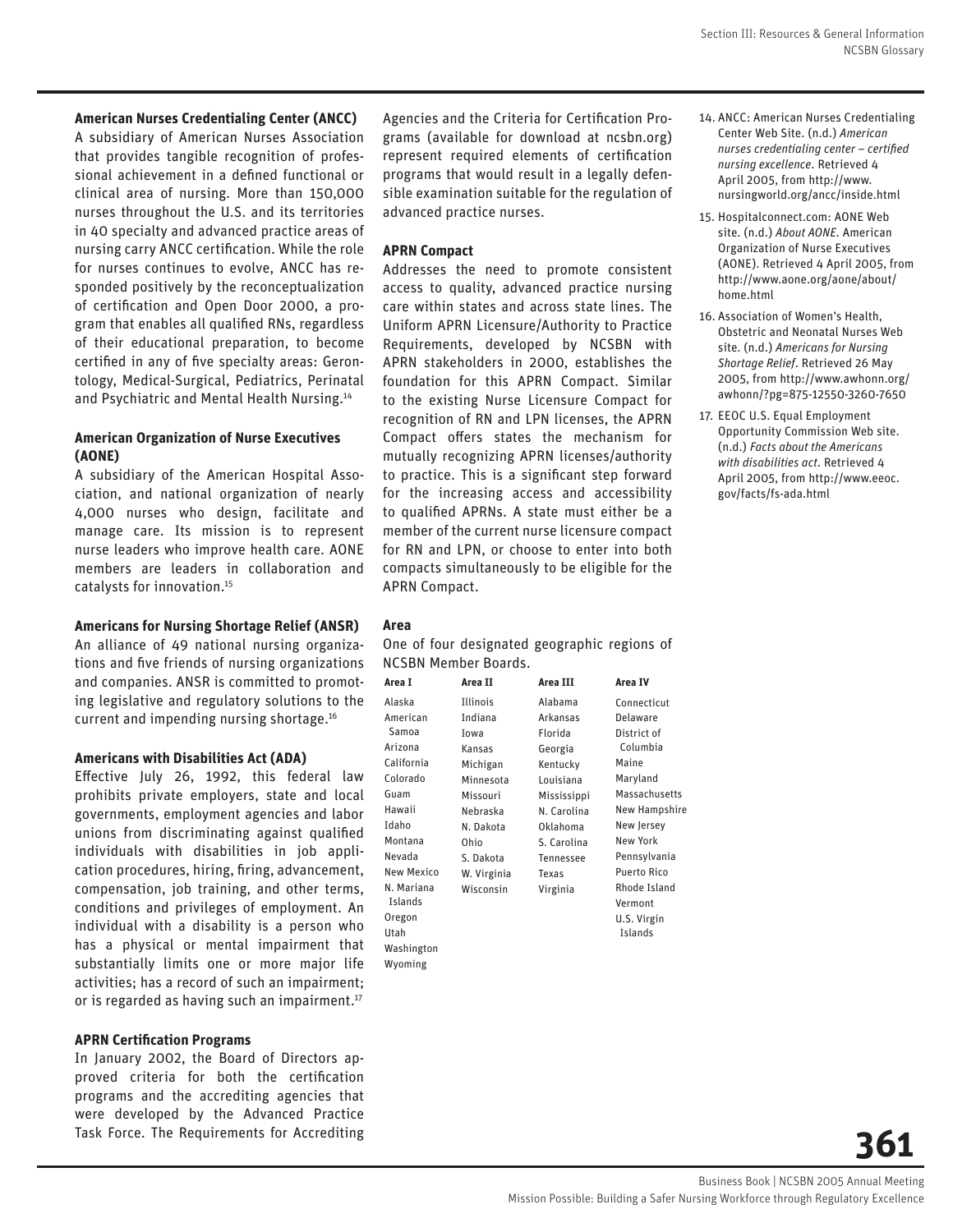#### **Area Director**

Type of NCSBN Board Member. A Director is elected for each of NCSBN's geographic areas: I, II, III and IV. Responsibilities include attending area meetings of the Member Boards at Midyear and Annual Meetings and communicating with their respective jurisdictions pre- and post- Board of Director meetings.

#### **Assessment Strategies**

Test service for Canadian Nurses Association.

#### **Assessment Strategies for Nursing Educators: Test Development and Item Writing**

Online course offered through NCSBN Learning Extension for nursing educators. Users earn 19.5 contact hours for completing the course.

## **B**

#### **Blueprint**

The organizing framework for an examination that includes the percentage of items allocated to various categories.

#### **Board of Nursing**

The authorized state entity with the legal authority to regulate nursing. Legislatures enact the Nurse Practice Act for each state. Boards of nursing have the legal authority to license nurses and to discipline nurses for unsafe practice. The mission of boards of nursing is to protect the health, safety and welfare of the public.

#### **Breaking the Habit: When Your Colleague Is Chemically Dependent**

Video and facilitation package within NCSBN's "Professional Challenges of Nurses" series, released in 2001.

#### **Bylaws**

The rules that govern the internal affairs of an organization.

## **C**

#### **Canadian Nurses Association**

A federation of 11 provincial and territorial nursing associations representing more than 123,000 registered nurses.

#### **Canadian Registered Nurse Examination (CRNE)**

Canadian Nurses Association nurse licensure examinations.

#### **Candidate Bulletin**

Document that serves as a guideline for candidates preparing to take the NCLEX® . Candidate Bulletins contain information regarding registration, scheduling, information on the testing experience and other useful information for candidates.

#### **Candidate Performance Report (CPR)**

An individualized, two-page document sent to candidates who fail the NCLEX® examination. The CPR reflects candidate performance on various aspects of the NCLEX examination by test plan content area.

#### **Centers for Medicare & Medicaid Services (CMS)**

An agency of the U.S. Department of Health & Human Services (HHS); formerly called the Health Care Financing Administration (HCFA).

#### **Certifi cation**

A credential issued by a national certifying body that is used as a requirement for certain types of licensure, meeting specified requirements acceptable to the board of nursing.

#### **Certifi cation Examination for Practical Nurses in Long-Term Care (CEPN-LTC)**

The first large-scale, national certification examination available to licensed practical/ vocational nurses. Developed by NCSBN's Special Services Division, in conjunction with the National Association for Practical Nurse Education and Service Inc., to enhance the level of licensed practical/vocational nurses working in long-term care settings.

#### **Certification Program**

An examination designed by a certifying body to evaluate candidates for advanced practice nursing.

#### **Certified Nurse Midwife (CNM)**

Certified nurse-midwives (CNMs) are registered nurses who are also certified. To become certified, they must graduate from a nurse-midwifery program accredited by the American College of Nurse Midwives, and pass a national certification exam. CNMs are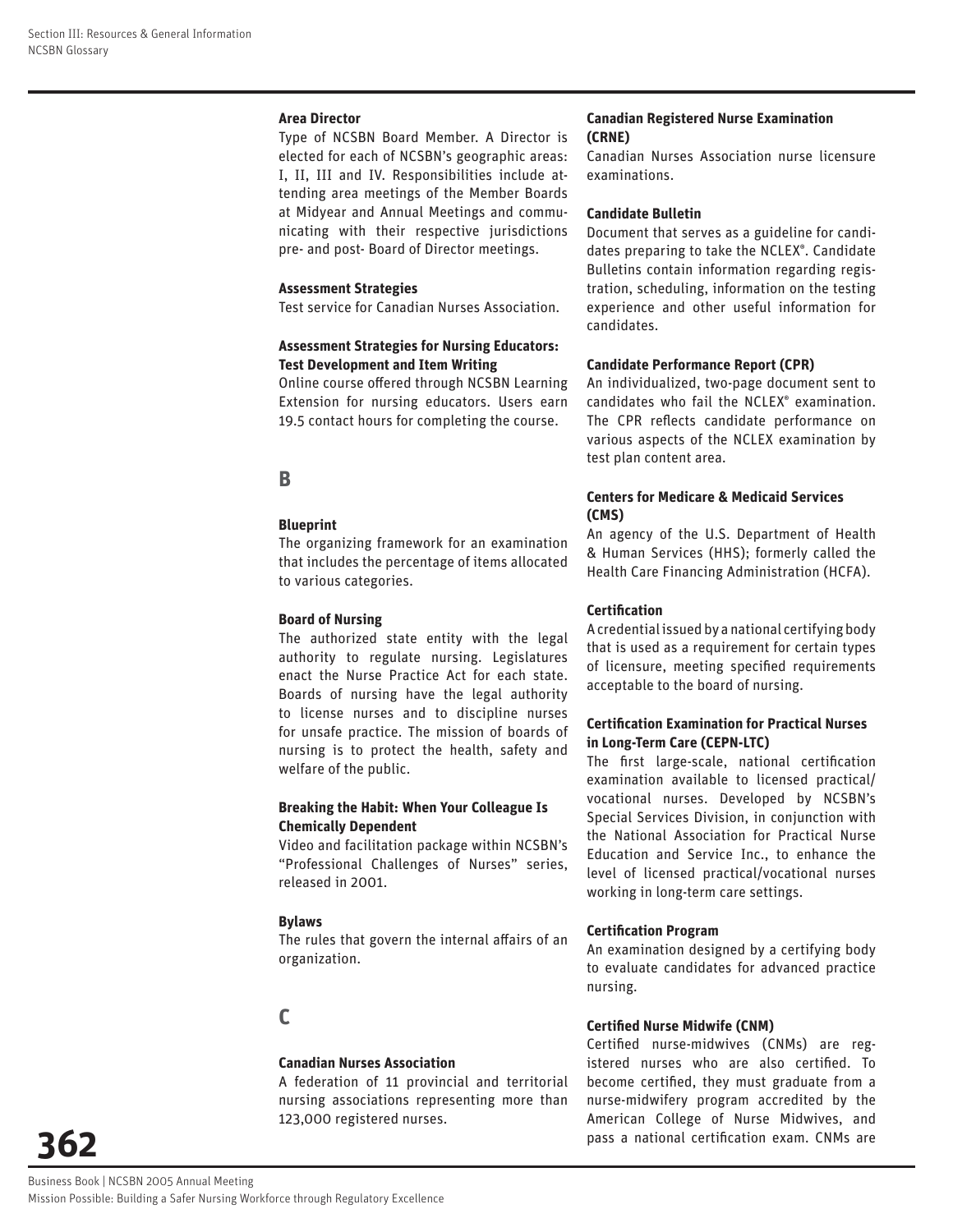educated in both nursing and midwifery and can practice anywhere in the U.S.<sup>18</sup>

See also *Advanced Practice Registered Nurse*.

#### **Certified Registered Nurse Anesthetist (CRNA)**

Nurse anesthesia is an advanced clinical nursing specialty. As anesthesia specialists, CRNAs administer approximately 65% of the 26-million anesthetics given to patients in the United States each year.19

See also *Advanced Practice Registered Nurse*.

#### **Certifying Body for Nurses**

A nongovernmental agency that validates by examination, based on predetermined standards, an individual nurse's qualifications and knowledge for practice in a defined functional or clinical area of nursing.

#### **Citizen Advocacy Center (CAC)**

A nonprofit, nonpartisan community legal organization dedicated to building democracy for the twenty-first century. Center community lawyers and volunteers focus on strengthening the citizenry's capacity and motivation to participate in civic affairs, building community resources and improving democratic protocols within our community institutions. Through public education, community organizing, issue advocacy, and precedent-setting litigation in state and federal courts, the Center forges ahead with programs to advance civic life. The Center is a free public resource to the community.20

#### **Clinical Nurse Specialist (CNS)**

A licensed registered nurse who has graduate preparation (Master's or Doctorate) in nursing as a Clinical Nurse Specialist.

See also *Advanced Practice Registered Nurse*.

#### **Commission on Collegiate Nursing Education (CCNE)**

An autonomous accrediting agency contributing to the improvement of the public's health. CCNE ensures the quality and integrity of baccalaureate and graduate education programs focused on preparing effective nurses. CCNE serves the public interest by assessing and identifying programs that engage in effective educational practices. As a voluntary, self-regulatory process, CCNE accreditation supports and encourages con-tinuing self-assessment by nursing education programs and the continuing growth and improvement of collegiate professional education.21

#### **Commission on Graduates of Foreign Nursing Schools (CGFNS)**

Internationally recognized authority on education, registration and licensure of nurses and other health care professionals worldwide. CGFNS protects the public by ensuring that nurses and other health care professionals educated in countries other than the United States are eligible and qualified to meet licensure, immigration and other practice requirements in the United States. The agency provides credentialing services for foreigneducated nurses, as well as a certification program designed to predict success on the NCLEX-RN® examination.22

#### **Commitment to Ongoing Regulatory Excellence (CORE)**

A system of performance measurement to determine best practices for nursing regulation, initially established to implement NCSBN's Commitment to Excellence in Nursing Regulation project.

#### **Committee on Nominations**

The elected committee of NCSBN responsible for preparing a slate of qualified candidates for each year's elections. Members serve one-year terms.

#### **Computerized Adaptive Testing (CAT)**

A testing methodology used to administer NCLEX® on a computer; the computer selects the questions candidates receive as they take the examination, which gives them the best opportunity to demonstrate their competence. Each examinee's test is dynamically constructed, with each item selected to provide the maximum possible information, given responses made to previous items.

#### **Continued Competence Accountability Profile (CCAP)**

No longer an active project of NCSBN, this project provided a framework for the licensed nurse to document learning needs, learning plans and goals/objectives, strategies for development and evaluation of the achievements of goals/objective. It is an expected activity of all licensed nurses to reflect upon lifelong learning activities and their application to daily practice. The profile was, in essence,

- 18. *All Nursing Schools Web site*. (n.d.) Retrieved May 23, 2005, from http:// www.allnursingschools.com/faqs/ cnm.php
- 19. American Association of Nurse Anesthetists Web site. (n.d.) *Questions and Answers: A Career in Nurse Anesthesia*. Retrieved 23 May 2005, from http://www.aana.com/ crna/careerqna.asp
- 20. Building Democracy in the 21st Century – Citizens Advocacy Center. (n.d.) *About CAC*. Retrieved 4 April 2005, from http://www. citizenadvocacycenter.org/aboutcac. htm
- 21. American Association of Colleges of Nursing (AACN) Web site. (n.d.) *CCNE accreditation*. Retrieved 4 April 2005, from http://www.aacn.nche. edu/Accreditation/
- 22. Commission on Graduates of Foreign Nursing Schools (CGFNS) Web site. (n.d.) *Who we are*. Retrieved 4 April 2005, from http://www.cgfns.org/ about-who.shtml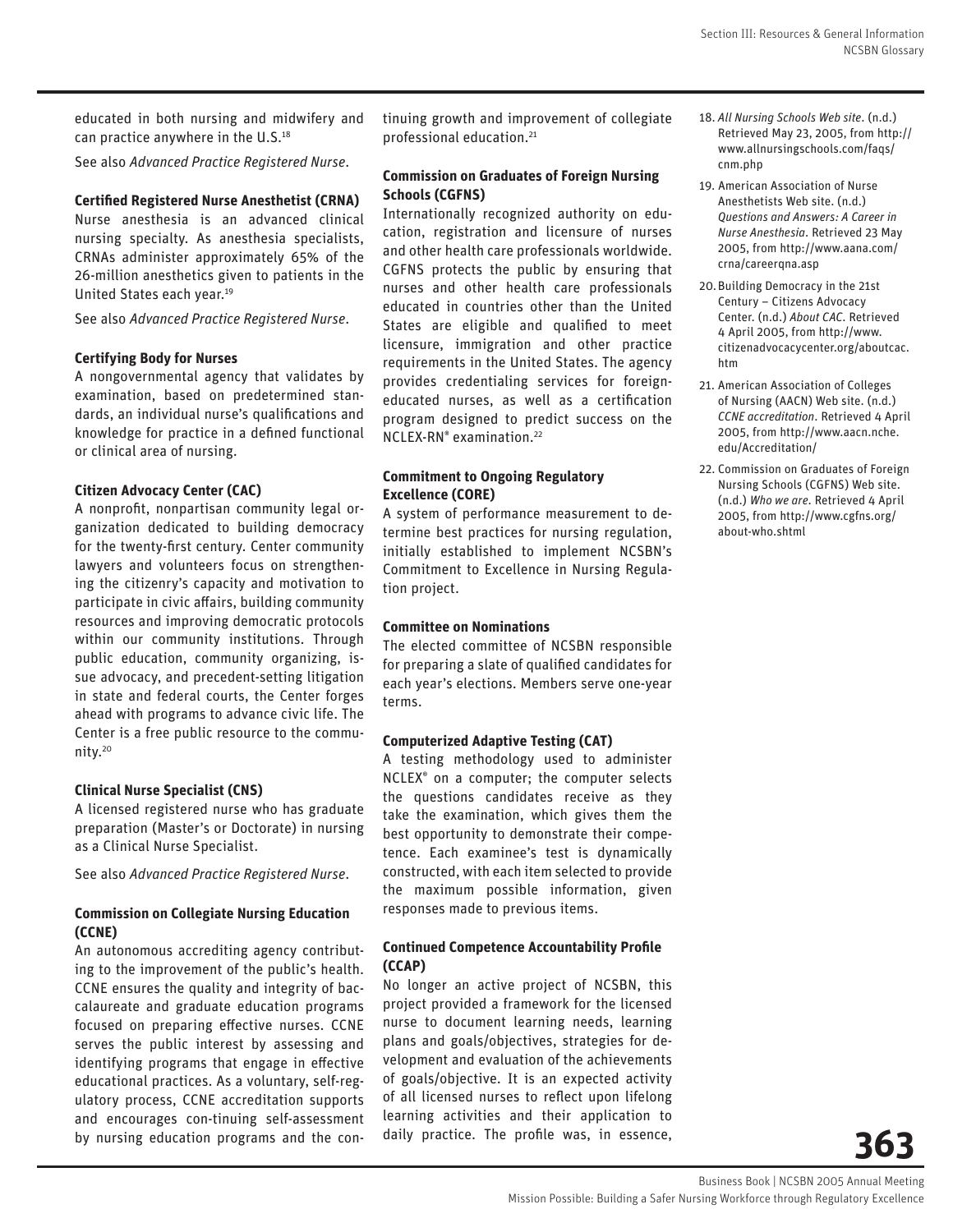- 23. The Council of State Governments Web site. (n.d.) *Frequently asked questions*. Retrieved 4 April 2005, from http://www.csg.org/CSG/ About+CSG/faq/default.htm
- 24. American Council of Nurse Anesthetists Web site. (n.d.) **Council on Certification.** *Council on certifi cation of nurse anesthetists (CCNA)*. Retrieved 4 April 2005, from http://www.aana.com/council/ default1.asp

the application of the nursing process to one's own competence, professional development and accountability.

#### **Continuing Education Unit (CEU)**

Represents 10 contact hours in a formal education program.

#### **Council Connector**

One of the main sources for information on what is happening at NCSBN. The bimonthly public newsletter contains news about committee activities, updates from NCSBN departments, information about upcoming events and other information related to the work of NCSBN.

#### **Council of State Governments (CSG)**

Provides a network for identifying and sharing ideas with state leaders and is founded on the premise that the states are the best sources of insight and innovation. NCSBN is a member at the Associate level.<sup>23</sup>

#### **Council on Certification of Nurse Anesthetists (CCNA)**

An autonomous, multidisciplinary body existing under the corporate structure of the American Association of Nurse Anesthetists (AANA). Responsible for the certification of registered nurse anesthetists who have fulfilled educational and other criteria for the practice of nurse anesthesia. CCNA is charged with protecting and serving the public by assuring that individuals who are credentialed have met predetermined qualifications or standards for providing nurse anesthesia services.<sup>24</sup>

#### **Council on Licensure, Enforcement and Regulation (CLEAR)**

An organization of regulatory boards and agencies.

#### **Crossing the Line: When Professional Boundaries Are Violated**

Video and facilitation package within NCSBN's "Professional Challenges of Nurses" series, released in 1998.

## **D**

#### **Delegate Assembly (DA)**

The voting body of NCSBN that comprises 60 Member Boards. Provides direction through adoption of the mission, strategic initiatives and outcomes, and adoption of position statements and actions. Each Member Board is entitled to two votes.

#### **Delegating Effectively: Working Through and With Assistive Personnel**

Video and facilitation package within NCSBN's "Professional Challenges of Nurses" series, released in 2002.

#### **Delegation**

Transferring to a competent individual the authority to perform a selected nursing task in a selected situation. The licensed nurse retains accountability for the delegation.

#### **Diff erential Item Functioning (DIF)**

A statistical measure of potential item bias.

#### **Direct Registration**

Method(s) by which NCLEX® candidates register for the NCLEX through test service. NCLEX registrations are processed one of three ways: direct mail, internet or phone. The NCLEX registration fee of \$200 is due at time of processing.

#### **Director-at-Large**

NCSBN Board of Directors position. Two directors are elected and represent the perspectives of the membership at large during meetings of the board.

#### **Disciplinary Actions: What Every Nurse Should Know**

Online course offered through NCSBN Learning Extension for practicing nurses. Users earn 4.8 contact hours for completing the course.

#### **Disciplinary Data Bank (DDB)**

An NCSBN data management system used between 1981 and 2000 to provide a database of disciplinary actions reported by Member Boards. The DDB data was incorporated into Nur*sys*® , which continues to provide tracking of disciplinary data reported by boards of nursing.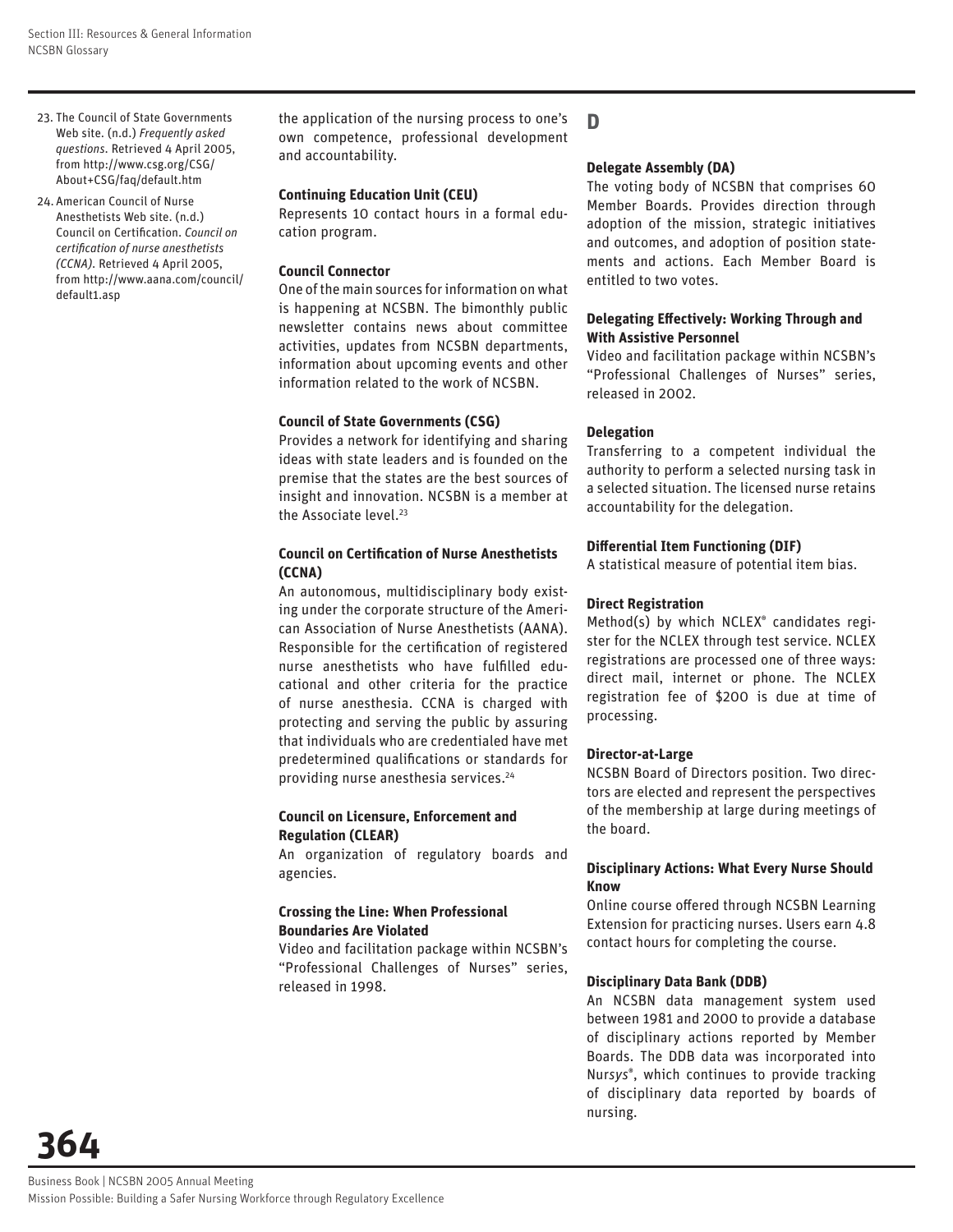#### **Discipline**

The actions taken, as well as the process used, to investigate and resolve complaints received by boards of nursing regarding the practice and/or conduct of licensed nurses. Boards follow their jurisdiction's Administrative Procedures Act, as well as the State Nurse Practice Act and Nursing Administrative Rules/Regulations in providing due process (i.e., the procedural safeguards for the nurse of receiving notice, having an opportunity to respond to allegations and having a fair and objective decision-maker) in the enforcement of nursing laws and rules.

#### **Diversity: Building Cultural Competence**

Online course offered through NCSBN Learning Extension for practicing nurses. Users earn 6.0 contact hours for completing the course.

## **E**

#### **English as a Second Language (ESL)**

#### **Ethics of Nursing Practice**

Online course offered through NCSBN Learning Extension for practicing nurses. Users earn 4.8 contact hours for completing the course.

#### **Examination Committee (EC)**

A standing committee of NCSBN. The Item Review Subcommittee is a subcommittee of the EC.

#### **F**

#### **Federation of Associations of Regulatory Boards (FARB)**

Provides a forum for individuals and organizations to share information related to professional regulation, particularly in the areas of administration, assessment and law. NCSBN holds a seat on the FARB Board of Directors.

#### **Fiscal Year (FY)**

October 1 to September 30 at NCSBN.

# **H**

#### **Health Insurance Portability and Accountability Act (HIPAA)**

Passed in 1996 to amend the Internal Revenue Code of 1986 to improve portability and continuity of health insurance coverage in the group and individual markets; to combat waste, fraud, and abuse in health care delivery; to promote the use of medical savings accounts, to improve access to long-term care services and coverage; and to simplify the administration of health insurance and for other purposes.

#### **Health Resources and Services Administration (HRSA)**

The agency of the federal government under the Department of Health and Human Services that includes the Division of Nursing.

#### **Healthcare Integrity and Protection Data Bank (HIPDB)**

A national data collection program mandated and operated by the Health Resources and Services Administration (HRSA) for the reporting of final adverse actions against health care providers, suppliers or practitioners, as required by the Health Insurance Portability and Accountability Act (HIPAA) of 1996.

#### **Incident Reports (IRs)**

**I**

Reports written by test center staff regarding irregularities that may occur during an NCLEX® candidate's examination. IRs may also be generated when a candidate calls NCLEX Candidate Services or in the event that special examination accommodations are requested. IRs are entered in the Pearson VUE system so NCSBN and Member Boards can view them from the NCLEXAdministration Web site.

#### **Institute of Medicine (IOM)**

A nonprofit organization specifically created for science-based advice on matters of biomedical science, medicine and health as well as an honorific membership organization. The IOM's mission is to serve as adviser to the nation to improve health. The IOM provides unbiased, evidence-based and authoritative information and advice concerning health and science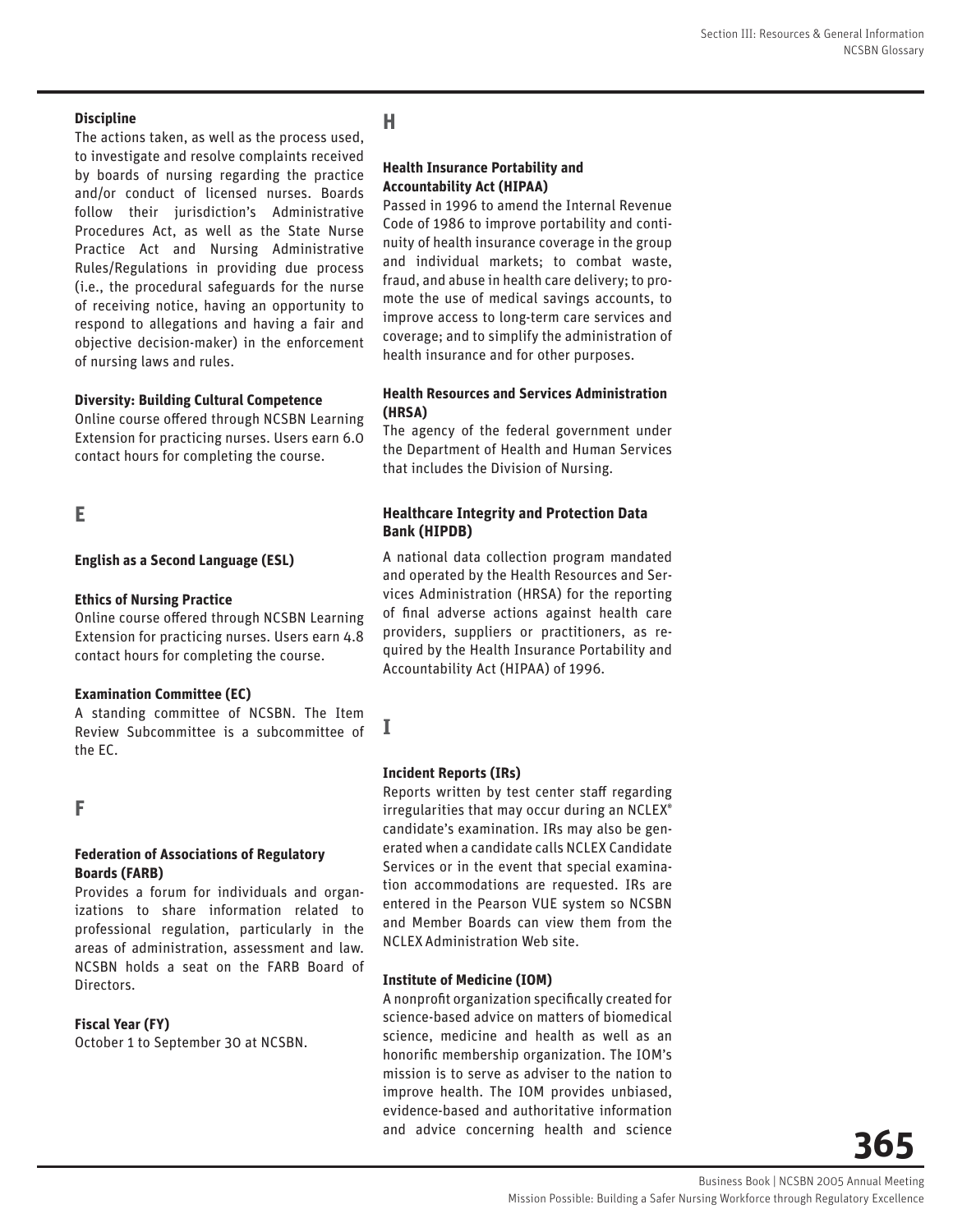- 25. Institute of Medicine of the National Academies Web site. (n.d.) *About*. Retrieved 4 April 2005, from http:// www.iom.edu/about.asp
- 26. International Council of Nurses Web site. (n.d.) *About ICN*. Retrieved 4 April 2005, from http://www.icn. ch/abouticn.htm

policy to policy-makers, professionals, leaders in every sector of society and the public at large.<sup>25</sup>

#### **Institute of Regulatory Excellence (IRE)**

NCSBN created this program in 2004 to assist regulators in their professional development by providing opportunities for both education and networking.

#### **Interagency Collaborative on Nursing Statistics (ICONS)**

Member organization that meets to discuss data collection issues.

#### **International Council of Nurses (ICN)**

A federation of national nurses' associations (NNAs), representing nurses in more than 120 countries. ICN is the world's first and widest reaching international organization for health professionals. ICN works to ensure quality nursing care for all, sound health policies globally, the advancement of nursing knowledge, and the presence worldwide of a respected nursing profession and a competent and satisfied nursing workforce.<sup>26</sup>

#### **International Scheduling Fee**

The charge associated with scheduling an NCLEX® examination appointment in London, Seoul or Hong Kong: \$150 plus a Value Added Tax (VAT) where applicable. These non-refundable fees must be paid by credit card and will be charged when a candidate calls to schedule their examination appointment.

#### **International Testing Centers**

The Pearson Professional test center locations in Hong Kong, London and Seoul that administer the NCLEX® for the purposes of domestic licensure.

#### **Interprofessional Workgroup on Health Professions Regulation (IWHPR)**

A coalition of organizations representing millions of health care practitioners in more than 15 separate health disciplines.

#### **Interstate Compact**

An agreement (contract, usually adopted by legislation) between two or more states that has the force and effect of statutory law.

#### **Item**

An examination question on one of the NCLEX®

examinations.

#### **Item Development**

Process by which items for examinations are created, reviewed and validated, in order to become operational.

#### **Item Development Panels**

Comprised of volunteers who meet specific criteria to participate in the item development process.

#### **Item Response Theory (IRT)**

A family of psychometric measurement models based on characteristics of examinees' item responses and item difficulty. Their use enables many measurement benefits

See also *Rasch Measurement Model*.

#### **Item Reviewers**

Individuals who review newly written items developed for the NCLEX-RN® and NCLEX-PN® examinations. Item reviewers must meet specific criteria in order to participate on a panel.

#### **Item Writers**

Individuals who write test questions for the NCLEX-RN® and NCLEX-PN® examinations. Item reviewers must meet specific criteria in order to participate on a panel.

#### **Item Writing**

**J**

Process by which examination items are created.

#### **Joint Commission on Accreditation of Healthcare Organizations (JCAHO)**

Evaluates and accredits more than 15,000 health care organizations and programs in the United States. It is the nation's predominant standard-setting and accrediting body in health care. The Joint Commissions' mission is to continuously improve the safety and quality of care provided to the public through the provision of health care accreditation and related services that support performance improvement in health care organizations.<sup>27</sup>

#### **Joint Research Committee (JRC)**

Committee consisting of three NCSBN and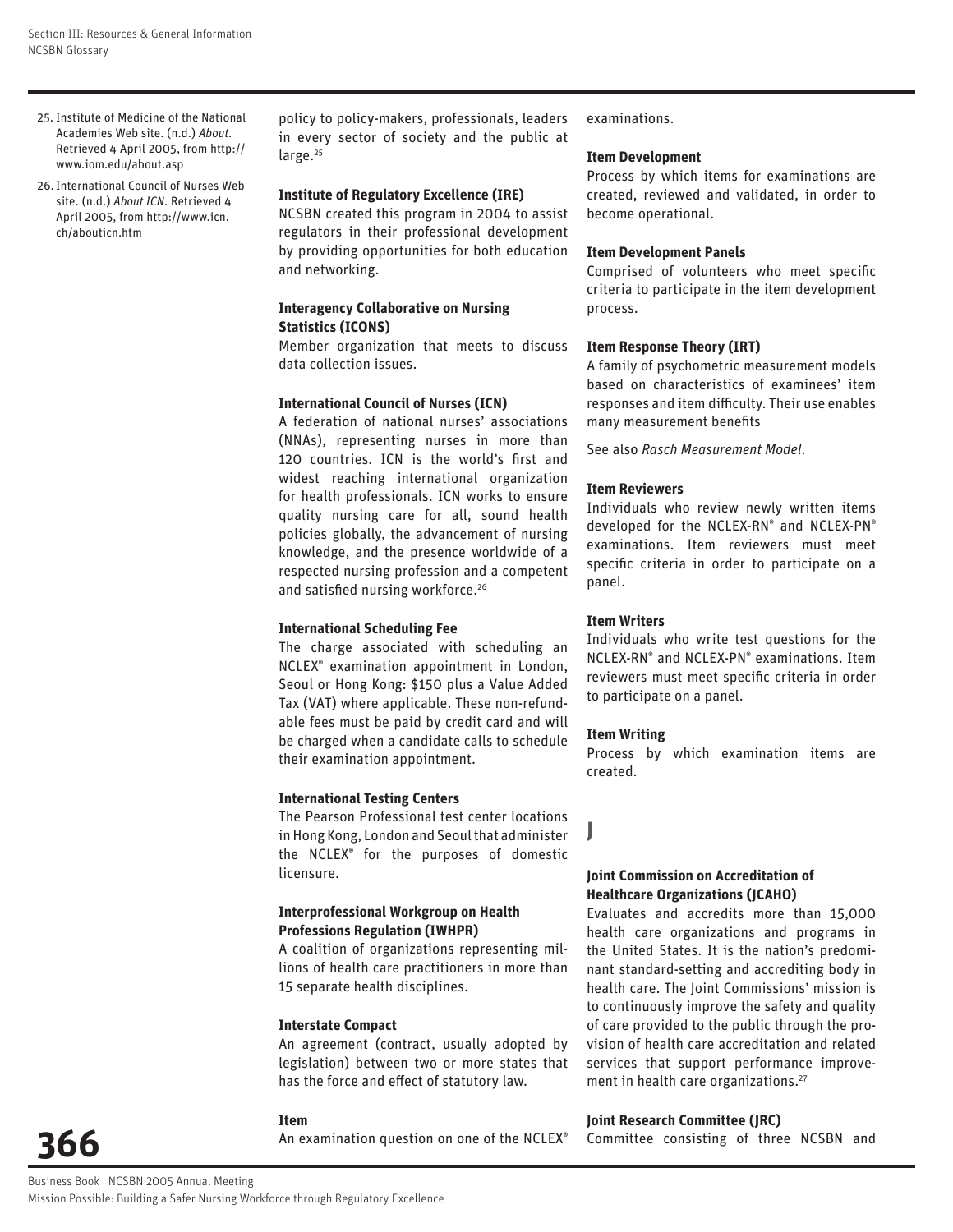three test service staff members as well as four external researchers. The committee is the vehicle through which research is funded for the NCLEX® examination program. Funding is provided jointly by the NCSBN and the test service.

## **K**

#### **Kable News**

Fulfillment vendor for NCSBN publications and "Professional Challenges of Nurses" series of video and facilitation packages. Orders can be made through NCSBN's Web site under Resources or calling 800.765.3944.

#### **Knowledge, Skill and Ability Statements (KSA)**

The attributes required to perform a job, generally demonstrated through qualifying service, education or training. Knowledge is a body of information applied directly to the performance of a function. Skill is an observable competence to perform a learned psychomotor act. Ability is competence to perform an observable behavior or a behavior that results in an observable product.<sup>28</sup>

#### **L**

#### **Leader to Leader**

NCSBN semiannual newsletter sent to nursing schools.

#### **License**

In nursing, current authority to practice nursing as a registered nurse (RN), licensed practical nurse (LPN) or advanced practice registered nurse (APRN).

#### **Licensed Practical Nurse (LPN)**

A graduate of a school of practical nursing who has passed the practical/vocational nursing examination and is licensed to administer care, usually working under direction of a licensed physician or a registered nurse.

#### **Licensed Vocational Nurse (LVN or VN)**

A graduate of a vocational nursing program who has passed the practical/vocational nursing examination and is licensed to administer care, usually working under direction of a licensed physician or a registered nurse.

#### **Licensing Board**

A state's regulatory body responsible for issuing APRN licensure/authority to practice.

#### **Licensure By Endorsement**

The granting of authority to practice based on an individual's licensure in another jurisdiction.

#### **Licensure By Examination**

The granting of authority to practice based on an individual's passing of a board-required examination.

#### **Logit**

A unit of measurement used in Item Response Theory (IRT) models. The logarithmic transformation of an odds ratio creates an equal interval, logit scale on which item difficulty and person ability may be jointly represented.

## **M**

#### **Machine Scorable Format**

Format in which an examination is scored via an automated process.

#### **Master Pool Items**

NCLEX® operational items. The bank of test items from which examinations are developed.

#### **Member Board**

A jurisdiction that is a member of NCSBN.

#### **Model Nursing Administrative Rules (MNAR)**

Served to clarify and further interpret and implement the *Model Nursing Practice Act*. Models can be used to identify essential elements needed for rules/regulations to the *Model Nurse Practice Act*. Rules must be consistent with the law, cannot go beyond the law, and once enacted have the force and effect of law. MNAR are available on NCSBN's Web site.

#### **Model Nursing Practice Act (MNPA)**

A publication of NCSBN, approved at the Delegate Assembly in Kansas City, Missouri in 2004. The Model Acts and Rules were first adopted in 1983 and were created to serve as a guide to boards who were deliberating changes to state nurse practice acts and nursing administrative rules. Some boards look to the models for new ideas and different approaches

- 27. Joint Commission on Accreditation of Healthcare Organizations Web site. (n.d.) *Facts about the Joint Commission on Accreditation of Healthcare Organizations*, Retrieved 4 April 2005, from http://www.jcaho. org/about+us/index.htm
- 28. U.S. Office of Personnel Management Web site. (n.d.) *Operating Manual Qualifi cation Standards for General Schedule Positions, General Policy and Procedures Part C and D*. Retrieved 3 June 2005, from http://www.opm. gov/qualifications/SEC-II/s2-c-d.asp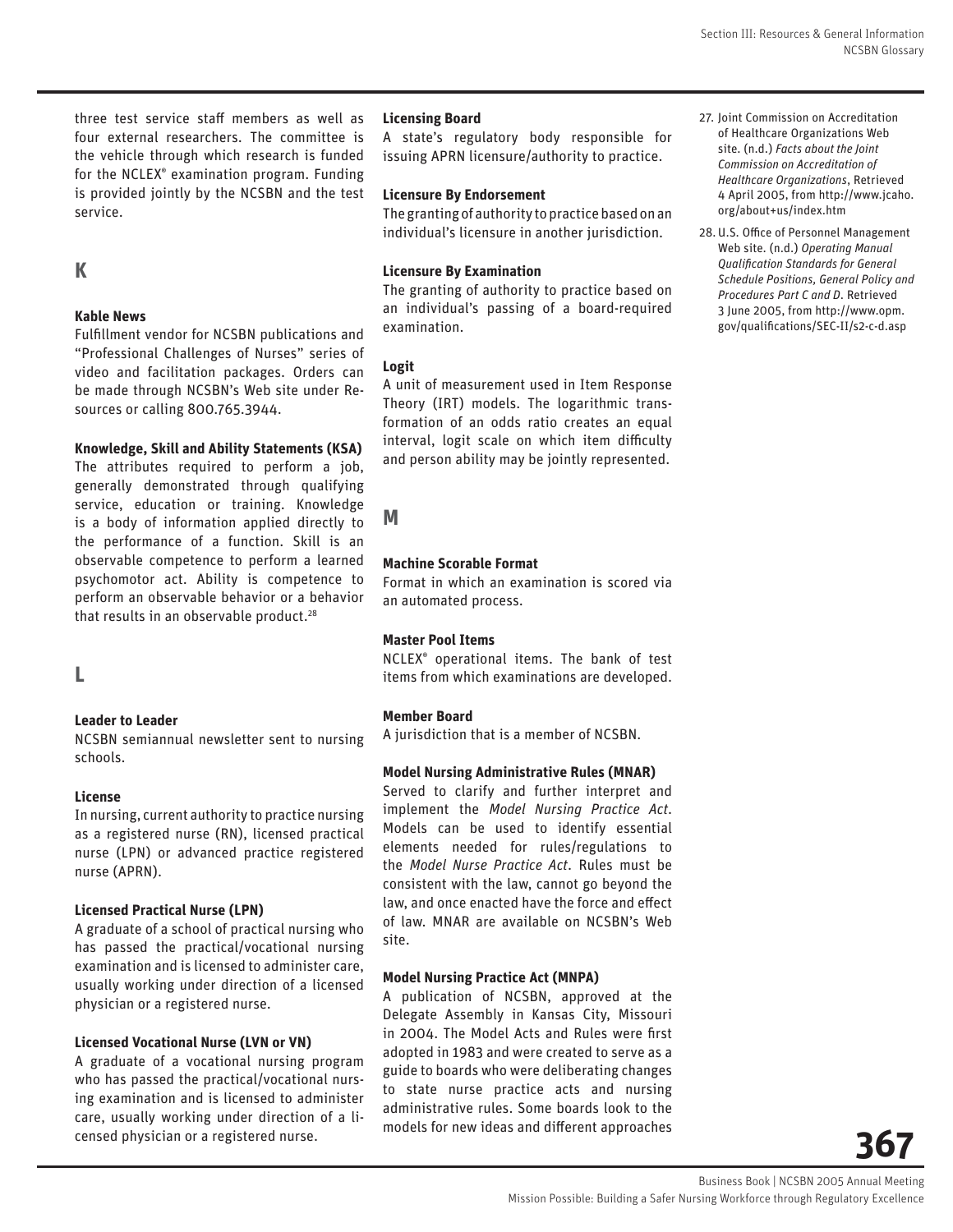- 29. National Association for Practical Nurse Education & Services, Inc. (NAPNEP) Web site. (n.d.) *About NAPNES*. Retrieved 5 April 2005, from http://www.napnes.org/about. htm
- 30. National Association of Hispanic Nurses Web site. (n.d.) *Philosophy*. Retrieved 4 April 2005, from http:// www.thehispanicnurses.org/
- 31. National Black Nurses Association, Inc. (NBNA) Web site. (n.d.) *Who Are We?* Retrieved 4 April 2005, from http://www.nbna.org/whoarewe.htm>
- 32. National Certification Board of Pediatric Nurse Practitioners and Nurses Web site. (n.d.) *Welcome*. Retrieved 3 June 2005, from http:// www.people.virginia.edu/~sep3y/ certification.htm.
- 33. National Certification Corporation for the Obstetric, Gynecologic & Neonatal Nursing Specialties (NCC) Web Site. *What is NCC?* Retrieved 3 June 2005, from http://www. nccnet.org/public/pages/index. cfm?pageid=61
- 33. The National Coordinating Council for Medication Error Reporting and Prevention (NCC MERP) Web site. (n.d.) *About NCC MERP*. Retrieved 15 April 2005, from http://www. nccmerp.org/aboutNCCMERP.html
- 35. National Conference of State Legislatures (NCSL) Web site. (n.d.) *About NCSL*. Retrieved 15 April 2005, from http://www.ncsl.org/public/ ncsl/nav\_aboutNCSL.htm
- 36. The National Federation of Licensed Practical Nurses, Inc. Web site. (n.d.) *All About NFLPN*. Retrieved 15 April 2005, from http://www.nflpn. org/allaboutnflpn.htm

for regulation. Other boards may use them in evaluating their existing regulatory language. Some boards use the framework and/or language in developing amendments and revisions to state laws and rules. The models may assist in the development of rationale for rules as part of the rule promulgation process. Models can be used to identify essential elements for legislation. While there will always be some variation with state nursing statutes, models are a way to advance a degree of uniformity among the several states to promote a common nationwide understanding of what constitutes the practice of nursing. The MNPA are available on NCSBN's Web site.

#### **Motion Papers**

Available at Annual Meeting and used for accurate record keeping.

#### **Mutual Recognition**

A model for nurse licensure which allows a nurse licensed in his or her state of residency to practice in other states (both physical and electronic), subject to each state's practice law and regulation. Under mutual recognition, a nurse may practice across state lines unless otherwise restricted. In order to achieve mutual recognition, each state must enact legislation authorizing the Nurse Licensure Compact.

See *Nurse Licensure Compact* for more information.

## **N**

#### **National Association for Practical Nurse Education and Service (NAPNES)**

Advocates the education and practice of practical/vocational nurses. It is the organization responsible for the legislation that provides for the licensure and education of practical nursing.29

#### **National Association of Hispanic Nurses (NAHN)**

Designed and committed to work toward improvement of the quality of health and nursing care for Hispanic consumers and toward providing equal access to educational, professional and economic opportunities for Hispanic nurses.30

#### **National Black Nurses Association (NBNA)**

Provides a forum for collective action by African American nurses to investigate, define and determine what the health care needs of African Americans are and to implement change to make available to African Americans and other minorities health care commensurate with that of the larger society.<sup>31</sup>

#### **National Certification Board of Pediatric Nurse Practitioners and Nurses (NCBPNP/N)**

Provides high quality certification services to nurses in pediatric practice through the provision of certification exams and certification maintenance programs. The NCBPNP/N remains the largest certification organization for pediatric nursing.32

#### **National Certification Corporation for the Obstetric, Gynecologic and Neonatal Nursing Specialties (NCC)**

A nonprofit association that provides its buyers with national credentialing and continuing education programs in the fields of obstetrics, gynecology and neonatal care. NCC buyers are primarily inpatient obstetric nurses, women's health care nurse practitioners and neonatal intensive care nurses.<sup>33</sup>

#### **National Coordinating Council for Medication Error Reporting and Prevention (NCC MERP)**

Formed so that leading national health care organizations could meet, collaborate and cooperate to address the interdisciplinary causes of errors and to promote the safe use of medications.34

#### **National Council of State Legislatures (NCSL)**

A bipartisan organization that serves the legislators and staff of the nation's 50 states, its commonwealths and territories. NCSL provides research, technical assistance and opportunities for policymakers to exchange ideas on the most pressing state issues. NCSL is an effective and respected advocate for the interests of state governments before Congress and federal agencies.35

#### **National Federation of Licensed Practical Nurses (NFLPN)**

A professional organization for licensed practical nurses, licensed vocational nurses and practical/vocational nursing students in the United States.36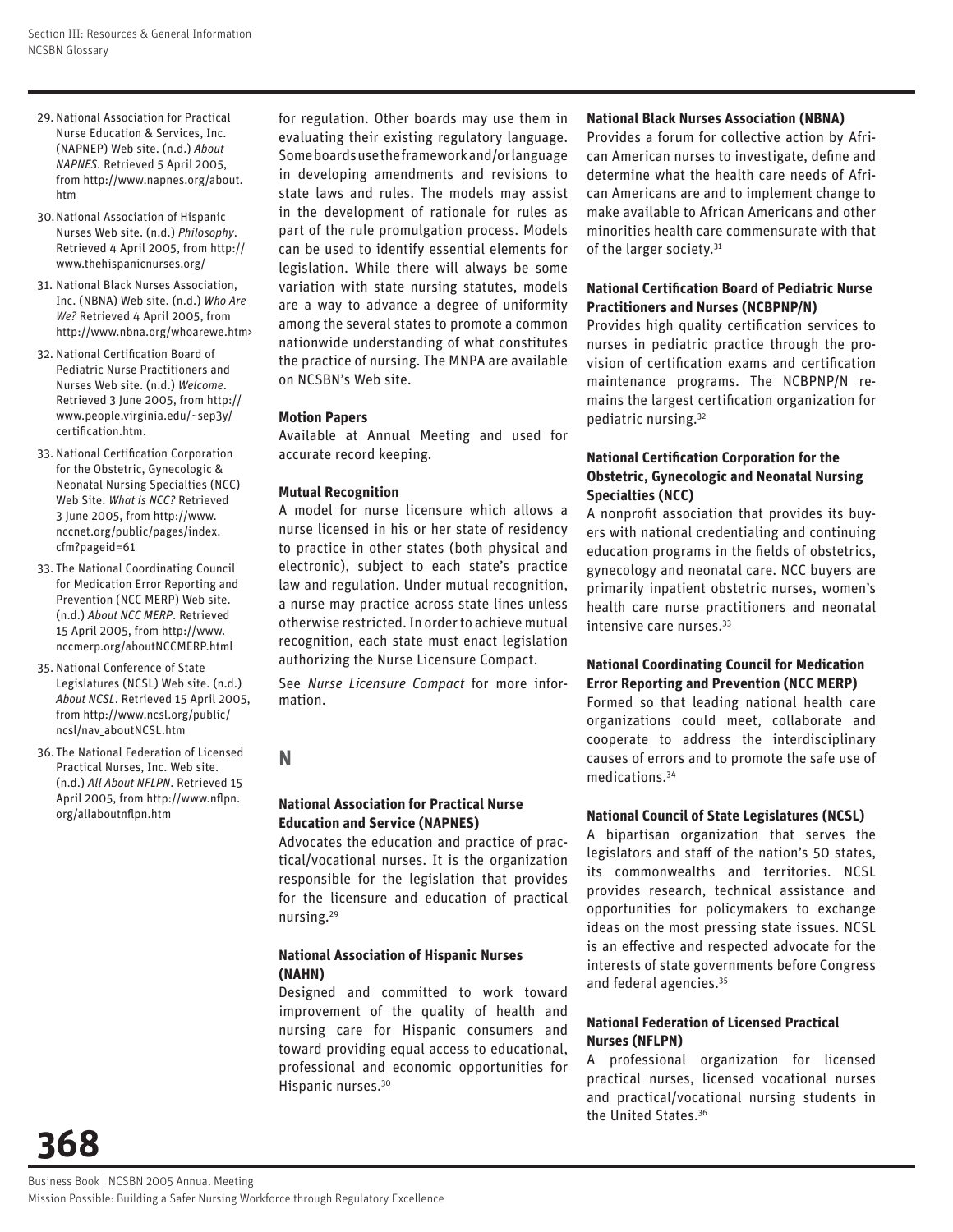#### **National League for Nursing (NLN)**

A national organization created to identify the nursing needs of society and to foster programs designed to meet these needs; to develop and support services for the improvement of nursing service and nursing education through consultation, continuing education, testing, accreditation, evaluation and other activities; to work with voluntary, governmental and other agencies, groups and organizations for the advancement of nursing and toward the achievement of comprehensive health care; to respond in appropriate ways to universal nursing needs. 37

#### **National League for Nursing Accrediting Commission, Inc. (NLNAC)**

Responsible for the specialized accreditation of nursing education programs, both postsecondary and higher degree. NLNAC has authority and accountability for carrying out the responsibilities inherent in the application of standards and criteria, accreditation processes, and the affairs, management, policy-making, and general administration of the NLNAC. NLNAC is a nationally recognized specialized accrediting agency for all types of nursing programs.38

#### **National Nurse Aide Assessment Program (NNAAP™)**

The nurse aide certification examination developed by NCSBN and Promissor.

#### **National Practitioner Data Bank (NPDB)**

A federally mandated program for collecting data regarding health care practitioners. The NPDB has been in operation for 10 years and requires medical malpractice payment reports for all health care practitioners, and reports of discipline and clinical privilege/society actions regarding physicians and dentists. Mandatory reporting of licensure actions regarding other health care practitioners, including nurses, is required by section 1921 of the Social Security Act (originally enacted in P.L.100-93, section five).

#### **National Provider Identifier (NPI)**

Planned to be a new, unique eight-character alpha-numeric identifier. Created in response to the posting of rules in the Federal Register on May 7, 1998, which proposed a standard for a national health care provider identifier and requirements for its use by health plans,

health care clearinghouses and health care providers.

#### **National Student Nurses' Association (NSNA)**

Organizes, represents and mentors students preparing for initial licensure as registered nurses, as well as those enrolled in baccalaureate completion programs and conveys the standards and ethics of the nursing profession. NSNA promotes development of the skills that students will need as responsible and accountable members of the nursing profession and advocates for high-quality health care in addition to advocating for and contributing to advances in nursing education, and developing nursing students who are prepared to lead the profession in the future.39

#### **NCLEX® Administration Web Site**

Allows Member Boards to process and manage NCLEX® candidate records. Member Boards use the site to perform tasks including: Setting candidate eligibility status, entering candidate accommodations requests and viewing candidate results.

*Please Note: A user name and password is needed to enter this site.*

#### **NCLEX® Invitational**

An annual one-day educational conference with sessions related to the NCLEX® program and NCSBN Testing Services products and services.

#### **NCLEX® Program Reports**

Published twice per year for subscribing schools of nursing, the NCLEX® Program Reports provide administrators and faculty in nursing education programs with information about the performance of their graduates on the NCLEX examination. Included in the NCLEX® Program Reports is information about a given program's performance by the NCLEX Test Plan dimensions and by content areas, and data regarding the program's rank at both national and state levels.

#### **NCLEX® Quarterly Reports**

Reports that summarize the performance of all first-time candidates educated in a given jurisdiction and tested in a given quarter, and the national group of candidates. They also provide a summary of the preceding three quarters' passing rates.

- 37. National League for Nursing (NLN) Web site. (n.d.) *Bylaws*. Retrieved 3 June 2005, from http://www.nln. org/aboutnln/Bylaws/index.htm
- 38. National League for Nursing Accrediting Commission (NLNAC) Web site. (n.d.) *About NLNAC*. Retrieved 15 April 2005, from http://www.nlnac.org/About NLNAC/ whatsnew.htm
- 39. National Student Nurses Association (NSNA) Web site. (n.d.) *NSNA Mission Statement*. Retrieved 15 April 2005, from http://www.nsna.org/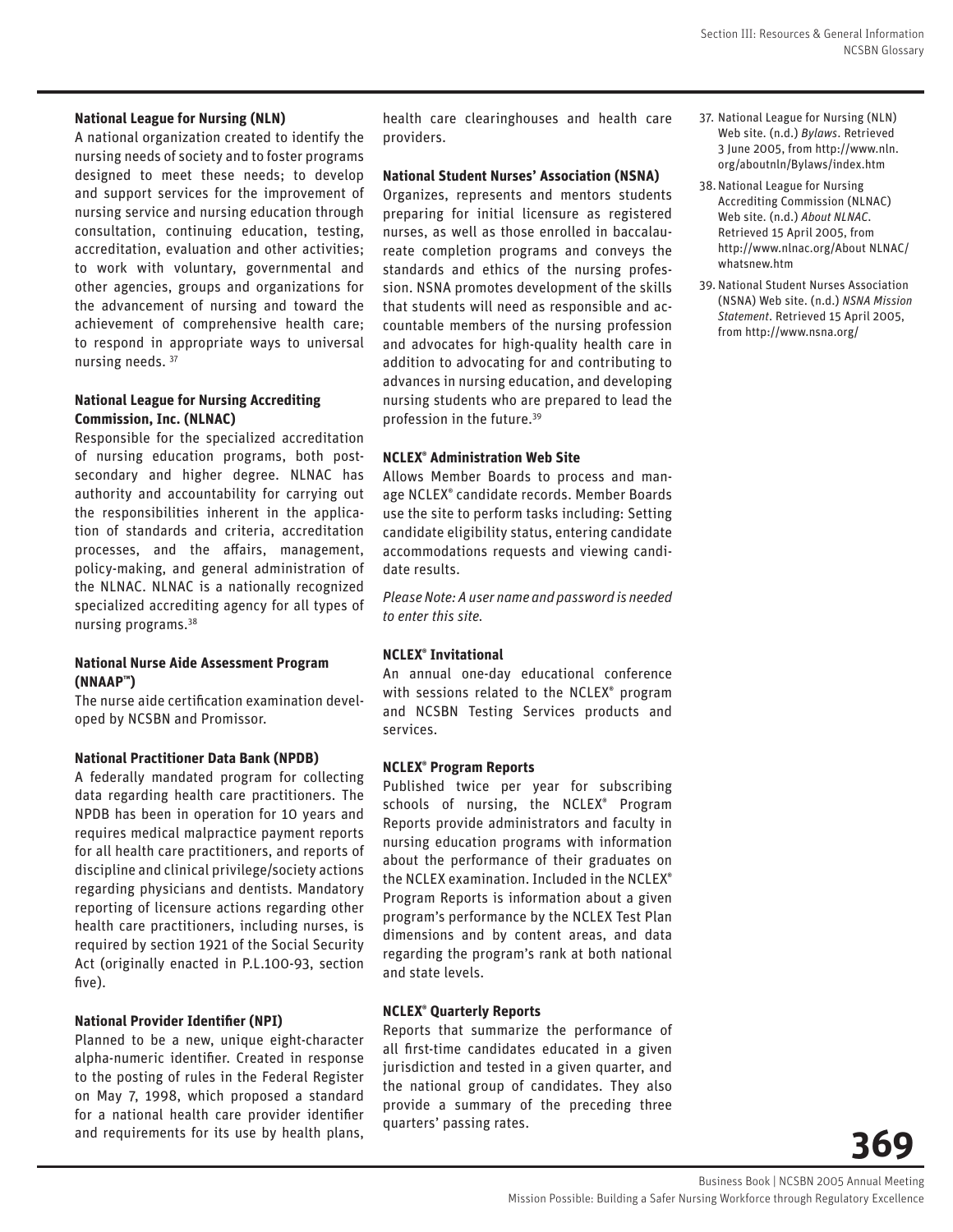#### **NCLEX® Quick Results Service**

Candidates in select jurisdictions may access their "unofficial" results via the NCLEX® Candidate Web site or through the NCLEX Quick Results Line. "Unofficial" results are available two business days after taking the test. There is a charge for the service.

#### **NCLEX-PN® Examination**

NCSBN's licensure examination for practical nurses. NCSBN's Licensure Examinations for Practical Nurses is used in the United States and its territories to assess licensure applicants' nursing knowledge, skills and abilities. Boards of nursing use passing the examination to inform licensing decisions.

#### **NCLEX-RN® Examination**

NCSBN's licensure examination for registered nurses. NCSBN's Licensure Examinations for Registered Nurses is used in the United States and its territories to assess licensure applicants' nursing knowledge, skills and abilities. Boards of nursing use passing the examination to inform licensing decisions.

#### **NCSBN Board of Directors (BOD)**

Administrative body of NCSBN, consisting of nine elected officers, whose authority is to transact the business and bylaws of the affairs of NCSBN.

#### **NCSBN Learning Extension**

Branded name for the online campus located at www.learningext.com where NCSBN promotes educational products and provides online course access to users.

#### **NCSBN Strategic Plan**

The strategic initiatives and outcomes of NCSBN spanning a three-year period.

#### **NCSBN Vice President**

NCSBN Board of Directors leader that assists the President as needed, performs the President's duties in the President's absence, fills any vacancy in the office of the President until the next annual meeting and is responsible for continuing Board development.

#### **NCSBN's Review for the NCLEX-PN® Examination**

Online course offered through NCSBN Learning Extension for NCLEX-PN® candidates.

#### **NCSBN's Review for the NCLEX-RN® Examination**

Online course offered through NCSBN Learning Extension for NCLEX-RN® candidates.

#### **North American Free Trade Agreement (NAFTA)**

Agreement between Canada, Mexico and the United States that addresses trade in services and contains requirements and encouragement related to harmonization of qualifications for professional practice in the three countries.

#### **Nurse Aide Registry**

NCSBN publication that contains a listing of all the Nurse Aide Registries by state along with contact information for those responsible for registry maintenance and complaint investigation. Updated annually.

#### **Nursing Assistant Workshop**

An annual one-day program offered to NCSBN Members and other stakeholders to address the current regulation of nursing assistants.

#### **Nurse Licensure Compact (NLC)**

An agreement establishing mutual recognition and reciprocal licensing arrangements between party states for licensed practical/vocational nurses (LPN/VNs) and registered nurses (RNs). In August 2002, NCSBN delegates voted to expand the compact to include advanced practice registered nurses (APRNs).

#### **Nurse Licensure Compact Administrators (NLCA)**

Organized body of nurse licensing boards that have implemented and administer the Nurse Licensure Compact.

#### **Nurse Practice Acts Continuing Education Course**

Online course offered through NCSBN Learning Extension for practicing nurses. Users earn 2.0 contact hours for completing the course.

#### **Nurse Practitioner (NP)**

A registered nurse (RN) with advanced academic and clinical experience, which enables him or her to diagnose and manage most common and many chronic illnesses, either independently or as part of a health care team. A nurse practitioner provides some care previously offered only by physicians and in most states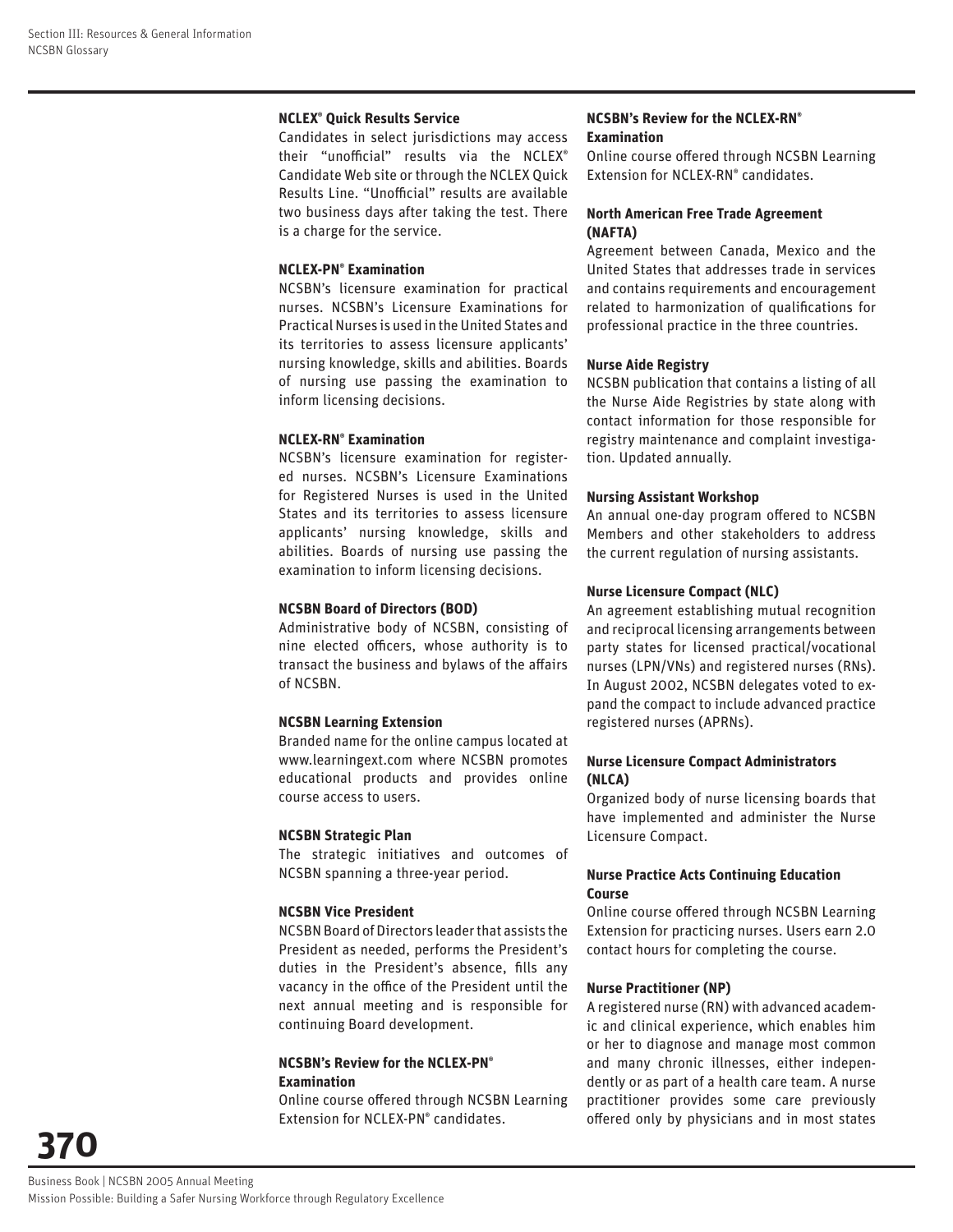has the ability to prescribe medications. NPs focus largely on health maintenance, disease prevention, counseling and patient education in a wide variety of settings. Nurse practitioners are educated through programs that grant either a certificate or a master's degree. The scope of an NP's practice varies depending upon each state's regulations. Unnecessary obstacles to an NP's practice contribute to the rising costs and inaccessibility of health care for all Americans.40

See also *Advanced Practice Registered Nurse*.

#### **Nursing Assistive Personnel (NAP)**

Any unlicensed person, regardless of title, who performs tasks delegated by a nurse. Also known as Unlicensed Assistive Personnel (UAP).

#### **Nursing Practice Act (NPA)**

Statutes governing the regulation of nursing practice in a jurisdiction, typically empowering a board of nursing to license individuals who meet specified requirements.

#### **Nursing Practice and Education Committee (NP&E)**

The former name of a standing committee of NCSBN, now called PR&E Committee.

#### **Nursing Practice and Education Consortium (N-PEC)**

A group founded in 1997 that comprised 10 nursing organizations. N-PEC member representatives held four workshops and five conference calls in 2000 to draft, review and produce a consensus report. The project resulted in a 13-page series of ideas entitled "Vision 2020 for Nursing: A Strategic Work Plan to Transform U.S. Nursing Practice and Education." 41

#### **Nursing Program**

The authorized state entity with the legal authority to regulate nursing. Legislatures enact the Nurse Practice Act for each state. Boards of nursing have the legal authority to license nurses and to discipline nurses for unsafe practice.

#### **Nursing School Accrediting Agency**

An organization that establishes and maintains standards for professional nursing programs and recognizes those programs that meet these standards.

#### **Nursing Shortage**

A nursing shortage occurs when the demand for nurses exceeds the supply available.

#### **Nur***sys***® Advisory Panel (NAP)**

An NCSBN committee.

#### **Nur***sys***®**

A database developed by NCSBN containing demographic information on all licensed nurses (in the United States) and an unduplicated count of licensees. Nur*sys*® serves as a foundation for a variety of services, including the disciplinary tracking system, licensure verification, interstate compact functions and research on nurses.

## **O**

**P**

#### **Omnibus Budget Reconciliation Act of 1987 (OBRA 1987)**

Contains requirements for nurse aide training and competency evaluation.

#### **Panel of Judges**

A panel of experts used for the standard setting process; an NCSBN panel composed of nurses who participate in the NCLEX® standard setting process.

#### **Parliamentarian**

Assists the President in presiding, ensures proper parliamentary procedure is followed and prepares a written record of the proceedings.

#### **Passing Standard**

The minimum level of knowledge, skill and ability required for safe and effective entrylevel nursing practice. The NCSBN Board of Directors reevaluates the passing standard once every three years, based upon the results of a standard-setting exercise performed by a panel of experts with the assistance of professional psychometricians; the historical record of the passing standard with summaries of the candidate performance associated with those standards; the results of a standardsetting survey sent to educators and employers; and information describing the educational readiness of high school graduates who express

41. Robert Wood Johnson Foundation Web site. (n.d.) *Grant Results Report*. Retrieved 3 June 2005, from http:// www.rwjf.org/portfolios/resources/ grantsreport.jsp?filename=038622. htm&iaid=137#int\_appendix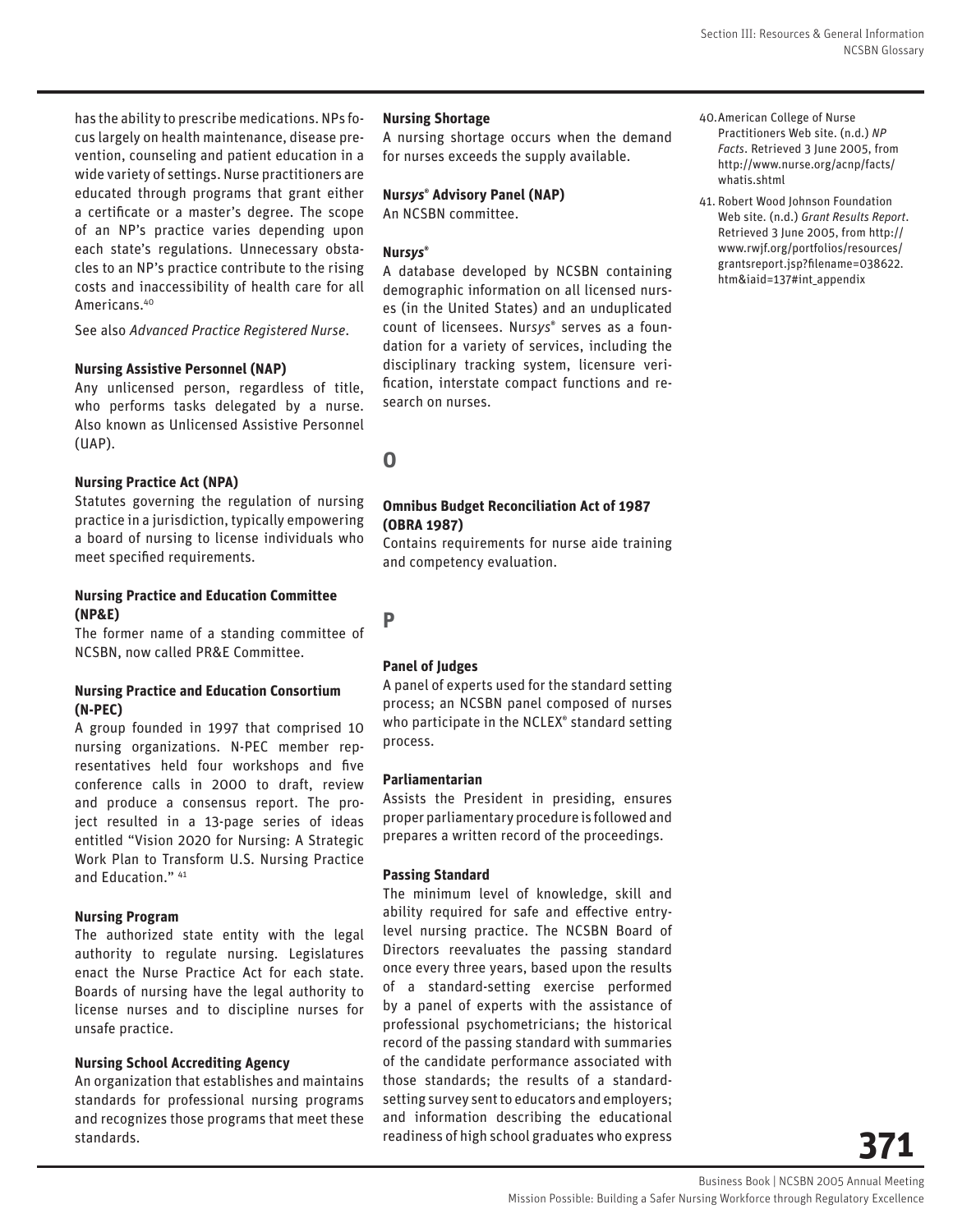42. 4 Patient Safety Web site. (n.d.) *Home Page*. Retrieved 6 June 2005, from http://www.4patientsafety.net/

#### an interest in nursing.

Once the passing standard is set, it is imposed uniformly on every test record according to the procedures laid out. To pass an NCLEX® examination, a candidate must exceed the passing standard. There is no fixed percentage of candidates that pass or fail each examination.

#### **Patient Privacy Continuing Education Course**

Online course offered through NCSBN Learning Extension for practicing nurses. Users earn 5.4 contact hours for completing the course.

#### **Pearson Professional Testing Network**

Network of Pearson Professional Test Centers (PPCs) where candidates take the NCLEX® examinations. There are over 200 domestic and three international PPCs that administer the NCLEX.

See also *Pearson Professional Testing/Pearson VUE*.

#### **Pearson Professional Testing/Pearson VUE**

Contracted test service provider for NCSBN since 2002 to assist with the NCLEX® program; the contract with Pearson Professional Testing/ Pearson VUE is valid through 2009.

#### **Pew Taskforce on Health Care**

Charged by the Taskforce on Health Care Workforce Regulation to identify and explore how regulation protects the public's health and propose new approaches to health care workforce regulation to better serve the public's interest. The task force was composed of eight individuals with legal, policy and public health expertise. Its recommendations were issued in late 1995.

#### **Plurality vote**

Voting process where each voter votes for one candidate, and the candidate with the plurality (most votes) wins, regardless of whether that candidate gets a majority or not.

#### **Practice (Job) Analysis**

Research study conducted by NCSBN Testing Services that examines the practice of newly licensed job incumbents (RNs, LPN/VNs) or new nursing assistants. The results are used to evaluate the validity of the test plans/ blueprints that guide content distribution of the licensure examinations or the nurse aide competency evaluation.

#### **Practice and Professional Issues Survey (PPI)**

A survey conducted twice each year to collect information from entry-level nurses on practice activities.

#### **Practice, Education, and Regulation Congruence Task Force (PERC)**

This task force no longer exists, but its recommended action plan was approved at the 2002 Delegate Assembly and will be implemented through 2010 by staff and existing committees.

#### **Practice, Regulation and Education Committee (PR&E)**

A standing committee of NCSBN, comprised of at least six members. The committee's purpose is to provide general oversight of nursing practice, regulation and education issues.

#### **Practitioner Remediation and Enhancement Partnership (PreP)**

A partnership of licensing boards and health care organizations whose goal is to jointly identify, remediate and monitor practitioners whose practice is not up to standard, but whose actions do not require discipline. This project is sponsored by the Citizen's Advocacy Center (CAC). NCSBN is a member of the national advisory board.

#### **Prep-4-Patient Safety**

A pilot project funded by a grant from the Health Resources and Services Administration (HRSA) that provides tools for state medical and nursing boards to work with hospitals and other health care organizations to identify, remediate and monitor health care practitioners (now limited to physicians and nurses) with deficiencies that do not rise to the level of disciplinary action. This improves patient safety by allowing organizations and licensing boards to work together to identify providers with clinical deficiencies in a nonpunitive environment.42 NCSBN is a member of the national advisory board. Many boards of nursing are participating or planning to join.

#### **President**

NCSBN Board of Directors leader that guides the Board in the enforcement of all policies and regulations relating to NCSBN and performs all other duties normally incumbent upon the Board President.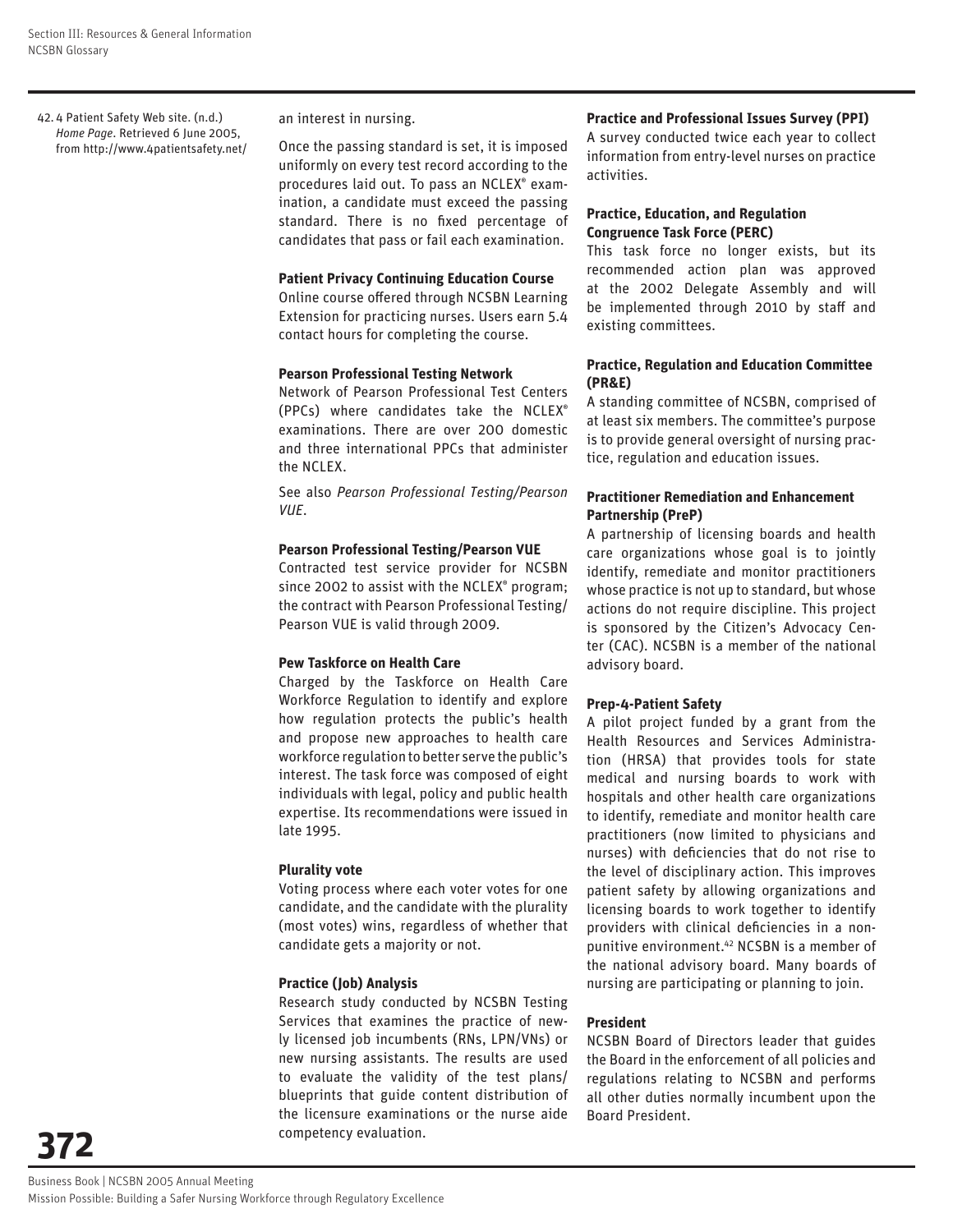#### **Pretest Items**

Newly written test questions placed within the NCLEX® examinations for gathering statistics. Pretest items are not used in determining the pass/fail result.

#### **Privilege to practice**

This refers to the multi-state licensure privilege, which is the authority to practice nursing in any compact state that is not the state of residency. Additional license is not granted for this authority.

# **Professional Accountability & Legal Liability**

## **for Nurses**

Online course offered through NCSBN Learning Extension for practicing nurses. Users earn 5.4 CEUs for completing the course.

#### **Professional boundaries**

The space between the nurse's power and the client's vulnerability — the power of the nurse comes from the professional position and access to private knowledge about the client. Establishing boundaries allows the nurse to control this power differential and allows a safe connection to meet the client's needs. Complimentary materials available from NCSBN.

#### **Professional Challenges of Nurses Series**

NCSBN's branded name for the group of educational video and facilitation packages offered for sale at Kable News.

See also *Kable News*.

#### **Profiles of Member Boards**

NCSBN publication that provides an overview of the regulatory environment in which state boards of nursing function. Includes data by jurisdiction on board structure, educational programs, entry into practice, licensure requirements, continued competency mechanisms, nurse aide competency evaluations and advanced practice. Available for purchase through NCSBN's Web site.

#### **Promissor™**

Test service for the National Nurse Aide Assessment Program (NNAAP™). Formerly known as CAT\*ASI.

#### **Psychometrics**

The scientific field concerned with all aspects

of educational and psychological measurement (or testing), specifically achievement, aptitude and mastery as measured by testing instruments.

#### **Public Policy**

Policy formed by governmental bodies. These include all decisions, rules, actions and procedures established in the public interest.

**R**

#### **Rasch Measurement Model**

A logistic latent trait model of probabilities, which analyzes items and people independently, and then expresses both item difficulty and person ability on a single continuum. These models are derived not from data but from the structure necessary for measurement. The dichotomous Rasch model is the Item Response Theory (IRT) model used to the NCLEX® examination measurement scale.

#### **Registered Nurse (RN)**

A nurse who has graduated from a stateapproved school of nursing, has passed the professional nursing state board examination, and has been granted a license to practice within a given state.

#### **Reliability**

A test statistic that indicates the expected consistency of test scores across different administrations or test forms. For adaptively administered examinations, such as the NCLEX® examination, the "decision consistency statistic" is the preferred statistic for assessing reliability. NCSBN uses the Kuder-Richardson Formula 20 (KR20) statistic to measure the reliability of the NNAAP™.

#### **Resolutions Committee**

Comprised of at least four members generally representing each of the four NCSBN geographical areas and includes one member of the Finance Committee. Reviews, evaluates and reports to the Delegate Assembly all resolutions and motions submitted by Member Boards. The committee is governed by the operational policies and procedures, the standing rules and the bylaws.

**Request for Proposal (RFP)**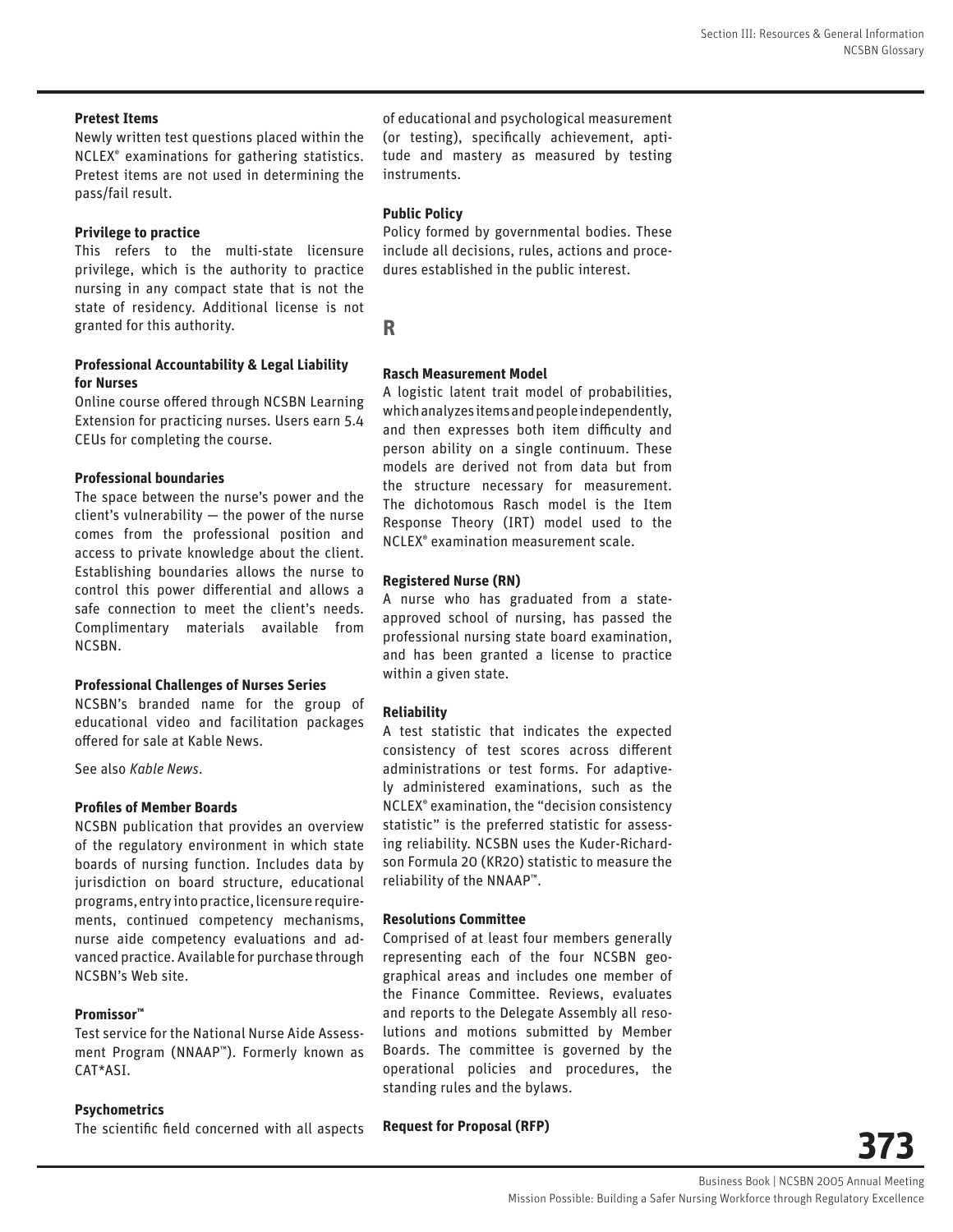## **S**

#### **Scope of practice**

Practicing within the limits of the issued health care provider license.

#### **Sharpening Critical Thinking Skills for Competent Nursing Practice**

Online course offered through NCSBN Learning Extension for practicing nurses. Users earn 3.6 contact hours for completing the course.

#### **Standard Setting**

The process by which the Board of Directors determines the passing standard for an examination, at or above which examinees pass the examination and below which they fail. This standard denotes the minimum level of knowledge, skill and ability required for safe and effective entry-level nursing practice. NCSBN uses multiple data sources to set the standard, including a criterionreferenced statistical procedure and a Survey of Professionals. Standard setting is conducted every three years for each NCLEX® examination and each time the test plan/blueprint changes for the NNAAP™.

#### **Standard Setting Panel of Judges**

A group of individuals that contribute to the recommendation of potential NCLEX® passing standards to the NCSBN Board of Directors.

#### **Standing Committee**

A permanent committee established by the NCSBN bylaws.

#### **Statistical Criteria**

Guidelines that all proposed NCLEX® items must meet in order to be operational.

#### **Strategic Initiative**

A goal, or generalized statement, of where an organization wants to be at some future time; the end toward which effort is directed.

#### **Strategic Objective**

Desired result; a translation of the strategic initiative into tangible results, a statement of what the strategy must achieve and the elements that are critical to its success.

## **T**

#### **Taxonomy of Error, Root Cause Analysis and Practice Responsibility (TERCAP)**

An instrument developed for NCSBN's practice breakdown research.

#### **Test Center Administrator (TCA)**

Test service staff that is responsible for day-today operation of the center and for proctoring of examinations.

#### **Test Development**

Process by which items for examinations are created, reviewed and validated in order to become operational.

#### **Test Plan**

The organizing framework for the NCLEX-RN® and NCLEX-PN® examinations that includes the percentage of items allocated to various categories.

#### **Test Service**

The vendor that provides services to NCSBN, including test scoring and reporting. Pearson VUE is the contracted test service for the NCLEX® examinations, and Promissor is the contracted test service for NNAAP™.

See also *Pearson VUE* and *Promissor*.

#### **Treasurer**

NCSBN Board of Directors position that serves as the Chairperson of the Finance Committee and manages the board's review of and action related to the board's financial responsibilities.

**U**

#### **U.S. Department of Education (DOE)**

The agency of the federal government that establishes policy for, administers and coordinates most federal assistance to education.43

#### **U.S. Department of Health & Human Services (HHS)**

The U.S. government's principal agency for protecting the health of all Americans and providing essential human services, especially for those who are least able to help themselves.<sup>44</sup>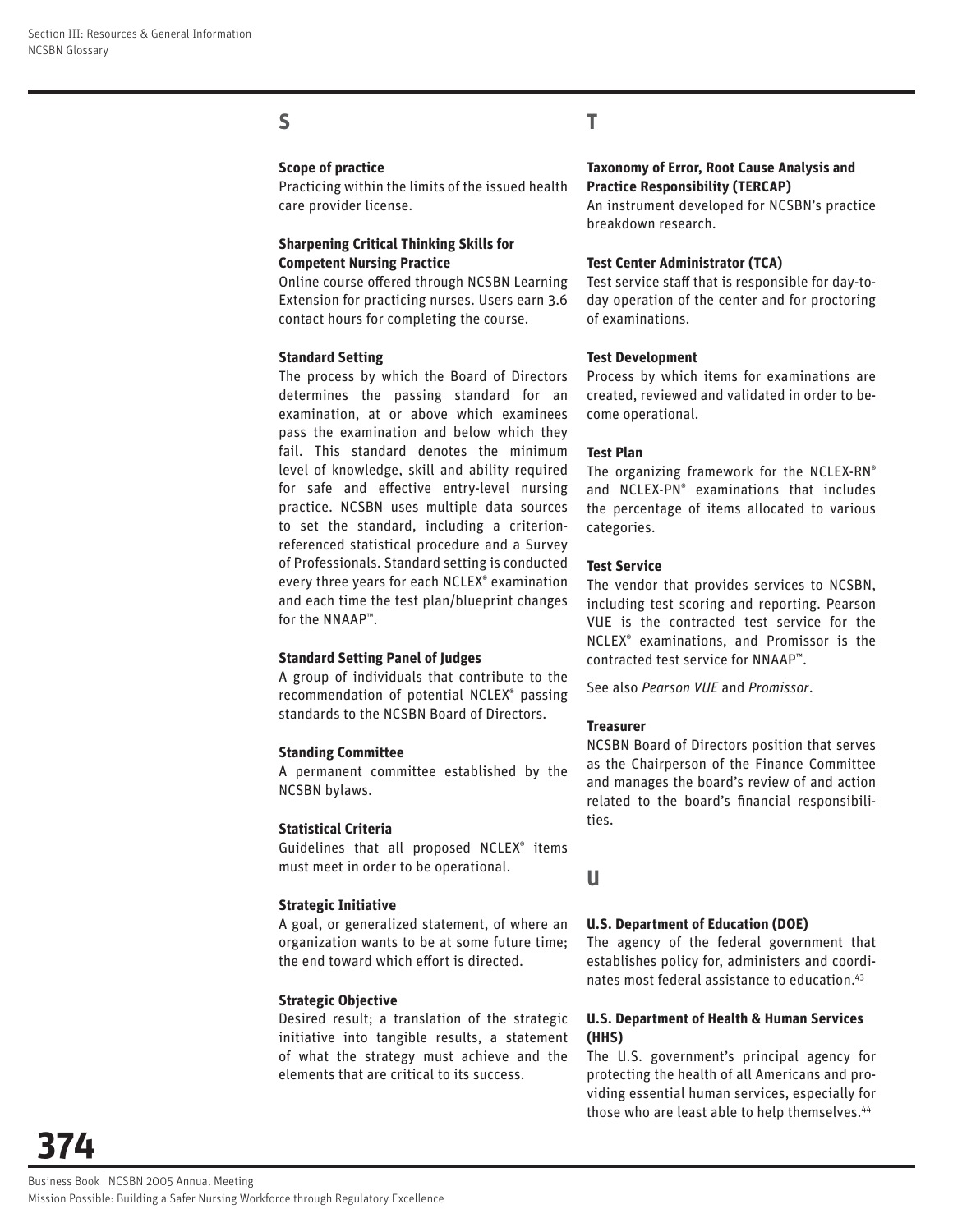#### **U.S. Department of Homeland Security (DHS)**

Leverages resources within federal, state and local governments, coordinating the transition of multiple agencies and programs into a single, integrated agency focused on protecting the American people and their homeland. DHS is comprised of five major divisions or directorates: Border & Transportation Security; Emergency Preparedness & Response; Science & Technology; Information Analysis & Infrastructure Protection; and Management. Besides the five Directorates of DHS, several other critical agencies are folding into the new department or being newly created.45

#### **U.S. Drug Enforcement Administration (DEA)**

Federal agency charged to enforce the controlled substances laws and regulations of the United States and bring to the criminal and civil justice system of the United States, or any other competent jurisdiction, those organizations and principal members of organizations involved in the growing, manufacture or distribution of controlled substances appearing in or destined for illicit traffic in the United States; and to recommend and support nonenforcement programs aimed at reducing the availability of illicit controlled substances on the domestic and international markets.46

#### **Uniform Advanced Practice Registered Nurse Licensure/Authority to Practice Requirements** Developed by NCSBN with APRN stakeholders in 2000; establishes the foundation for the

**Unlicensed Assistive Personnel (UAP)**

Any unlicensed personnel, regardless of title, to whom nursing tasks are delegated.47

#### **V**

#### **Validity**

APRN Compact.

The extent to which inferences made using test scores are appropriate and justified by evidence; an indication that the test is measuring what it purports to measure. NCSBN assures the content validity of its examinations by basing each test strictly on the appropriate test plan (NCLEX-RN® or NCLEX-PN® examination) or blueprint (NNAAP™). Each test plan or blueprint is developed from a current job analysis of entry-level practitioners.

#### **VCampus Corporation**

E-learning courseware provider for online courses offered through NCSBN Learning Extension.

#### *VisaScreen***™**

A screening program that certain health care professionals must successfully complete before receiving an occupational visa, including the H-1B, H-2B, TN status, and permanent (green card) visas, as required by Section 343 of the Illegal Immigration Reform and Immigration Responsibility Act of 1996 (IIRIRA). This service is provided by The Commission on Graduates of Foreign Nursing Schools (CGFNS); however, the NCLEX® examination(s) maybe used to fulfill one component of the *VisaScreen*™ process. The *VisaScreen*™ itself is a trademark product of CGFNS and currently is the only federally accepted organization to perform screening on nurses immigrating to the United States.

See also *Commission on Graduates of Foreign Nursing Schools (CGFNS)*.

**W**

#### **White Paper**

A detailed policy document issued by NCSBN, widely disseminated to external groups, to discuss issues or to encourage dialogue about a particular regulatory subject.

- 43. U.S. Department of Education Web site. (n.d.) Overview," Retrieved 6 June 2005, from http://www.ed.gov/ about/overview/focus/whattoc. html?src=ln
- 44. U.S. Department of Health & Human Services Web site. (n.d.) What we do," Retrieved 6 June 2005, from http://www.hhs.gov/about/ whatwedo.html/
- 45. U.S. Department of Homeland Security Web site. (n.d.) FAQs," "DHS Organization," Retrieved 6 June 2005, from http://www.dhs. gov/dhspublic/faq.jsp, http://www. dhs.gov/dhspublic/display?theme=13
- 46. U.S. Drug Enforcement Administration Web site. (n.d.) DEA Mission Statement. Retrieved 6 June 2005, from http://www.usdoj. gov/dea/agency/mission
- 47. "Delegation Concepts and Decision-Making Process. National Council Position Paper, 1995.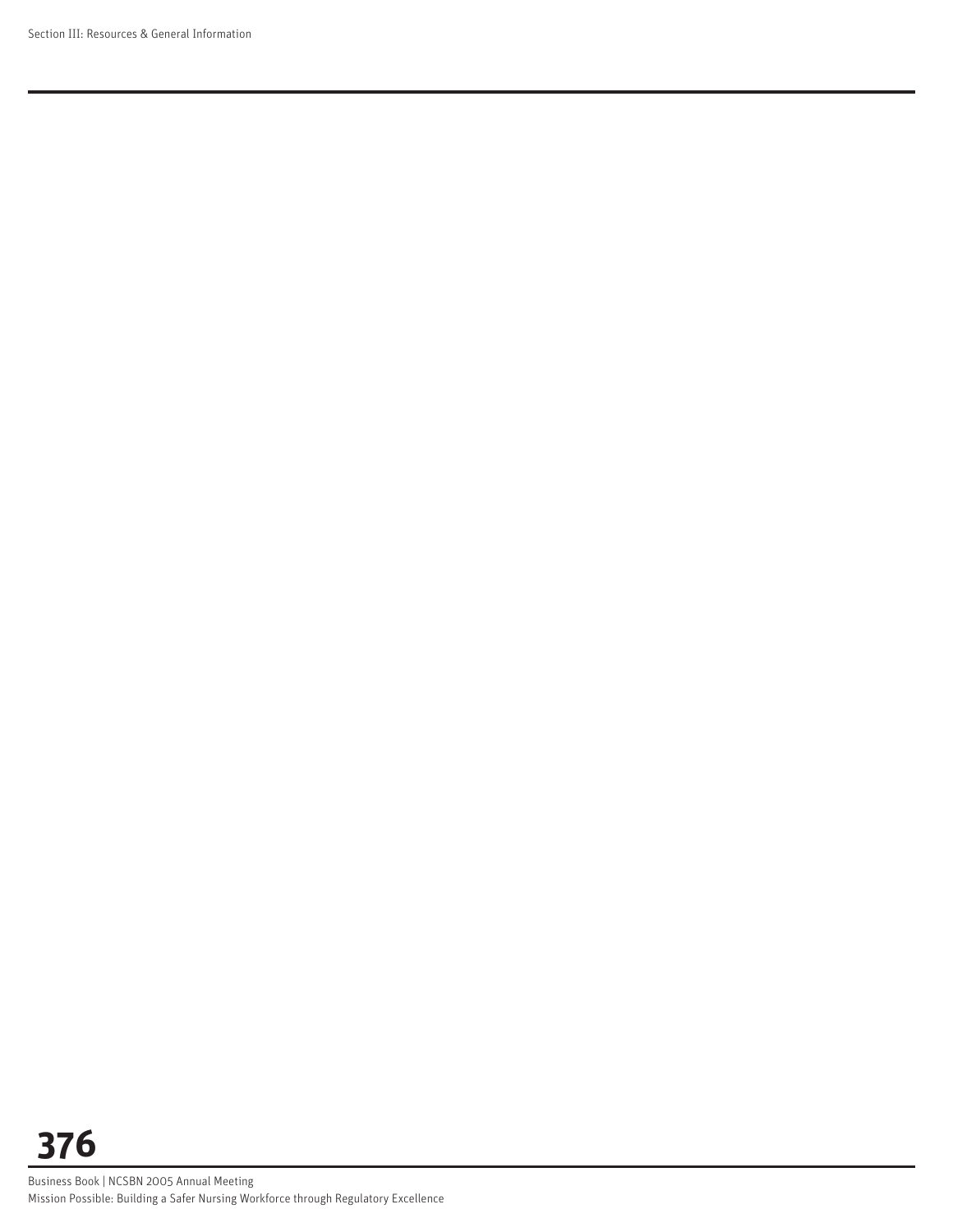# **NCSBN Glossary Acronyms**

## **A**

**AACN**  American Association of Colleges of Nursing

**AACN** American Association of Critical Care Nurses

**AANA** American Association of Nurse Anesthetists

**AANP** American Academy of Nurse Practitioners

**ACC** ACNM Certification Council Inc.

**ACNM** American College of Nurse Midwives

**ADA** American Dental Association

**ADA** American Dietetic Association

**ADA** Americans with Disabilities Act

**ADR** Alternative Dispute Resolution

**AILA** American Immigration Lawyers Association

**AMA** American Medical Association

**ANA** American Nurses Association

**ANCC** American Nurses Credentialing Center

**ANSR** Americans for Nursing Shortage Relief

**AONE** American Organization of Nurse Executives

**APRN** Advanced Practice Registered Nurse

## **B**

**BOD** NCSBN Board of Directors

**BON** Board of Nursing

## **C**

**CAC** Citizen Advocacy Center

**CAT** Computerized Adaptive Testing

**CCAP** Continued Competence Accountability Profile

**CCNA** Council on Certification of Nurse Anesthetists

**CCNE** Commission on Collegiate Nursing Education

**CEPN-LTC** Certification Examination for Practical Nurses in Long-Term Care

**CEU** Continuing Education Unit

**CGFNS** The Commission on Graduates of Foreign Nursing Schools

**CLEAR** Council on Licensure, Enforcement and Regulation

**CM** Certified Midwife

**CMS** Centers for Medicare & Medicaid Services

**CNM** Certified Nurse Midwife

**CNS** Clinical Nurse Specialist

**CORE** Commitment to Ongoing Regulatory Excellence

**CPR** Candidate Performance Report

**CRNA** Certified Registered Nurse Anesthetist

**CRNE** Canadian Registered Nurse Examination

**CSG** Council of State Governments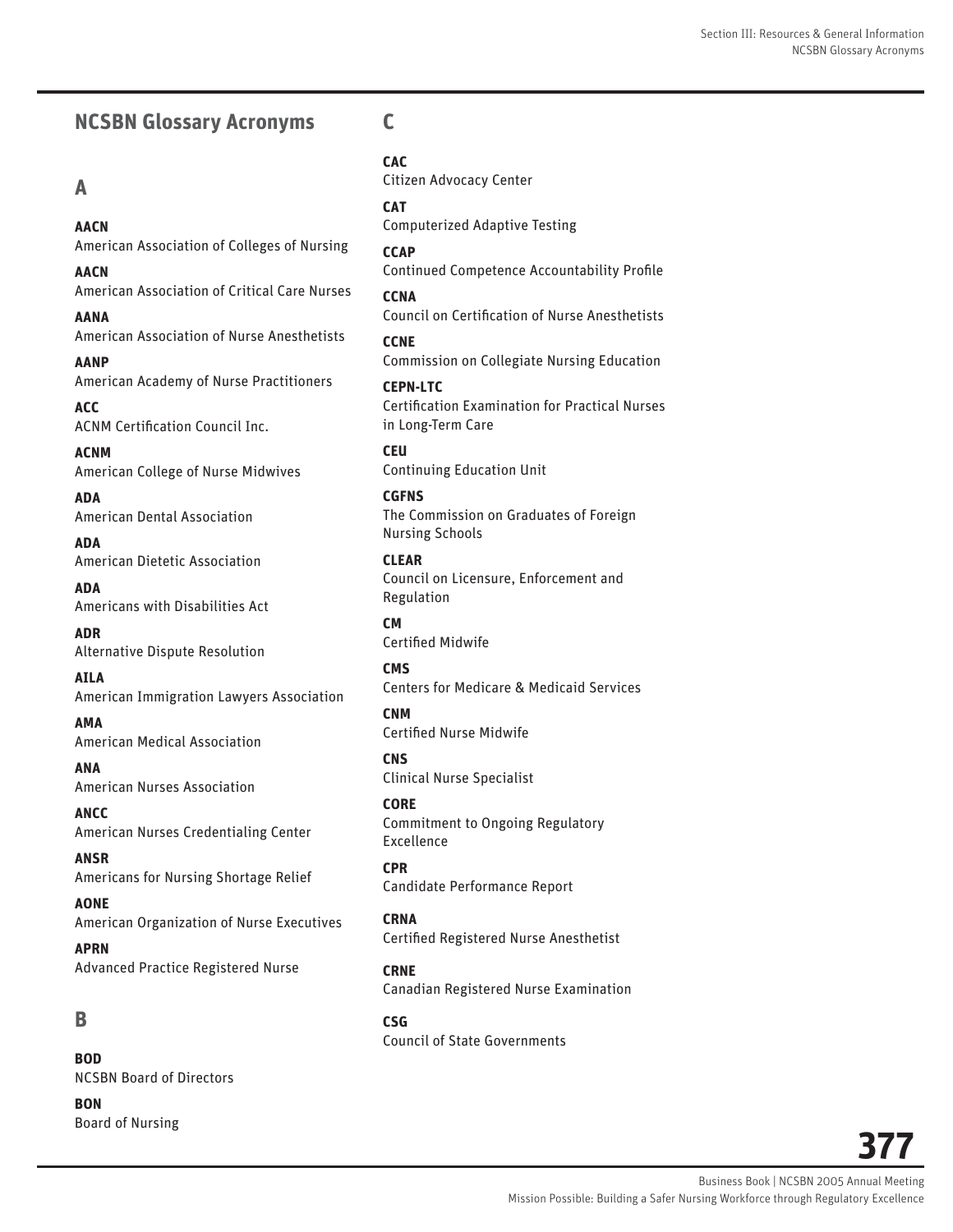# **D**

**DA** Delegate Assembly

**DDB**  Disciplinary Data Bank

**DEA**  U.S. Drug Enforcement Administration

**DHS**  U.S. Department of Homeland Security

**DIF**  Differential Item Functioning

**DOE**  U.S. Department of Education

# **E**

**EC** Examination Committee

**EO**  Executive Officer

**EPR** Examinee Performance Record **ESL** 

English as a Second Language

# **F**

**FARB** Federation of Associations of Regulatory Boards

**FY**  Fiscal Year

# **H**

**HHS** U.S. Department of Health & Human Services

**HIPAA** Health Insurance Portability and Accountability Act

**HIPDB** Healthcare Integrity and Protection Data Bank

**HRSA** Health Resources and Services Administration

## **I**

**ICHP** International Commission on Healthcare Professions

**ICN**  International Council of Nurses

**ICONS** Interagency Collaborative on Nursing **Statistics** 

**IIRIRA** Illegal Immigration Reform and Immigration Responsibility Act of 1996

**IOM**  Institute of Medicine

**IRE** Institute of Regulatory Excellence

**IRs** Incident Reports

**IRT**  Item Response Theory

**IWHPR**  Interprofessional Workgroup on Health Professions Regulation

# **J**

**JCAHO** Joint Commission on Accreditation of Healthcare Organizations

**JRC** Joint Research Committee

# **K**

**KR20** Kuder-Richardson Formula 20

**KSA**  Knowledge, Skill and Ability statement

## **L**

**LPN** Licensed Practical Nurse **LVN** Licensed Vocational Nurse (also VN)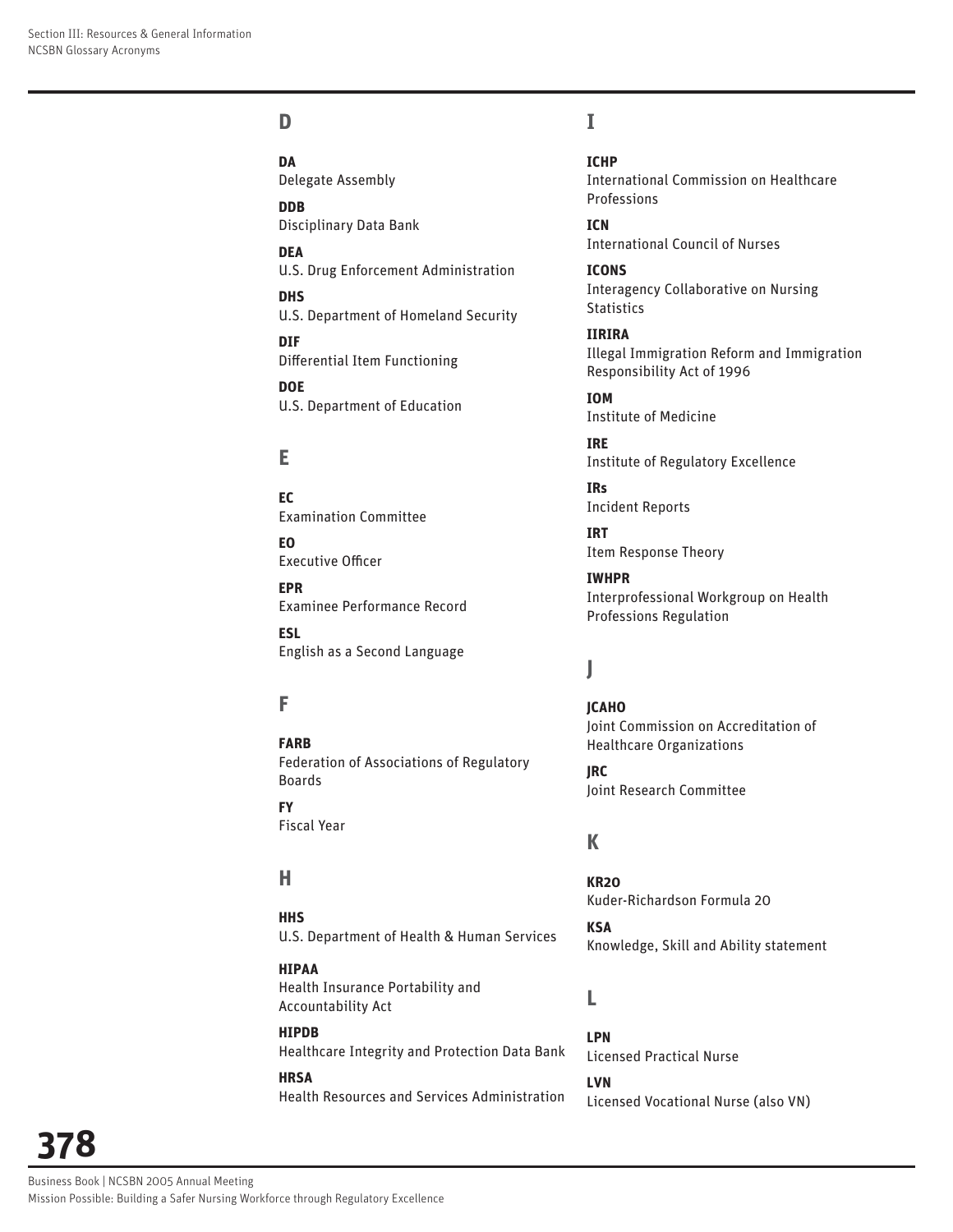#### Section III: Resources & General Information NCSBN Glossary Acronyms

## **M**

**MNAR**  Model Nursing Administrative Rules

**MNPA** Model Nursing Practice Act

## **N**

**NAFTA** North American Free Trade Agreement

**NAHN** National Association of Hispanic Nurses

**NAP**  Nursing Assistive Personnel

**NAP**  Nur*sys*® Advisory Panel

**NAPNES** National Association for Practical Nurse Education and Service

**NBNA**  National Black Nurses Association

**NCBPNP/N** National Certification Board of Pediatric Nurse Practitioners and Nurses

#### **NCC**

National Certification Corporation for the Obstetric, Gynecologic and Neonatal Nursing Specialties

**NCC MERP** National Coordinating Council for Medication Error Reporting and Prevention

**NCSBN** National Council of State Boards of Nursing

**NCSL** National Council of State Legislatures

**NFLPN**  National Federation of Licensed Practical Nurses

**NLC** Nurse Licensure Compact

**NLCA** Nurse Licensure Compact Administrators

**NLN**  National League for Nursing

#### **NLNAC**

National League for Nursing Accrediting Commission, Inc.

**NNAAP™** National Nurse Aide Assessment Program

**NNAs** National Nursing Associations

**NP** Nurse Practitioner

**NP&E** Nursing Practice and Education Committee

**NPDB** National Practitioner Data Bank

**N-PEC**  Nursing Practice and Education Consortium

**NPI**  National Provider Identifier

**NSNA** National Student Nurses' Association

# **O**

**OBRA 1987** Omnibus Budget Reconciliation Act of 1987

# **P**

**PERC** Practice, Education, and Regulation Congruence Task Force

**PPC** Pearson Professional Test Centers

**PPI**  Practice and Professional Issues Survey

**PR&E**  Practice, Regulation and Education Committee

**PreP** Practitioner Remediation and Enhancement Partnership

## **R**

**RFP** Request for Proposal

**RN** Registered Nurse